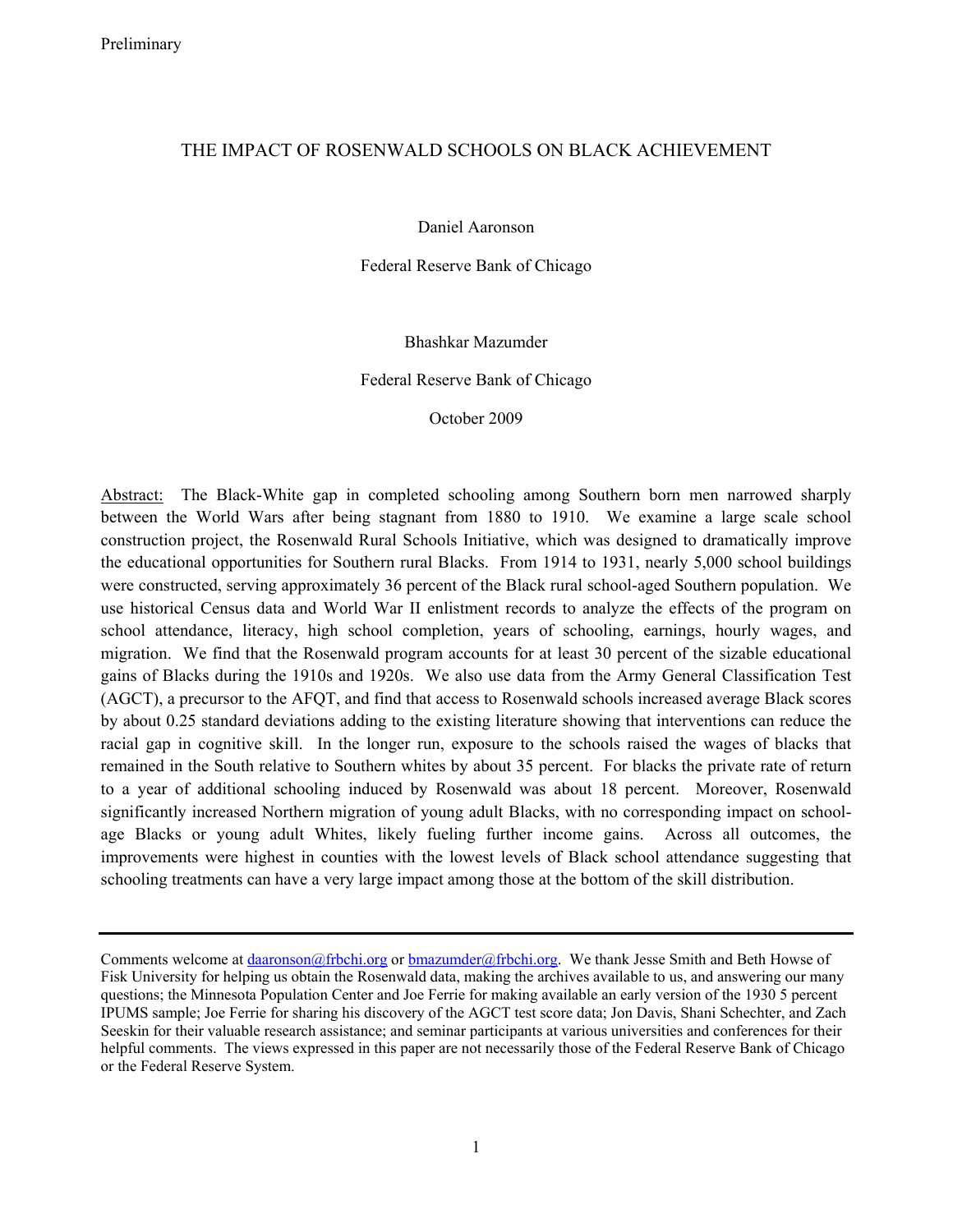$\overline{a}$ 

#### **I. Introduction**

Between the World Wars, the Southern racial education gap improved dramatically.<sup>1</sup> Blacks born in the South during the first decade of the  $20<sup>th</sup>$  century completed three years less schooling than their White contemporaries and had made no progress in closing the racial gap compared to Blacks born a generation earlier (see figure 1). However, by the late 1940s, the Southern racial gap was well under a year and comparable in size to the racial gap in the North, which remained roughly unchanged for cohorts born between the World Wars.

In this paper, we evaluate a sizable yet largely unstudied school construction program, the Rosenwald Rural Schools Initiative, which was explicitly designed to narrow the racial education gap in the South. At the urging of Booker T. Washington, the Principal of the Tuskegee Institute in Alabama, Chicago businessman Julius Rosenwald supplied matching grants for the construction of almost 5,000 schoolhouses for Southern Black rural children beginning in 1913. The vast majority of the schools were built during the late 1910s and 1920s. As the last buildings were constructed in 1931, Rosenwald schools employed over 14,000 teachers, providing classrooms for over a third of the rural South's Black school-age population and accordingly roughly a quarter of all Southern Black school-age children.

The dearth of research on this program has been driven by lack of systematic information about not just who went to the schools but where the schools were even located.<sup>2</sup> Through the Rosenwald Fund archives at Fisk University in Nashville, Tennessee, we obtained access to digitized index cards that report location, timing, size, and cost of every Rosenwald building. We append this data to several large historical samples -- the 1910 to 1950 Census samples (IPUMS) and enlistment records from World War II -- to estimate the causal effect of the schools on a variety of outcomes.

Our identification strategy takes advantage of the explicit targeting of the Rosenwald program to one well-identified demographic group, rural Blacks. This allows us to use other demographic groups,

<sup>&</sup>lt;sup>1</sup> For research on trends in and explanations of the Black-White schooling and income gap during the  $20<sup>th</sup>$  century, see Smith (1984), Smith and Welch (1989), Margo (1990), Collins and Margo (2006), and Neal (2006). 2

 $^2$  Donohue, Heckman, and Todd (2002) provide an important discussion of the role of Northern Philanthropists, and Rosenwald in particular, on Black school attendance in the early  $20<sup>th</sup>$  century using primarily state level data. For historical descriptions of the Rosenwald Rural Schools Initiative, see McCormick (1934), Embree (1936), Ascoli (2006), and Hoffschwelle (2006).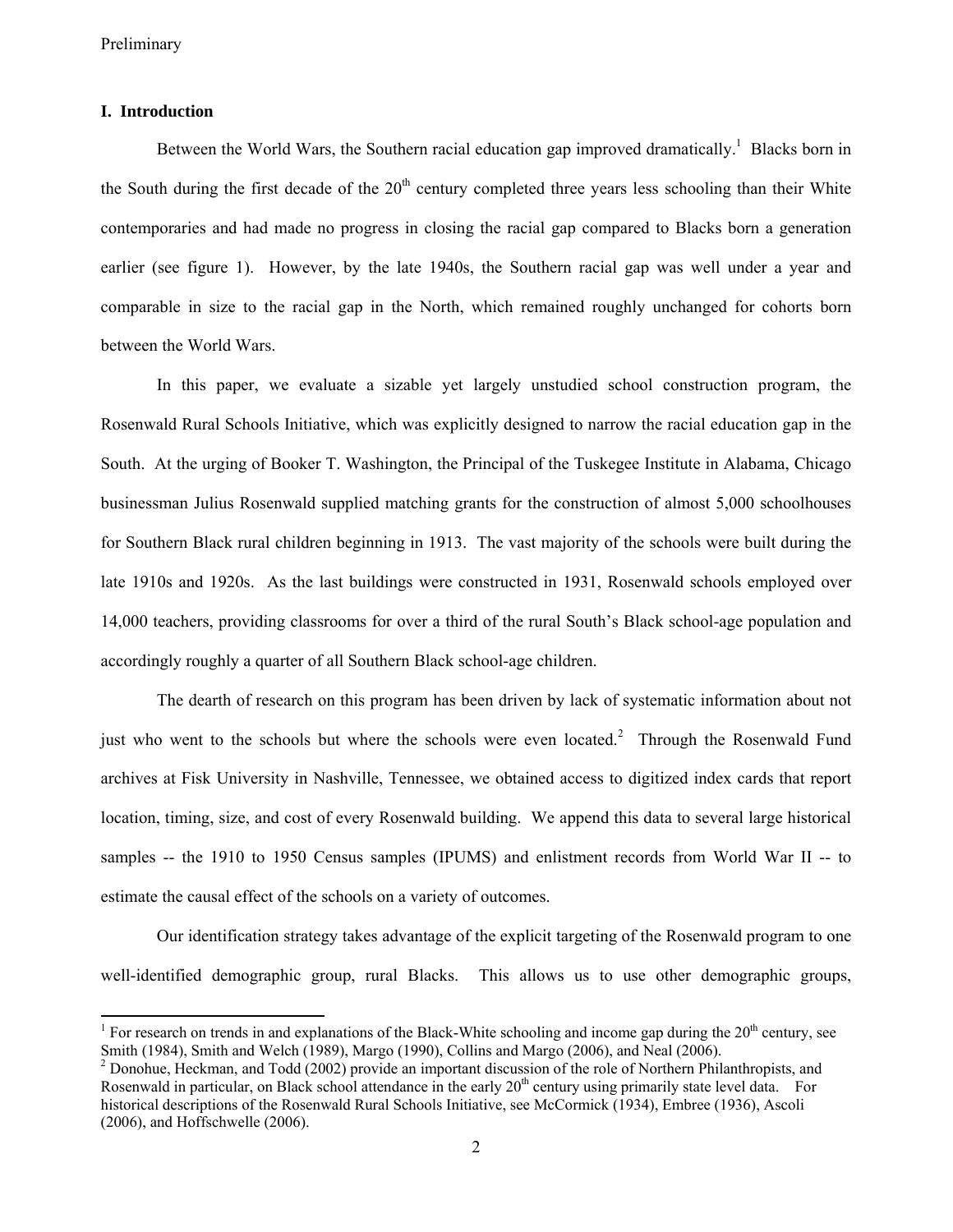particularly rural Whites and urban Blacks, to remove any confounding effects that might have been correlated with Rosenwald school exposure. Moreover, our data allows us to exploit the considerable variation in Rosenwald school exposure across birth cohorts within counties even in the same Census year. We can therefore control for unobserved fixed and time-varying county characteristics. To address any lingering cohort trends, we also control for interactions of age with location, year, race and rural status. Finally, we employ family fixed effects to isolate the effects of differential school access between siblings.

We find economically and statistically significant effects of the program on Black rural school attendance, literacy, school attainment, military test scores, earnings, hourly wages, and South-to-North migration but no impact on rural or urban White students and mixed, and always smaller, effects on Black urban students. Rosenwald can explain about 30 percent of the Black-White education convergence for Southern born men born between 1910 and 1924, and even larger portions of other education outcomes. Ultimately, we estimate that exposure to Rosenwald schools increased relative wages of blacks that remained in the South by around 35 percent and that for blacks the private returns to schooling induced by the program are around 18 percent. Moreover, these returns do not account for potential benefits of migration to better labor opportunities in the North. We find that Southern Blacks who were between the ages of 12 and 16 in 1935 were about 65 percent more likely to migrate to the North by 1940 if they were exposed to Rosenwald schools. The effects on these human capital and economic outcomes tend to be largest among students that resided in counties with lower levels of Black school attendance suggesting that schooling interventions targeted at the bottom of the skill distribution may have especially large returns.

Of particular note is the considerable effect that the program had on Army General Classification Test (AGCT) scores, a precursor to the modern Armed Forces Qualifying Test (AFQT). We find that full Rosenwald exposure increases Black test scores by about 6 points, or 0.25 standard deviations and would close the Black-White test score gap by about the same amount. Again, the test score effects are particularly large, about 0.6 standard deviations, among individuals residing in counties with the lowest pre-Rosenwald Black school attendance rates. Yet, when we control for educational attainment, the Rosenwald test score effect disappears, providing further compelling evidence that racial gaps in test scores are directly linked to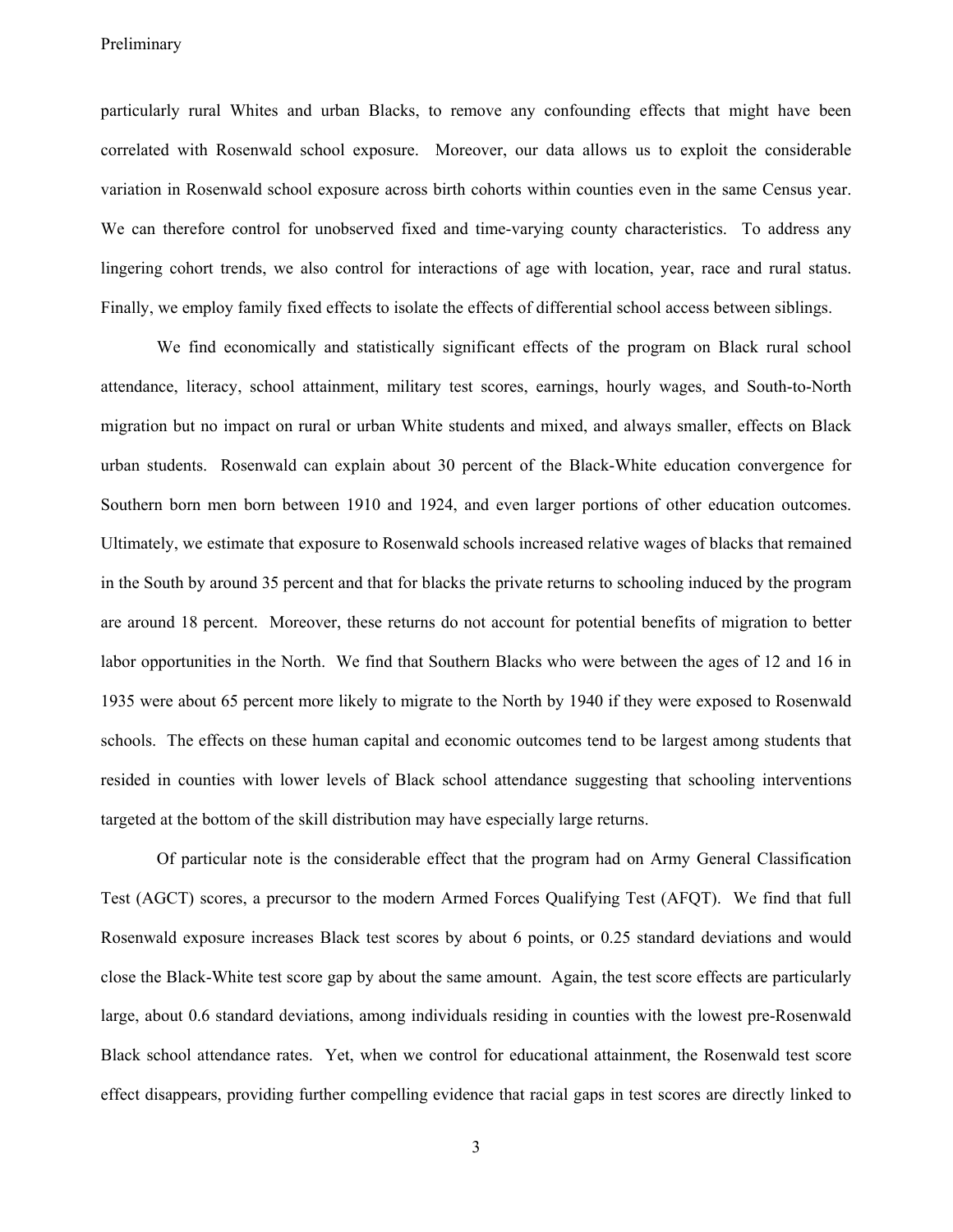available resources and are not immutable (e.g. Neal and Johnson 1996, Hansen, Heckman, and Mullen 2004, Cascio and Lewis 2006, Chay, Guryan, and Mazumder 2009).

The detailed econometric specification that we use allows us to overcome threats to identification that arise from the possibility that Rosenwald schools were built in counties with particular characteristics at a point in time or that were exhibiting secular trends. School location decisions were not random. This is formulized in the way the grants were designed. Local citizens were required to donate substantial funds for construction, sometimes including land and labor. Therefore, funds were likely disbursed to those counties with higher demand for educational resources.

As further confirmation that our results are not driven by this selection process, we use the idiosyncratic way that locations were chosen in the program's earliest years, in particular in Alabama and in the counties surrounding the state capital of Montgomery and Tuskegee, to show that our estimated Rosenwald effects are not due to reverse causality. We also establish that Black school attendance rates and trends in those rates, were similar between counties that received a school and those that did not and that the prevalence of Rosenwald schools across counties were not significantly related to observable measures of Black socioeconomic conditions prior to the Rosenwald Fund's creation.

While we argue that school location selection does not drive our inferences, it is nevertheless likely that racial convergence with the North was inevitable given the high rates of return to basic education. Indeed, by *Brown vs. Board of Education* in 1954, common measures of Black-White educational resources gaps had been mostly closed (e.g. Card and Krueger 1992, Donahue, Heckman, and Todd 2002). Yet many observers, notably Booker T. Washington but modern researchers such as Donohue, Heckman, and Todd (2002) as well, point to the fundamental funding inequities driven partly by institutional discrimination, as well as the important role of liquidity constraints, to argue that major investments in Black schools required outside intervention at the time. The racial convergence that occurs in relatively short-order after the introduction of the Rosenwald program seems to validate these views. At a minimum, our econometric results suggest that the education and consequently economic outcomes of cohorts born in the 1910s and 1920s were significantly altered by the Rosenwald schools. Perhaps more speculatively, later cohorts could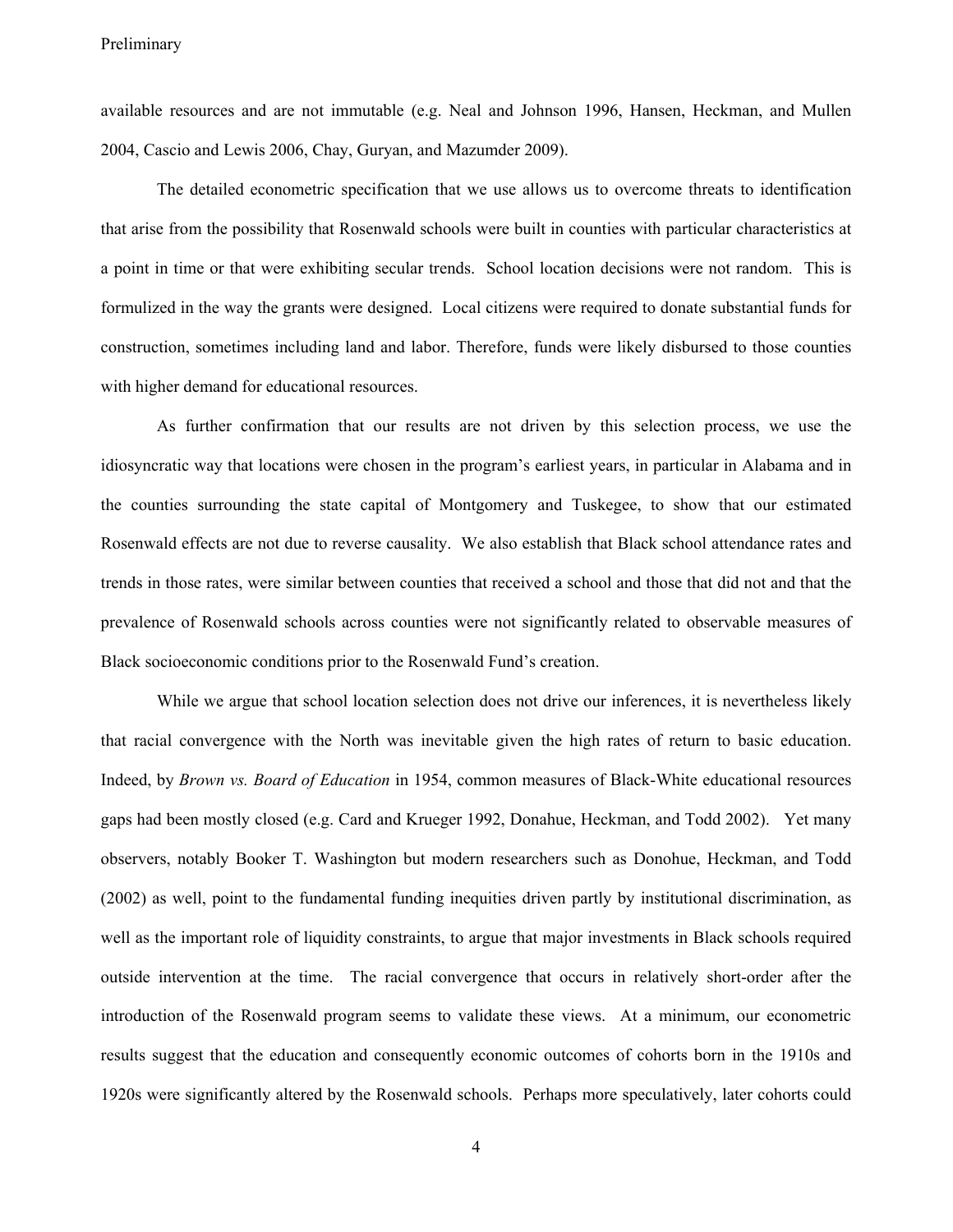have been impacted as well through intergenerational mechanisms<sup>3</sup> and human capital spillovers, as well as directly by the many Rosenwald schools that remained open into the 1940s.

The next section provides background on the Rosenwald schools, including descriptions of the program's history, initiatives, financing, and school location selection. Section III describes the data. Section IV outlines our empirical strategy. Section V presents our early Census results on school attendance and literacy, section VI our results based strictly on the earliest Alabama schools, and section VII our results on adult outcomes using the World War II enlistment data and the 1940-50 Censuses. Section VIII discusses how these results differ across individual and pre-Rosenwald community characteristics. Brief conclusions are offered in section IX.

#### **II. The Rosenwald Rural Schools Initiative**

#### *A. History*

 $\overline{a}$ 

The Rosenwald Rural Schools Initiative originated from a request by Booker T. Washington to Chicago philanthropist and businessman Julius Rosenwald in 1912. Washington hoped to use a small fraction of Rosenwald's donation to Alabama's Tuskegee Institute, where Washington was Principal, to fund six nearby experimental Black primary schools. Frustration with the disbursement of funds by local county education boards and the general inadequacy of Black schools<sup>4</sup> led Washington to seek out Northern philanthropists, including but not limited to Rosenwald. Other philanthropic efforts at the time, notably the Slater and Jeannes Funds, were limited, and it was becoming clear that major investments in Black schools would require further outside intervention (Donohue, Heckman, and Todd 2002). Washington had an unusual ability to cultivate contacts with wealthy philanthropists, and combined with his vision for Black

 $3$  Aaronson and Mazumder (2008) estimate the intergenerational income elasticity to be roughly 0.4 to 0.5 for the *children* of Rosenwald era students (including White and Black, North and South, born between 1930 and 1950). If some fraction of this parameter reflects causal effects, this would imply a nontrivial effect on the outcomes of children, and even grandchildren, of Rosenwald students.

 $4$  For accounts of early  $20^{th}$  century Black schooling, see Jones (1917), Bond (1934), McCormick (1934), Margo (1990), and Hoffschwelle (2006). In an early letter to Rosenwald (6/12/1912), Washington described many of Alabama's Black schools as being "as bad as stables," a sentiment generalized to much of the South in Jones (1917). Racial funding inequities are described bluntly in Washington's letters to Rosenwald and catalogued more systematically in Johnson (1941) and Margo (1990). For example, Johnson reports 1930 county-level Black and White salary expenditures per pupil based on state education reports at the time. Unweighted, the average county spent 39 cents on Black school salaries per capita for every dollar on White school salaries per capita. The source of all Rosenwald correspondence and primary documents cited in this paper is the Rosenwald Fund archives at Fisk University in Nashville, Tennessee.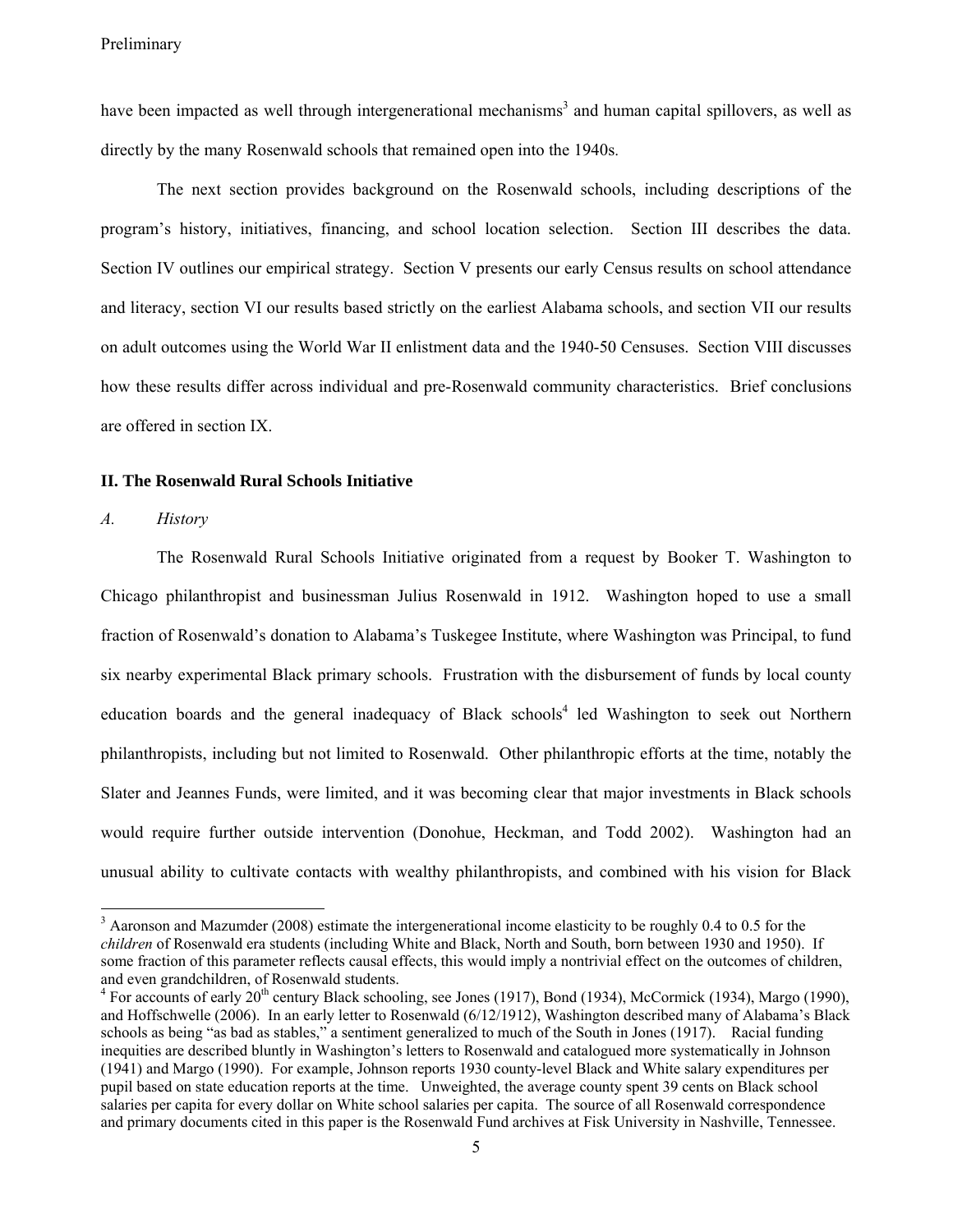education, that made him a unique figure to launch a large Black school construction program in the turn-ofthe- $20<sup>th</sup>$  century South from scratch.

After the opening of the initial schools, completed by the spring of 1914, Rosenwald agreed to partly fund up to 100 additional rural schools, primarily in Alabama. The program spread quickly. By the end of the decade, 716 rural schools, covering 11 states, were open. Figure 2 displays a map of school construction projects as of the 1919-20 school year.<sup>5</sup> Schools still remained heavily in Alabama but a good number were clustered in three other areas: Western Louisiana, Western Tennessee, and Eastern North Carolina and Virginia. Three final states – Florida, Oklahoma, and Texas – were approved for funding in 1920.<sup>6</sup>

Construction activities escalated in the 1920s, as shown in figure 3. The number of schools and teachers expanded by 17.5 and 20.8 percent per year, respectively, between 1920 and 1931. With the number of teachers growing faster than the number of schools, school size, as measured by teachers per school, grew by 2.9 percent per year. For example, the average school size in 1930 and 1931 was 4.9 teachers, compared to 2.1 teachers per school in the 716 schools built during the 1910s.

Much of this school size growth occurred toward the end of the 1920s, when the Rosenwald Fund moved from constructing small primary schools towards larger schools, often with the capability of offering high school level instruction.<sup>7</sup> Southern Black public high school instruction was highly unusual prior to the Rosenwald program. Even in the mid-1920s, when the high school movement was well underway (Goldin and Katz 1999), Alabama and South Carolina contained no four year accredited Black public high schools, and Florida, rather remarkably, funded only two Black public high schools, regardless of accreditation or length.<sup>8</sup> However, by 1932, Rosenwald Fund pamphlets claimed roughly 10 percent of existing Rosenwald schools offered at least two years of high school instruction (Donohue, Heckman, and Todd 2002).

Toward the end of the decade, Rosenwald's geographic reach was wide, nearly completing the Fund's hope to have a school in every Southern county. Ultimately, 85 percent of counties with Black children

<sup>&</sup>lt;sup>5</sup> Although schools were built between 1914 and 1919, the Rosenwald records do not distinguish year of construction prior to the 1919-1920 school year. From the archival records, we can get state breakdowns during some of these years but not pinpoint individual schools or counties until 1919.

<sup>&</sup>lt;sup>6</sup> Three schools were built in Missouri after 1929. Because there were so few, we exclude Missouri in all computations.<br><sup>7</sup> Eighel (2000) december a similar consolidation trond in the North becinning in the exclusion tha <sup>7</sup> Fischel (2009) describes a similar consolidation trend in the North beginning in the early 20<sup>th</sup> century that he argues

was driven by the closure of small rural ungraded schools in response to the demand for high schools.

<sup>&</sup>lt;sup>8</sup> These numbers are from an internal 1925 Rosenwald report based on state education reports.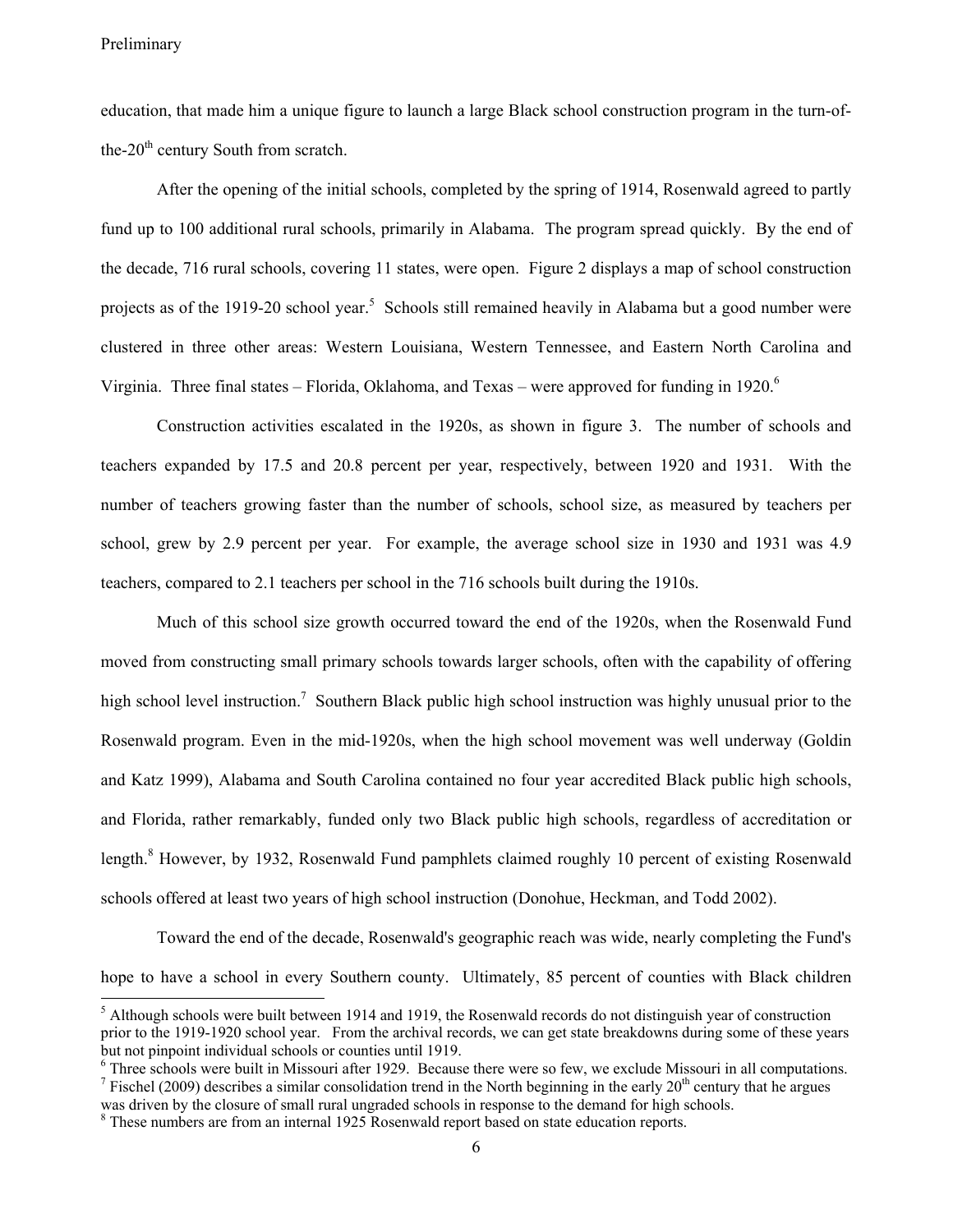under the age of 19 had a Rosenwald school when the program closed in  $1932$ .<sup>9</sup> Figure 4 displays the Rosenwald map as of 1931-32. At that point, official documents report 4,977 schools in 883 counties with the capacity to serve 663,615 students, opened at a cost of \$28.4 million dollars. Even though county coverage was nearly ubiquitous, most counties contained far too few schools to serve all rural Black children. We estimate that roughly 36 percent of the Southern rural Black school-age population, and 25 percent of all Southern Black school-age children, attended Rosenwald schools by 1930.<sup>10</sup>

For identifying causal effects, the program's varied timing and geographic development is critical. Figure 5 plots the distribution of the share of school-age Black rural students served by Rosenwald schools across counties over the 1919 to 1930 period, highlighting the substantial amount of cross-county variation. Figure 6 shows that the coverage of Rosenwald schools varied substantially over time within states as well. For example, although Oklahoma was among the last states to be funded by Rosenwald, by 1930 it had the second highest share of rural Black coverage. In contrast, although Alabama was the site of the first Rosenwald schools, by 1930 its rural Rosenwald coverage was among the lowest. Since these time patterns are also evident at the county level, we exploit the fact that Black children born in later years in a particular county will have greater access to Rosenwald schools than earlier cohorts born in the same county.

#### *B. Rosenwald Financial and Nonfinancial Contributions*

The Rosenwald Fund's investments were, from the beginning, heavily tilted towards school construction. One important reason was to alleviate justifiable concern that donations would be expropriated from Black schools. But other important Rosenwald outlays seemed similarly intended to avoid fungibility problems. For example, the contemporary facilities required new designs and standards for size, equipment, lighting, ventilation, and bathrooms. Such improvements likely encouraged the hiring of higher quality

<sup>&</sup>lt;sup>9</sup> The Fund voluntarily closed within a year of Rosenwald's death, swifter than Rosenwald's requirement that the endowment be dispersed within 25 years of his passing. The Fund's closure was sped up by a significant fall in Sears stock value, which made up two-thirds of asset value prior to the market crash (McCormick 1934).

 $10$  According to the 1930 IPUMS there were approximately 1.8 million school-age (7 to 17 year old) rural Black children in the fourteen Rosenwald states. At an assumed student-to-teacher ratio of 45, student capacity would have been roughly 650,000 in 1930. This student-teacher ratio, which is in-line with Rosenwald Fund assumptions, is supported by a 1925-26 internal Rosenwald survey of state and county education board reports showing an average student-teacher ratio of 46 to 1 in rural Black Southern schools. The ratios vary from 29 (Texas) to 62 (Louisiana) but most are between 40 and 50. Margo's (1990, table 2.7) numbers are a bit smaller, varying from 33 to 49 with a simple state average of 39. However, Margo does not distinguish rural and urban populations.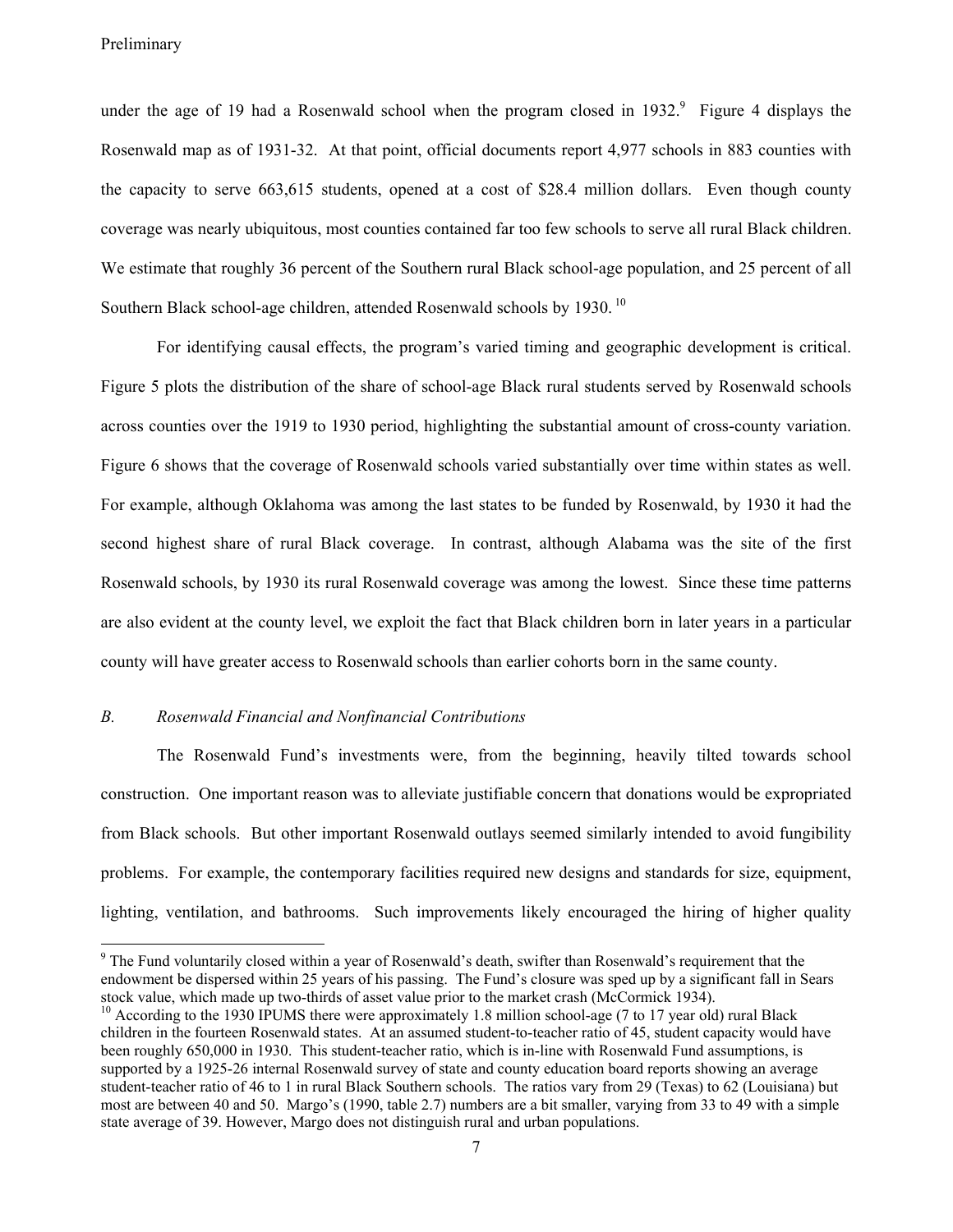teachers and principals, aided by Rosenwald's espousal of new minimum standards for salaries, some direct support for teacher salaries, and funding for teacher home construction.<sup>11</sup> Moreover, new teacher standards and Rosenwald financial incentives to increase school term length, another difficult to confiscate input, likely led to significant increases in Black rural school terms and eventually salary expenditures, associations that we estimate to be economically important cross-sectionally.<sup>12</sup> One available, albeit flawed, summary of quantity and quality improvements is the observed rise in Black school property values, relative to White schools, in states with stronger Rosenwald presence.<sup>13</sup>

However, the initial plan drawn up by Rosenwald and Washington emphasized that the Fund would only be a facilitator and minority partner in these direct expenditures. Local Blacks and governments would provide the majority of the funding, particularly after construction was complete. And, over time, public and local fund matching became even more critical, with the Rosenwald share of contributions falling from around 25 percent for the earliest schools to the 10 to 15 percent range in the last five years of the program.

 $11$  At the time, there were concerns, expressed among others by Rosenwald himself in 1919 letters, about the ability to hire enough qualified teachers to supply new schools. The concerns were particularly prominent during and right after WWI and thus may have been a temporary situation related to the War. Ultimately, we do not have data to measure the extent to which a shortage of labor was an issue beyond the War. But we would emphasize that large school expansions can have negative impacts on teacher quality, an issue studied in a modern setting by Jepsen and Rivkin (2009).<br><sup>12</sup> The average term in Southern Black schools was 4.7 months just prior to the Rosenwald program (McCormick

and varied by state from 50 to 90 percent of White term length (Margo 1990). Initially, the Rosenwald Fund established a 5 month minimum, boosted it to 6 months in the mid- to late-1920s, and extended terms to 8 months for larger schools in 1930. Financial incentives, including paying for half of the construction cost of teacher homes, were also provided to schools to lengthen the term. Using an undated internal Rosenwald Fund survey of State reports on term length for the 1925-26 school year (titled "Negro Public Schools in the South, 1925-26"), we estimate that a 10 percentage point increase in Rosenwald coverage increased term length among all rural Black schools by 0.48 months. Assuming average Black rural student coverage of 30 percent, this implies that Black rural term lengths increased by  $1 \frac{1}{2}$  months. We compute the difference between Rosenwald and non-Rosenwald schools assuming that 15 percent of all rural Black Southern schools were Rosenwald at the time. This share comes from the same report.

Of course, more (and potentially better) teachers and longer school terms ultimately involves higher salary expenditures. To detect such an association, we use county-level instructional salary expenditures from Johnson (1941), measures of rural Black student exposure to Rosenwald schools, and the 1930 Census. We regress Black (and White) instructional salary expenditure per capita on average Black rural student Rosenwald coverage by county, while controlling for racespecific school enrollment rates, literacy, occupational structure, mean home values, employment, and state fixed effects. The salary data, reported in Johnson (1941), is compiled from state Education reports and includes all teachers, supervisors, and principals. We find that average Black student exposure to Rosenwald schools raised Black school salary expenditures per pupil by \$0.34 (0.06), or just over 3 percent of average annual Black school salaries in 1930. There was no impact (0.02 (0.09)) on White school salary expenditures. The Black school effects are twice as large, but not precisely estimated, for the initial schools built in Alabama (see section VI).

<sup>&</sup>lt;sup>13</sup> An undated Rosenwald Fund study showed school property values, obtained through State Boards of Education, by state and race for various years between 1920 and 1930. We regress the state Black-White difference in school property value gains against Rosenwald exposure in 1930 and found that a 10 percent increase in coverage reduced the Black-White gap by roughly 5 percent over the decade. These results would presumably be stronger if we had data on rural schools or, better yet, school-specific data that allowed us to use the identification methods described below.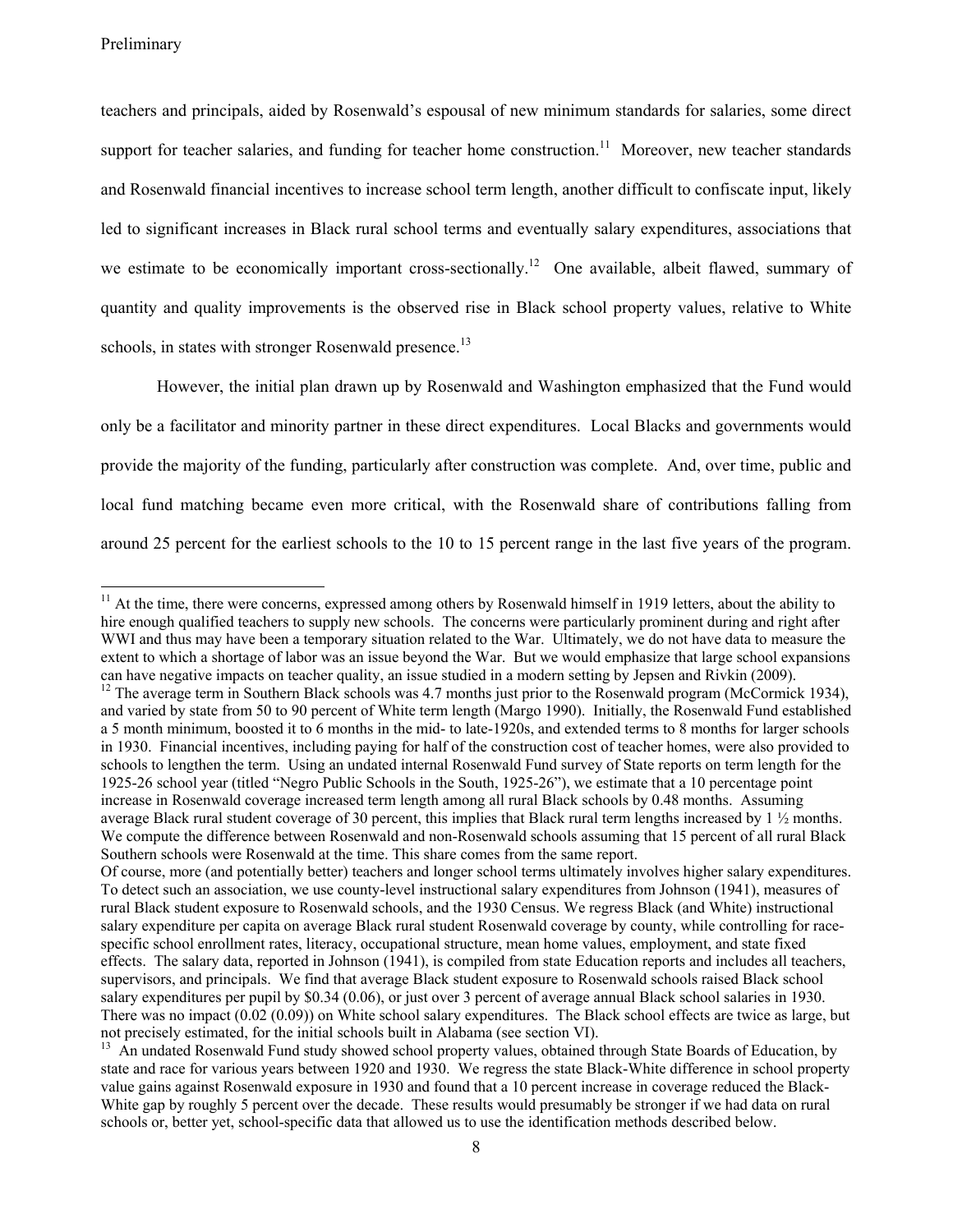In total during the program's existence, 64 percent of funding came from local government sources, another 20 percent from private sources, and only 15 percent from the Rosenwald Fund (see bottom of table A1).<sup>14</sup>

Yet the Fund's contributions to the initiation and continuation of the rural schools program went beyond merely fulfilling a share of construction costs. Support for teacher standards, school terms extensions, and access to high school curriculum are big part of the Fund's advocacy. Of additional note is the role that the Fund played in building local coalitions. Explicitly, this included paying canvassers to explain available opportunities and guide local Black leaders through the fundraising process (Hoffschwelle 2006). But perhaps ultimately more important is the hard-to-measure credibility that the Fund and the Tuskegee Institute added to the process. To take one example, to build a new school, at least two acres of land had to be donated to the state. Often, this necessitated new purchases by local Blacks, a rather perverse requirement given recent Southern history. Having the backing of Washington, Tuskegee, and the Rosenwald Fund likely added a level of trust that would have been very difficult to accomplish otherwise.

Coalition building was critical among Whites as well, and Rosenwald money likely helped buy White acquiescence, including county education board approval for maintaining schools post-construction (Donohue, Heckman, and Todd 2002). Neither Washington nor the Rosenwald Fund challenged segregation, which almost surely increased White support for the schools. The view within the Fund echoed Washington's well-known belief that education and economic needs needed to be addressed first, a strategy that led to deep conflicts with other activists, notably W.E.B Dubois and the NAACP. Moreover, Washington viewed working with the White public as a critical component of any school program's success, a principle that appears to have been adopted by the Rosenwald Fund in the program's early years (e.g. see appendix B).

Over time, the Fund also played a role in dispersing information and setting standards for buildings, curriculum, and (anecdotally) teacher training. The former, in particular, was likely quite valuable to poor, rural communities that otherwise might have had limited access to architectural plans and school designs.<sup>15</sup>

<sup>&</sup>lt;sup>14</sup> With equal school weights, Rosenwald contributed 21 percent, private sources 28 percent, and local governments the remaining half.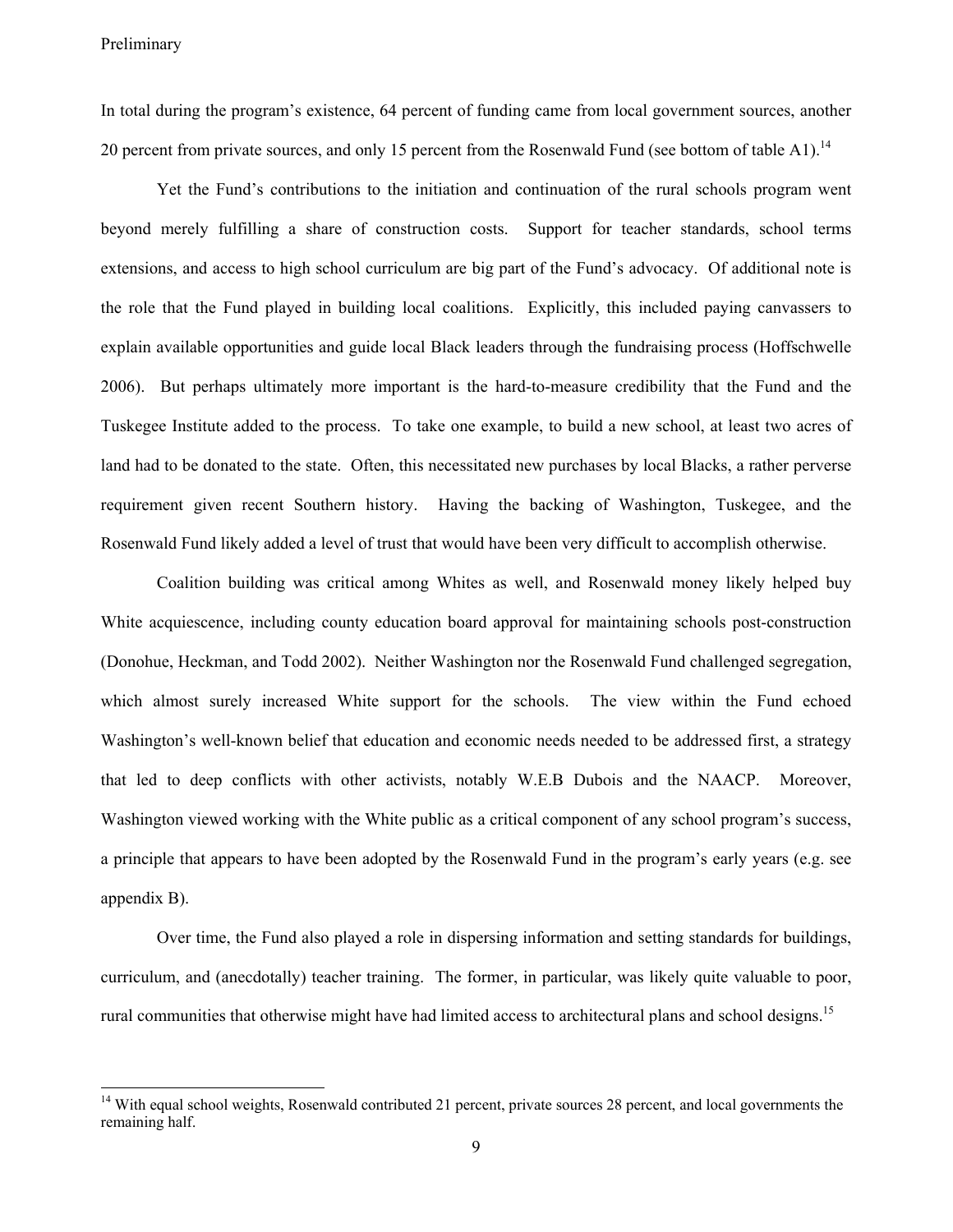## *C. Selection of Rosenwald School Locations*

The matching grant program explicitly linked funding prospects to a county's social, political, and economic environment. The philosophy of the Fund was unambiguous on this point: "Help only where help was wanted, when an equal or greater amount of help was forthcoming locally, and where local political organizations co-operated" (McCormick 1934; Hoffschwelle 2006). Matching grants were a mechanism for ensuring this self-reliance.<sup>16</sup> But the grants also highlight the potential importance of controlling for confounding factors in our econometric approach since communities that were particularly open to improving Black schools, and thus were able to convince the Fund to invest in their area, might have experienced better outcomes even in the absence of the Rosenwald program.

Briefly, we provide several pieces of evidence about selection. In Figure 7, we find that the initial counties selected for Rosenwald schools, the "Tuskegee" schools built by 1919, actually had similar levels and trends in Black rural school attendance in the decades preceding the program to those that never received a school. Thus, there is no evidence of positive selection on one of our key outcomes. This also motivates our analysis of the earliest schools clustered in Alabama, which we believe were chosen idiosyncratically. We discuss this claim and how we use it to identify a Rosenwald effect in more detail in section VI.

Related, appendix B investigates the extent to which pre-Rosenwald county characteristics affected school location decisions. We again find that pre-existing Black socio-economic conditions (e.g. school attendance, literacy, occupation) and trends in these conditions are unable to predict the timing or intensity of initial Rosenwald school locations in a statistically or economically significant way, suggesting limited scope for reverse causality. However, we do find suggestive evidence that counties with higher levels of White literacy, irrespective of White occupational structure, were more likely to build an initial school in the

<sup>&</sup>lt;sup>15</sup> Tuskegee developed the first school plans in 1915 and the Fund updated them repeatedly starting in 1920. Applicants were not required to use them but needed other approved plans, typically from state Education Boards, to move forward. <sup>16</sup> This financing structure was controversial at the time. The President of the Slater Fund, for example, took exception, preferring that "effort should be made to get more and more from the public funds." Letter from Slater Fund President James Dillard to Rosenwald on March 11, 1919. Many local communities struggled to obtain the required funds, and even when they reached minimum requirements, it may not have been enough to warrant Rosenwald intervention. That is clear in the following letter from Rosenwald to Major Moto of the Tuskegee Institute (December 5, 1917):

<sup>&</sup>quot;Mr. Rosenwald was somewhat disappointed in noticing that for the Longley School in Pulaski County, Arkansas, which cost \$900, only \$50 of land was contributed by the residents and all of that small donation came from colored people…it did not evidence a spirit of sacrifice or even of deep interest on the part of the residents who relied chiefly on public funds and on his contribution for the school."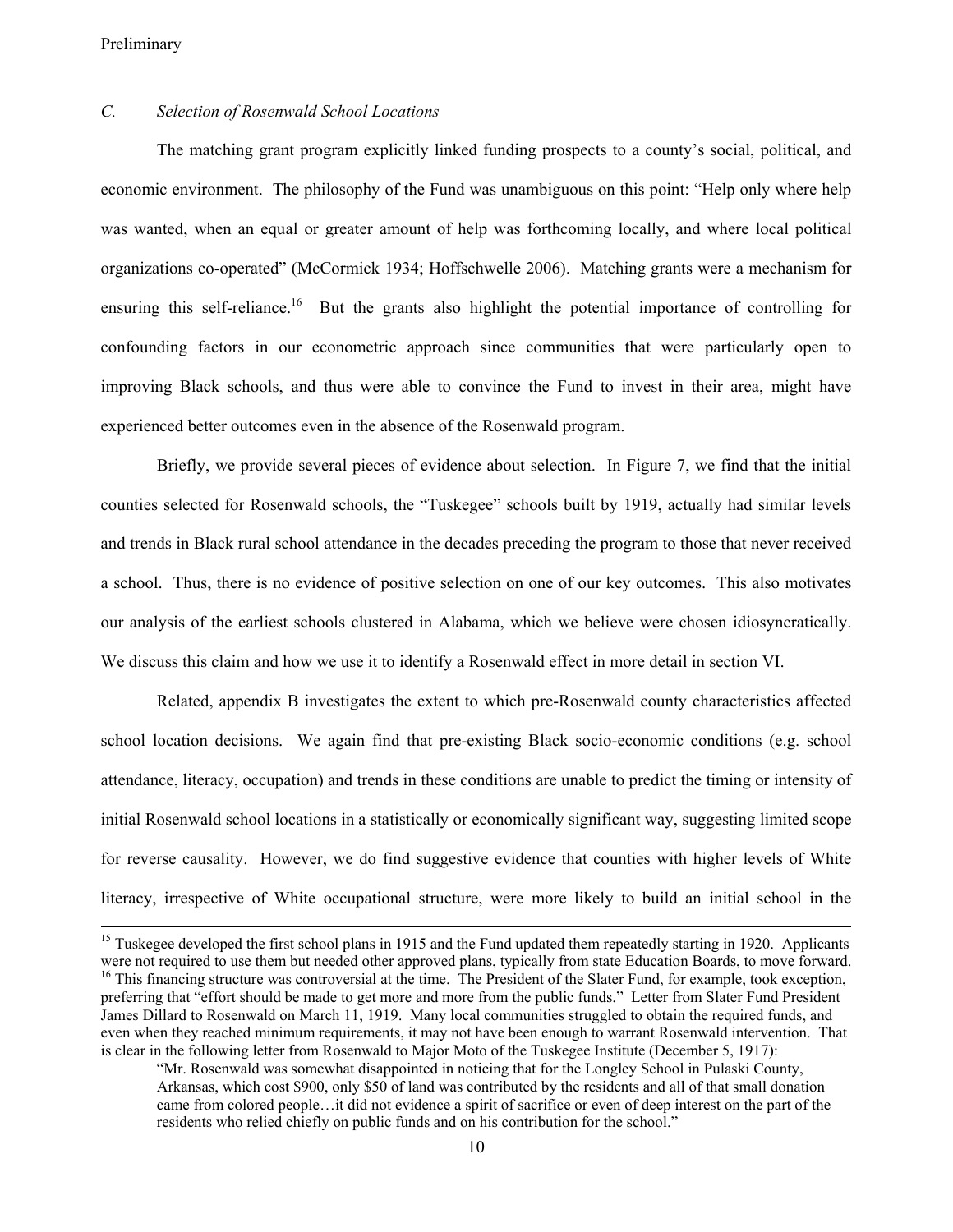program's early years. This provides confirmation that the Fund did indeed follow Washington's strategy that relied on White acquiescence. Like figure 7, we also find that school location selection during the 1920s was associated to some degree with observable pre-Rosenwald Black and White conditions. Our econometric methodology is designed to minimize potential selection bias when we use the 1920s experience.

## **III. Data**

#### *A. Rosenwald Schools*

Through an agreement with the caretaker of the Rosenwald Fund's archives -- Fisk University in Nashville, Tennessee -- we were given digital versions of the index cards used to keep track of the Fund's 4,972 construction projects. Each card contains a description of a Rosenwald school, teacher home, or industrial shop, or some combination thereof. Information on the cards is limited to location (state and county), year of construction, school name, number of teachers (or home/shop rooms), number of acres of land, insurance valuation, and construction cost. Cost is broken down by four possible funding sources: the Rosenwald Fund, local Black individuals, local White individuals, and local public governments. Room additions, as well as complete destructions due to fire or weather, are recorded in handwriting ex-post although it is difficult to know how complete these adjustments, particularly the latter, ultimately are. This is the only known systematic information about individual Rosenwald schools. Appendix Table A1 provides basic statistics about all Rosenwald school construction projects. Our analysis will use a database that includes 4,935 schools with 14,438 teachers in 880 counties.<sup>17</sup>

We append this information to several large datasets on potential students.

#### *B. IPUMS (1910-1930)*

 $\overline{a}$ 

First, we use samples drawn from 1910 through 1930 decennial Censuses (IPUMS) to build a panel of school-age children, along with a separate sample of young adults.<sup>18</sup> These samples are matched to

 $17$  This deletes 37 "schools." In 35 cases, the card does not contain key information about a school opening (in particular cost or teacher counts). In 25 of these 35 cases, the project seems to involve only a teacher home or shop built as part of an existing school. We also do not include two Missouri projects (another Missouri project is among the 35 that are missing school data). The results are not sensitive to including these other cases.

<sup>&</sup>lt;sup>18</sup> We use the 1.4 percent sample for 1910, the 1 percent sample for 1920 and an early version of the 1930 5 percent sample. Since the 1910 data oversamples certain groups, we utilize sample weights in our main estimates.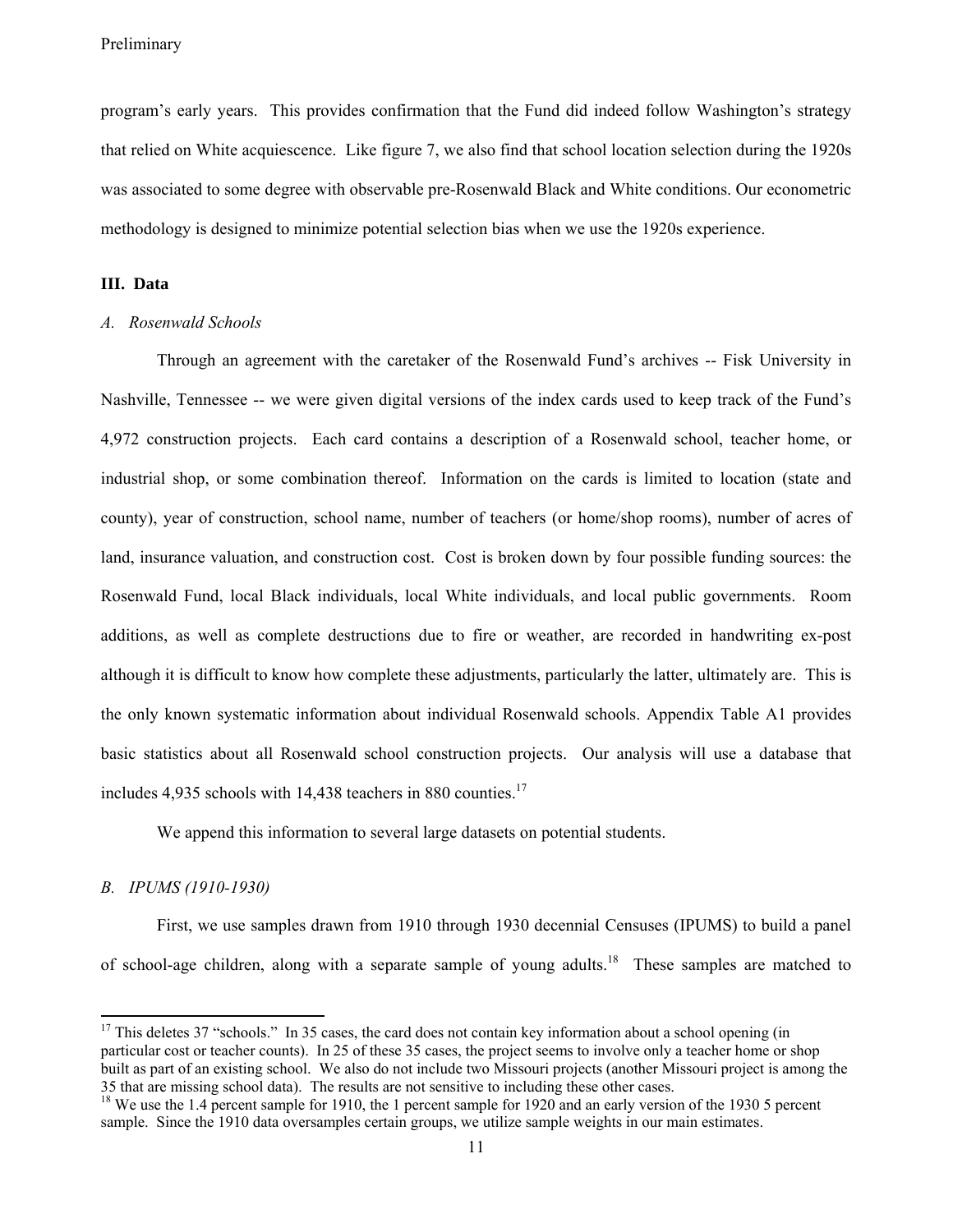potential access to Rosenwald schools through county of residence, birth year, race, and rural status.<sup>19</sup> We concentrate on the two key outcomes, school attendance and literacy, available prior to 1940. School attendance is an outcome of obvious interest given the purpose of the Rosenwald program. For this variable, we construct a pooled sample of over 589,000 children between the ages of 7 and 17. For literacy, which Collins and Margo (2006) suggest acts as a proxy for completing 1 to 3 years of schooling, our sample totals over 398,000 persons between the age of 15 and  $22^{20}$ 

Table A2 presents descriptive statistics of our 1910 to 1930 IPUMS samples. We note that the rural Black-White school attendance gap was 21 percentage points in 1910 but narrowed to 9 percentage points by 1930. In urban areas, the race attendance gap fell from 13 to 7 percentage points. The table also illustrates the striking differences in measures of family background such as parent literacy and home ownership. For example, as late as 1930, the Black-White gap in father's literacy was about 20 percentage points. With detailed individual level data we are able to control for these factors in our regressions.

## *C. World War II Enlistment Records*

Our first source of adult outcomes is a database of US Army World War II enlistees, available from the National Archives and Records Administration. We extract a sample of roughly 2.1 million men aged 17 to 45 from Rosenwald states who enlisted between 1941 and  $1945$ <sup>21</sup>. The data contain several key pieces of demographic information including age, race and county of residence at enlistment that allow us to ascertain potential Rosenwald status. Unlike the Census, however, we do not have precise information on geography within the county to infer rural status. Therefore we use a slightly more blunt approach with the World War

<sup>&</sup>lt;sup>19</sup> It may be the case that the Rosenwald Fund's vision of a rural community differs from the technical Census definition (less than 2,500 people), adding attenuation bias to our estimates. However, in internal documents, the Fund often used the Census definition for data organization and evaluation.

 $20$  Collins and Margo (2006) show literacy rising as a cohort ages from 10-19 to 20-29. To abstract from literacy effects due to schooling, we chose a lower age cutoff of 15. The upper age range is restricted to avoid spurious correlation arising from the possibility that adults with high literacy moved into Rosenwald counties for their children's schooling. We actually find generally weaker effects when the age range is expanded to 15 to 30 year olds suggesting that selective migration is not a significant concern.

 $^{21}$  Records are available for 1938 to 1946, but few individuals enlisted prior to 1941 and after 1945. See Feyrer, Politi, and Weil (2008) for more detail on the data.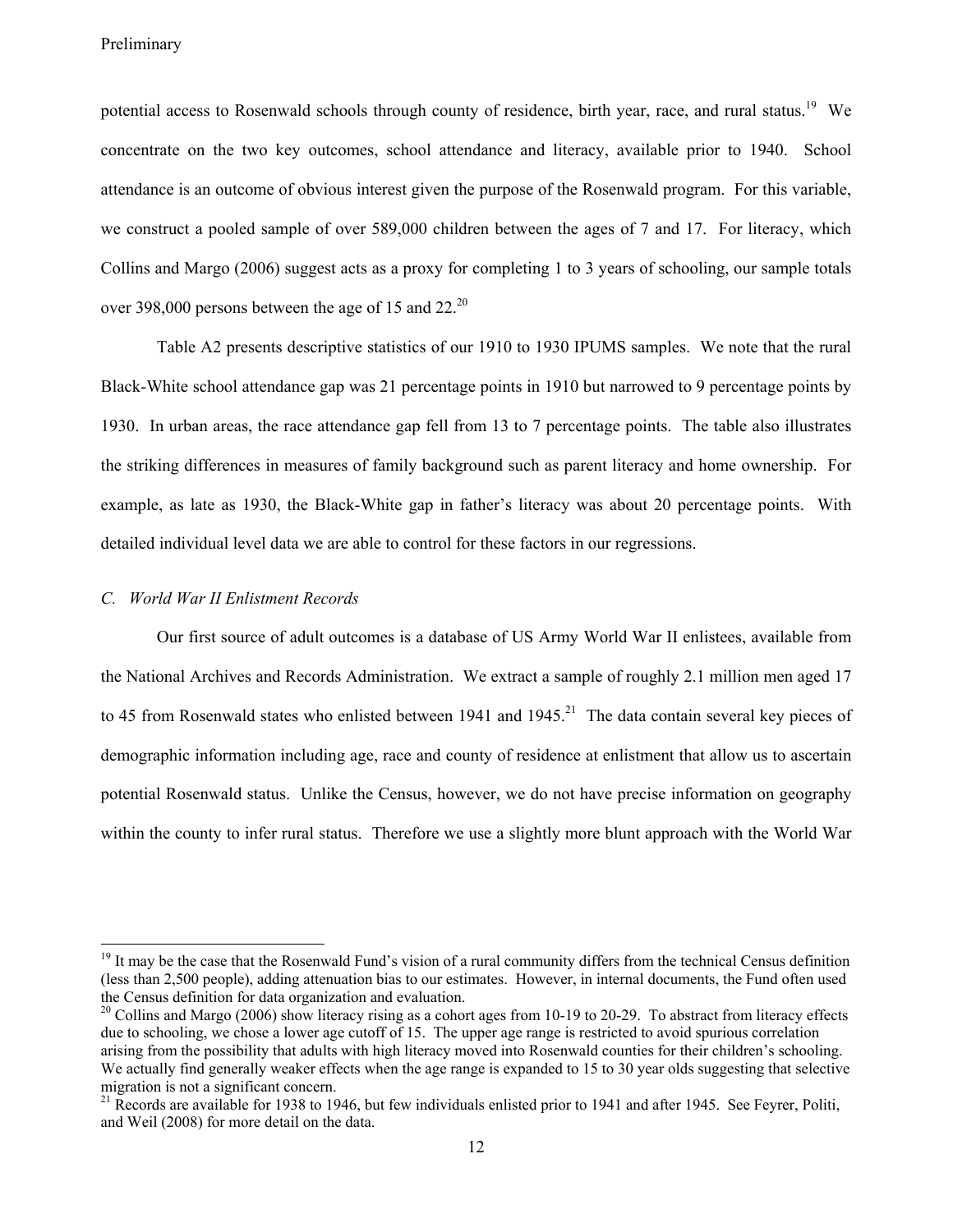II data, classifying rural status at the county level by the share of the population living in rural areas according to the 1910 to 1930 Census.<sup>22</sup>

The key advantage of this data, relative to the 1910 to 1930 Censuses, is that it provides measures of human capital during adulthood. This includes completed years of schooling beyond grammar school<sup>23</sup> and scores from the Army General Classification Test (AGCT) that was given to enlistees to determine military occupation. Since these test scores were thought to be lost to history, we describe our method for obtaining this data in Appendix A. In addition, the enlistment records contain information on height and weight, which arguably could be used as a validity check if access to schools after age 5 is less likely to affect these characteristics. The summary statistics are presented in Table A3. The Black-White gap in years of schooling is about 2.2 years while the racial difference in AGCT scores is about 1.1 standard deviations.

One concern is that there may be selection into who was inducted into the Army and therefore required to take the AGCT. In 1940, prior to entering the war, the US enacted a draft. At that time, the manpower requirements were relatively low, so screening standards on physical and mental characteristics were higher. After the US entered the war in 1942 and manpower needs became critical, selection standards were lowered considerably (Lew 1944). We address potential selection bias first by using a rich set of fixed effects including quarter of enlistment interacted by race and second by using inverse probability weighting (IPW), which we discuss below.

#### *D. IPUMS (1940-1950)*

 $\overline{a}$ 

Finally, we use Census samples from 1940 and 1950 to assess the effects of the program on completed schooling, log annual earnings, log hourly wages, and migration. For the education and earnings measures, we use a sample of approximately 200,000 individuals aged 18 to 40, of which 70,000 contain information on earnings and wages. The main drawback is that, unlike the earlier Censuses, county of residence is not publicly available yet. Instead, we link individuals to their exposure to Rosenwald schools at

<sup>&</sup>lt;sup>22</sup> Specifically, we classify a county as rural if the average rural share was greater than 50 percent over the 1910 to 1930 period.

 $23$  For those who did not complete grammar school, we impute years of schooling based on race, birth year, and state economic area of residence from the 1940 Census and exclude individuals who had completed fewer than four years of schooling which was the military's requirement from 1941-1942 (Perrott 1946). Our results are not sensitive to small changes in imputation methods.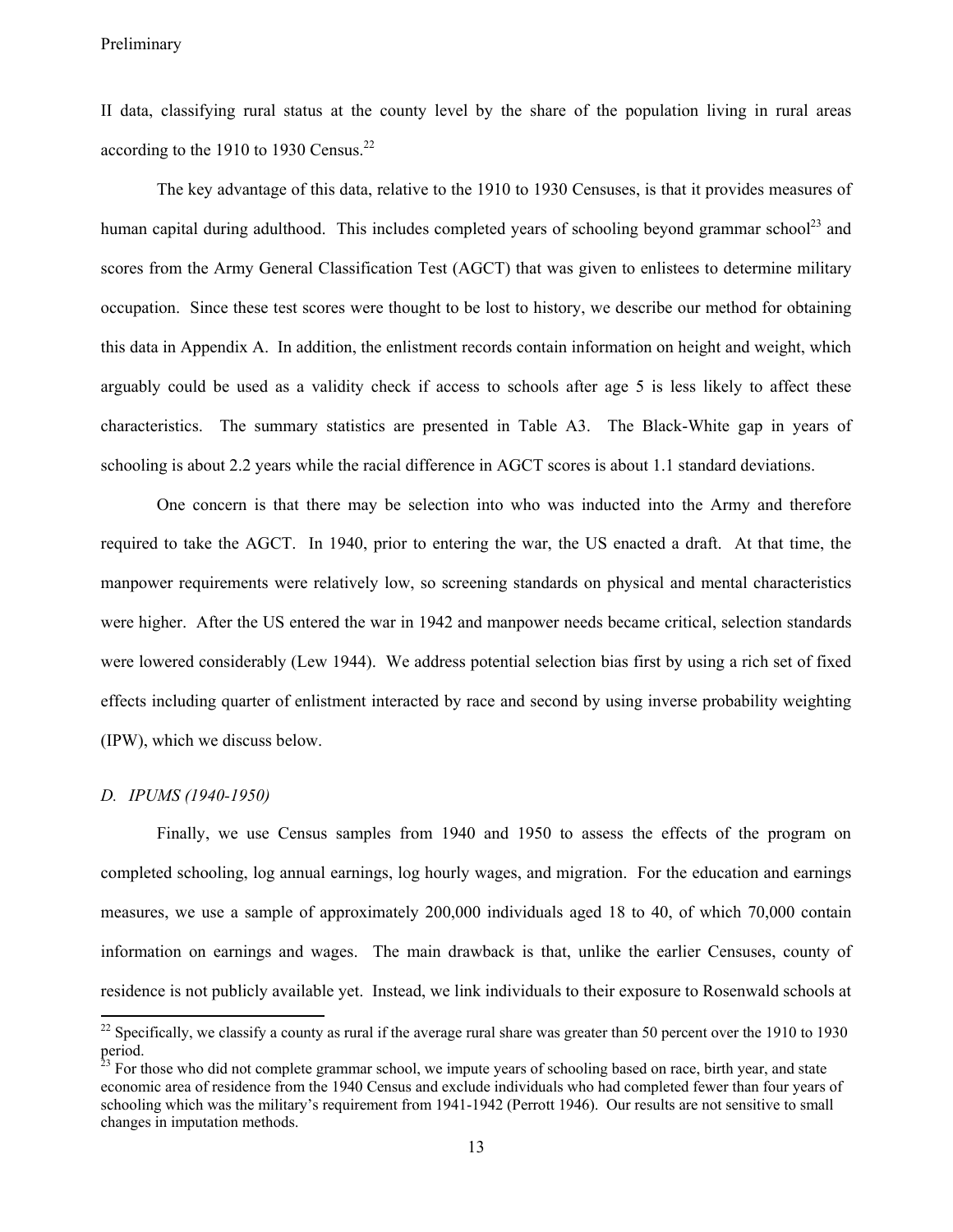the state economic area (SEA), aggregations of counties with similar characteristics developed by the Census Bureau. On the one hand, this can lead to greater classification error, since our measures will be much blunter than before. But the larger aggregation retains individuals who moved across counties (e.g. rural to urban migration) within the same SEA. We can further check the robustness of the results by only including individuals who remained in their state of birth ("stayers").

The 1940 Census is the first to ask about location five years prior, which allows us to measure migration patterns based on SEA residence in 1935 and  $1940.<sup>24</sup>$  The migration sample includes all residents of Rosenwald states in 1935. We define a South-to-North migrant as someone who did not live in a Rosenwald state in 1940. Likewise, a within-South migrant is a person living in a different Southern SEA in 1940. The sample is broken down by birth cohort in order to estimate the impact of Rosenwald exposure on children that are likely in school in 1940, young adults that would have left school between 1935 and 1940, and those who are well into adulthood.

## **IV. Empirical Strategy**

#### *A. 1910-1930 IPUMS Statistical Model*

A typical specification for our IPUMS analysis is of the following form:

(1)  $y_{ict} = \alpha + female + black + rural + black = r_{1} + \gamma_{0}ROSE + \gamma_{1} (black \times ROSE) +$  $\gamma_2$ (rural × ROSE) +  $\gamma_3$ (blackrural × ROSE) +  $\beta X_{ict} + \theta_{st} age_{it} + count y_c + \varepsilon_{ict}$ 

where y*ict* is an outcome for individual i living in county c at time t*, female*, *black*, *rural* and *blackrural* are indicators of being in one of those demographic categories, *Xict* is a vector of family background characteristics including mother's literacy, father's literacy, father's occupational status and father's home ownership, *age* is interacted with state and the year of the Census, *county* represents county fixed effects, and  $\varepsilon_{ict}$  is an error term.

<sup>&</sup>lt;sup>24</sup> We have also constructed migration based on state of birth and state of residence, as is commonly done in the literature (e.g. Margo 1990). Results based on this measure are fairly similar, albeit less precise, than the SEA-based estimates described below. Our view is that the SEA measures are superior for measuring Rosenwald exposure. Alternatively, to get earlier county-to-county migration, we are experimenting with matching the 1920 one percent IPUMS with the full 1930 Census manuscript obtained from ancestry.com. The match is on name, age, race, and birthplace, and subsets thereof. Thus far, estimated "migration rates" based on state are too high relative to estimates derived from Census comparisons of state of residence and birth. That indicates to us that there are too many false positive matches, presumably due to common names of rural Southern Blacks at the time.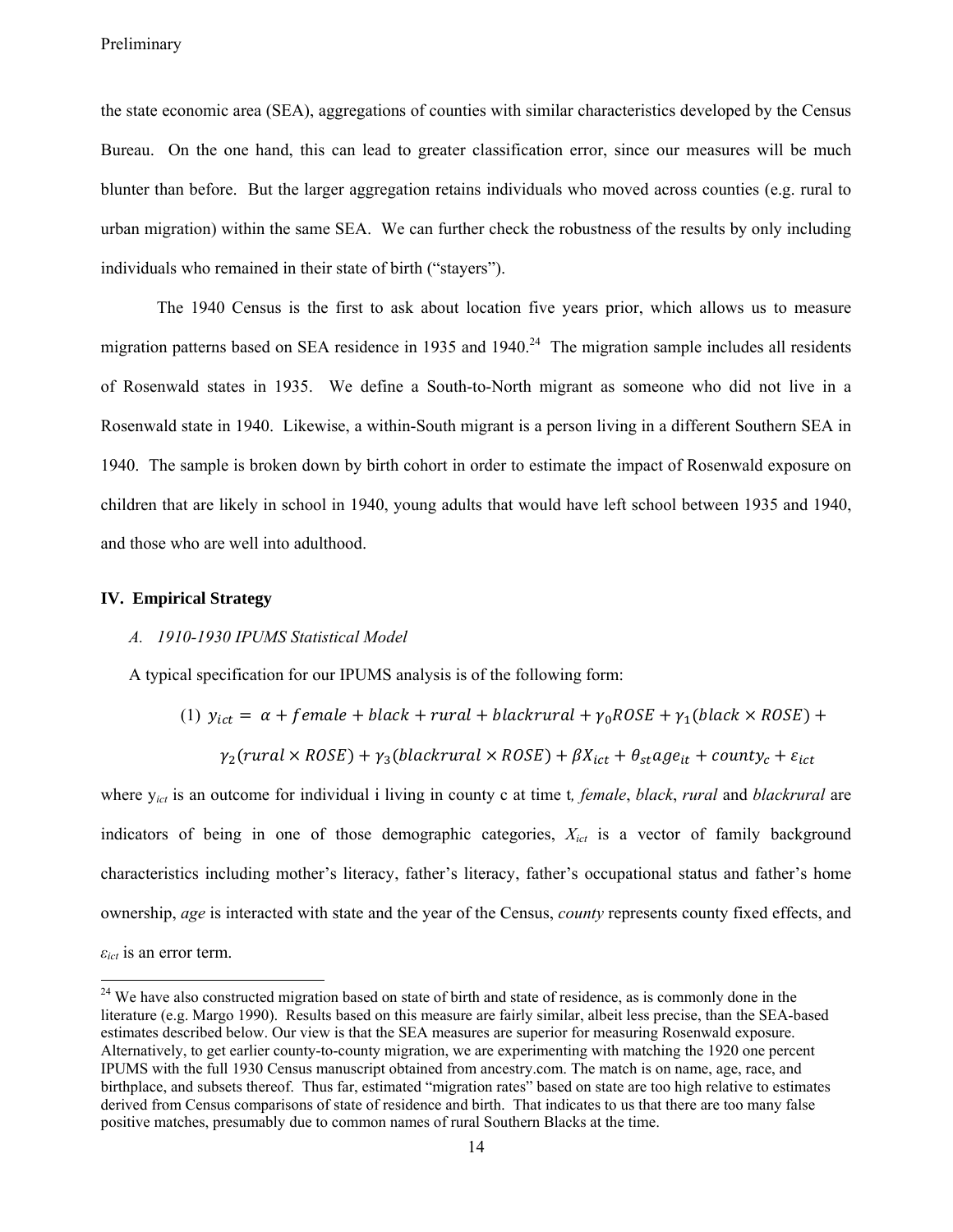We use two measures of the Rosenwald treatment, ROSE. The first measure,  $R_{ct}$  is an indicator of whether a Rosenwald school was built in an individual's county  $c$  as of Census year  $t$ <sup>25</sup>. This measure is limited in at least two ways: it fails to distinguish differences in Rosenwald exposure between birth cohorts within a county<sup>26</sup> and it does not adjust for the breadth of Rosenwald coverage within a county. Despite these drawbacks, we start with  $R_{ct}$  since it provides a straightforward approach that is easy to interpret.

Our more comprehensive measure of Rosenwald exposure, *Ebc* estimates the average Rosenwald coverage for each student from ages 7 to 13 based on their birth year *b* and county *c*. Specifically,  $E_{bc}$  =  $\frac{1}{7}\sum_{t=b+7}^{t=b+13}T_{ct}$ , where  $T_{ct}$  is the share of the total school-age rural Black population in county *c* in year *t* that can be accommodated by Rosenwald classrooms.<sup>27</sup> In principle, the measure should only take on values between 0 and 1. Therefore, we can interpret the coefficient on the measure as the effect of going from no Rosenwald exposure in one's county to complete exposure.

These Rosenwald measures are interacted with race and rural status to take advantage of the explicit targeting of the treatment to rural Blacks while allowing the other groups (e.g. rural Whites) to serve as controls. The *γ*s, which are the coefficients on the Rosenwald measure and its interactions with the race-rural groups, enable us to construct the main "differenced" estimates.<sup>28</sup> By differencing across groups, we remove any factors that are correlated with Rosenwald school exposure that affect the groups similarly. For example, if the rural economy happened to be improving more in Rosenwald counties, this would

<sup>&</sup>lt;sup>25</sup> Table A2 shows that 49 percent of Blacks had  $R_{ct}$  =1 by 1920 compared to 30 percent of Whites. By 1930, this increased to 91 percent for Blacks and 73 percent for Whites.<br><sup>26</sup> For example, a 13 year old in 1930 living in a county that had first opened a Rosenwald school in 1928 who had only

two years of exposure, is treated the same as a 13 year old living in a county that had built a Rosenwald school in 1924 and had 6 years of exposure.

<sup>&</sup>lt;sup>27</sup> Specifically,  $T_{ct}$  is the ratio of the number of Rosenwald teachers in county *c* in year *t* times an assumed class size of 45 (see footnote 10), to the estimated number of rural Blacks between the ages of 7 and 17 in the county in each year. We use the digitized Census manuscript files available through Ancestry.com to retrieve full counts of the school aged population by county and for urban areas in 1920 and 1930. We use this to calculate rural counts by county for the Census years and then interpolate the population for 1919, and 1921 through 1929.

 $28$  For example, to calculate the effect of complete exposure versus no exposure on only Black rural children we would sum γ0, γ1, γ2, and γ3. Similarly, to estimate the Black-White difference of the Rosenwald effect in rural areas we would sum γ1 and γ3. Finally, γ3 taken alone, provides an estimate of the "triple difference", that is the effect of Rosenwald exposure on the Black-White gap in rural school attendance relative to the Black-White gap in urban school attendance. In order to calculate standard errors for each parameter of interest, we recast the regressions by changing the dummy variables so as to return the intended parameter of interest along with its standard error.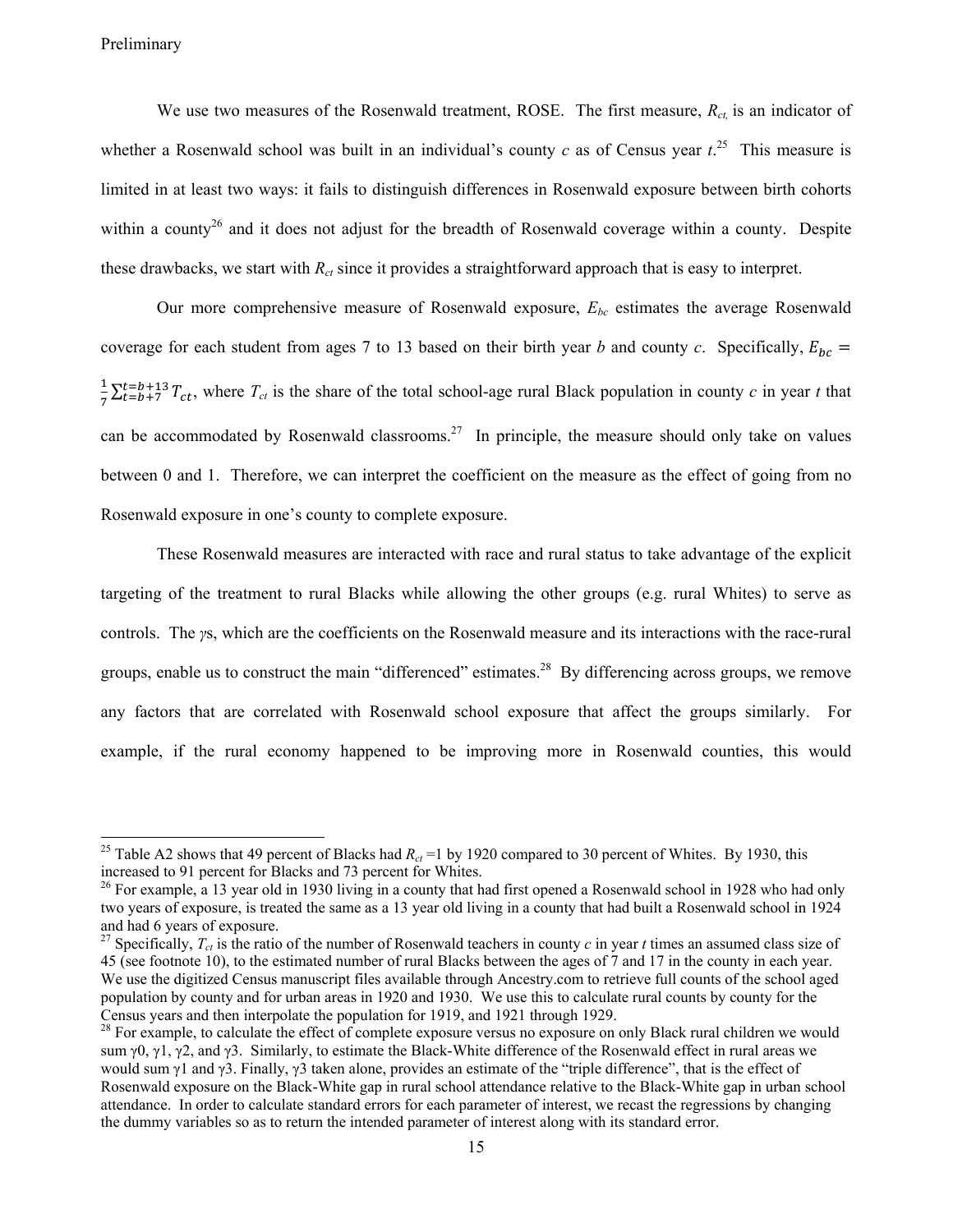presumably benefit both rural Whites and rural Blacks.<sup>29</sup> Similarly, there may be race-specific factors that happened to be coincident with the construction of Rosenwald schools that would affect urban Blacks in Rosenwald counties. Finally, we can difference out both race and rural status.

Access to repeated cross-sections across Census years allows us to exploit the variation over time in Rosenwald school coverage *within-county*. We can therefore control for unobserved characteristics of the county by using county fixed effects. With the exposure measure,  $E_{bc}$ , we can also specify separate county fixed effects *for each Census year* to address any long-term (e.g. 10 year) time trends that are county-specific (i.e. add county year<sub>ct</sub> to equation 1). This is because even within a particular county in a particular Census year, there is sufficient variation in Rosenwald exposure across birth cohorts due to the timing of school construction. This variation allows us to overcome any threats to identification that arise from the possibility that Rosenwald schools were built in counties with particular characteristics at a point in time (see Appendix B) or that were exhibiting certain trends over long periods of time. This framework also accounts for concurrent policy changes at the state or national level, such as the introduction and expansion of compulsory schooling and child labor laws, as well as more general trends such as improvements in health (e.g. disease eradication) or the lessening in importance of "intergenerational drag" from slavery (Margo 1990).<sup>30</sup>

A lingering concern could be that there are more abrupt trends or policy interventions affecting school age children even within a county and in a particular Census year that are coincident with the timing of Rosenwald school construction. To address this possibility, we include a wide set of interactions of age by state by Census year by race and by rural status.<sup>31</sup> In addition, we run specifications allowing for separate age patterns for each county in each Census year along with county-by-year fixed effects.<sup>32</sup> In this specification, we are allowing for over 3,000 different main effects and over 3,000 different age profiles.

<sup>&</sup>lt;sup>29</sup> Alternatively, negative shocks to rural counties with Rosenwald schools could result in small observed effects for rural Blacks despite having large effects on the Black-White difference.<br><sup>30</sup> We note that Lleras-Muney (2002) finds no impact of compulsory schooling and child labor laws on Black education.

Likewise, the eradication of hookworm disease (Bleakley 2007) predates our cohorts, and primarily impacted Whites living in coastal areas (Coelho and McGuire 2006, Keller, Leathers, and Densen 1940).<br><sup>31</sup> Interactions of age by year effectively control for birth cohort trends.

 $32$  Since our identification of Rosenwald treatment is based on county by race by rural status by birth year, we obviously cannot include this level of controls.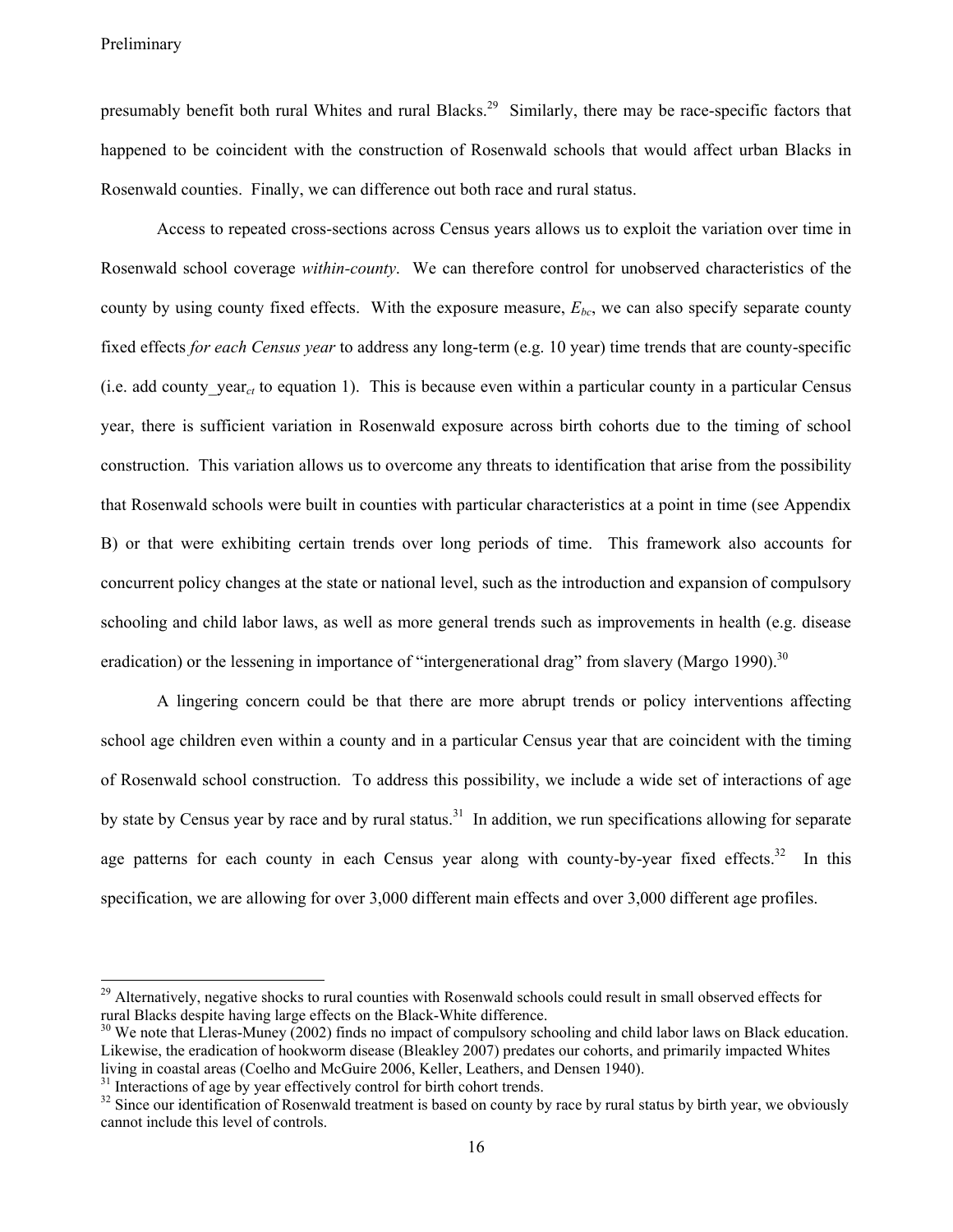Another possible concern relates to the potential nonrandom residential location decisions of households. Although the rich set of controls we use likely removes this selection bias, we also take advantage of the household structure of the IPUMS to estimate family fixed effects models.

#### *B. WWII Enrollee Statistical Model*

The basic regression specification used with the WWII data is similar to equation (1) but data limitations require a few alterations:

(2) 
$$
y_{ict} = \alpha + black + \gamma_0 E_{bc} + \gamma_1 (black \times E_{bc}) + X_{ict} \beta + \theta_{st} age_{it} + count y_c + \varepsilon_{ict}
$$
.

Equation (2) accounts for the draft's restriction to men, the exclusive use of the exposure measure  $E_{bc}$  since the vast majority of WWII enrollees originate from counties with a Rosenwald school, and the lack of individual rural status. On the latter issue, we analyze the overall Black-White difference,  $\gamma_1$ , as well as stratify the sample by the share of the enrollee's county that is rural in the 1930 IPUMS.

Finally, nonrandom induction into World War II, and consequently the sample of who takes the AGCT test, potentially adds another form of selection bias. We first address this problem by using indicator variables for each calendar quarter of enlistment interacted with race. This allows us to control for differential patterns of selection over time by racial groups in a very flexible way.<sup>33</sup> To address potential selection across men within these cells, we weight the regression models by the inverse of an estimate of the probability that different men within the cell enlisted in the military at different rates – also known as Inverse Probability Weighting (IPW).<sup>34</sup> Define *p* to be the true likelihood that a given individual will enlist, and  $\hat{p}$  to be an estimate of that likelihood. Then, weighting the regression equations by  $w_i = \frac{1}{\hat{p}}$  removes any remaining selection bias, as long as the observables used to estimate the probabilities account for all sample selection within cells (e.g. Hirano, Imbens, and Ridder 2003; Wooldridge  $2002$ )<sup>35</sup>

 $33$  This strategy is not useful for test scores since they are only observed for a short period of time.

<sup>&</sup>lt;sup>34</sup> Unlike studies which use a selection equation (e.g. propensity score) with a sample to estimate the probability of selection, we have the universe of World War II enlistees and thus the full set of data for calculating the numerator of the fraction of the true probability of selection. In order to construct the denominators, we use the digitized records of the complete 1930 Census manuscript files to produce counts of the universe of the population. Specifically we define cells by race, county of enlistment and year of birth (for those born between 1910 and 1926) and use counts in the enlistment records for the numerators. We construct analogous counts from the 1930 Census for the denominators. <sup>35</sup> See Chay, Guryan, and Mazumder (2009) for a similar application of IPW to military selection.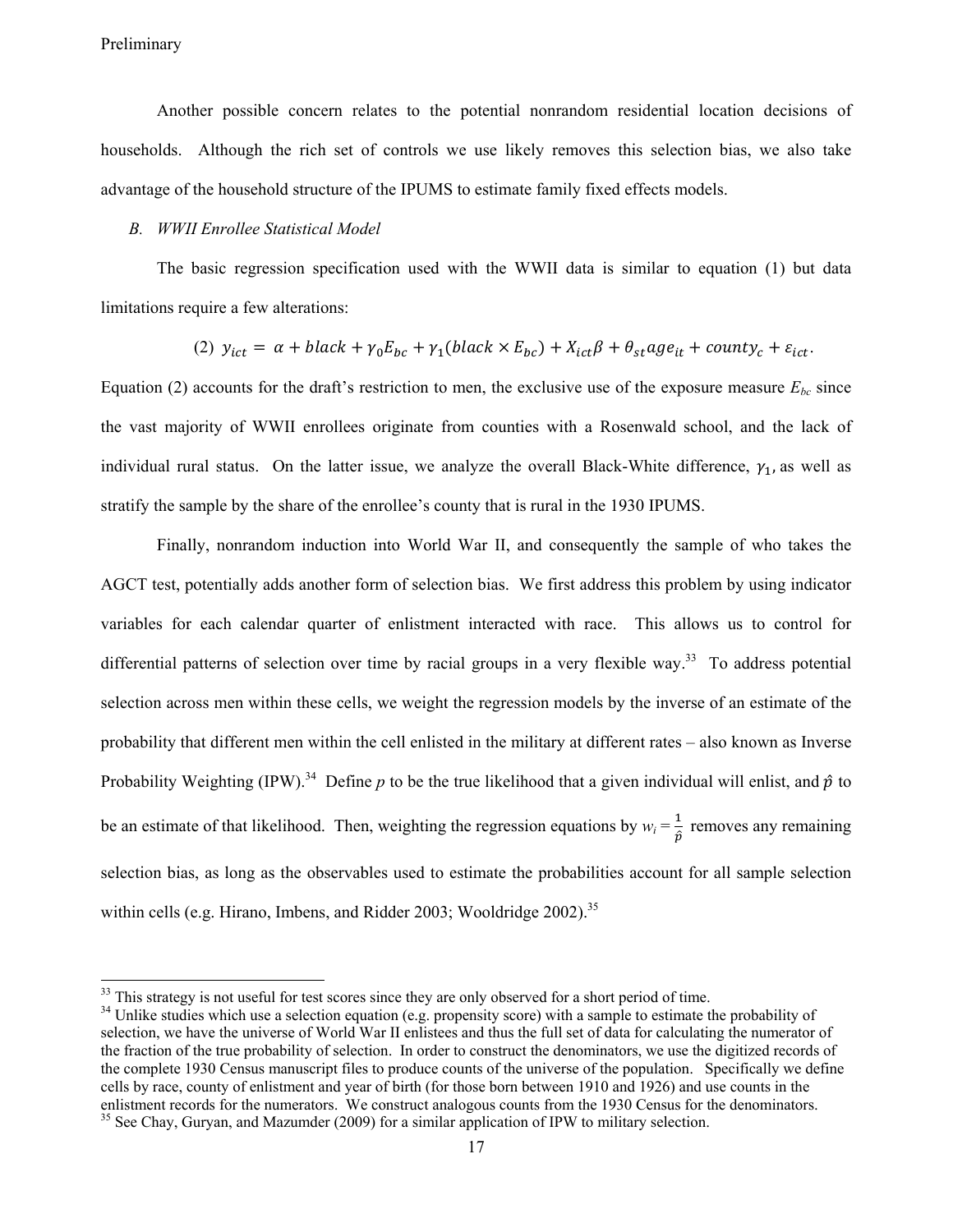## **V. Census Results on School Attendance and Literacy**

#### *A. School Attendance*

Table 1 provides results for school attendance using the indicator of county Rosenwald presence, *Rct*. To fix intuition for the remaining tables, we first show school attendance rates, broken down in columns by Rosenwald presence and in the first four rows by race and urban status. For example, the average school attendance rate, conditioning just on Census year, was 73.2 percent among rural Black 7 to 17 year olds living in a county with a Rosenwald school and 65.8 percent if not. The third column, titled "Rose-no Rose difference," subtracts the Rosenwald rates by the non-Rosenwald rates. In the case of rural Blacks, this very simple estimate of the effect of Rosenwald schools is 7.4 percentage points (with a standard error of 0.7 percentage points).<sup>36</sup>

In this simple specification, there is no "Rosenwald" effect on White rural students but small and statistically significant effects on urban Blacks and, to a lesser extent, urban Whites. The second panel, labeled "difference-in-difference," reports estimates that account for these Rosenwald trends among the various groups. That is, the row labeled "Black, rural-urban" differences out the common Black effect encompassed among urban Blacks. Likewise "B-W Rural" does the analogous calculation for common rural effects. The Rosenwald effect estimated from rural-urban Black is 5.0 (1.1) percentage points while the Black-White rural gap is 7.4 (0.7) percentage points. Finally, when we difference the rural Black-White and urban Black-White estimates, labeled "triple difference," a Rosenwald school is estimated to raise school attendance by 6.3 (1.2) percentage points.

Of course, there are other important factors like family background characteristics and other local conditions that are likely to affect school attendance that we have not yet accounted for. In Column (2), we include gender, age, parents' literacy, father's occupation score, father's homeownership, state fixed effects, and the White literacy rate in the county in 1910. We find that all of these controls have significant effects and are in the expected direction. Column (3) adds county fixed effects (without controls), and column (4) includes both the controls and the fixed effects.

<sup>&</sup>lt;sup>36</sup> Standard errors are clustered at the county level. Generally, clustering at the state level (as in Bester, Conley, and Hansen 2009) has minimal impact on our inferences, especially when we introduce the controls in table 2.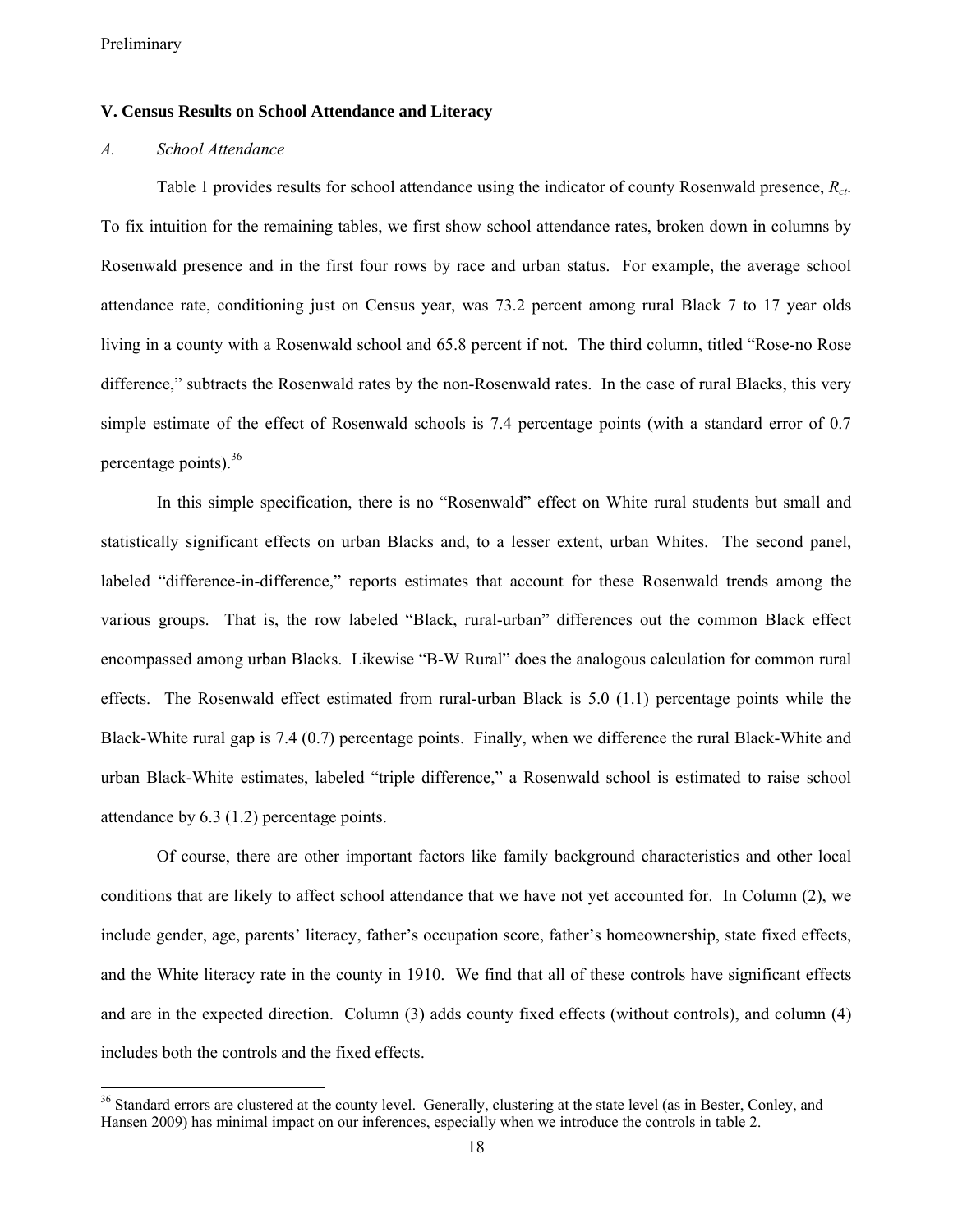Concentrating on the most complete specification in column (4), we find that the rural Black result remains economically and statistically important; Rosenwald boosted school attendance among potentially eligible children by 5.9 (0.8) percentage points. Including county fixed effects eliminates the effect on urban Whites but still leaves a small positive effect for urban Blacks.<sup>37</sup> The various difference-in-difference estimates such as the Black-White rural difference, the rural-urban difference among Blacks, or the triple difference, range narrowly between 4 and 6 percentage points.

Over the period from 1910 to 1930, Black rural attendance in the Rosenwald states rose by 14.4 percentage points, so our Black rural estimate of 5.9 percentage points suggests that Rosenwald schools account for about 41 percent of the gain. Similarly, the Black-White rural difference in school attendance fell by about 11.5 percentage points from 1910 to 1930. Our estimates in table 1 suggest that Rosenwald schools can account for about 52 percent of this decline.

Table 2 reports results using the more refined Rosenwald exposure measure, *Ebc*. To save space, we report only the difference in difference outcomes. Moving across the table shows how results change as we add controls. Column (1) begins with a sparse specification, notably without any county fixed effects, and shows large and significant effects of complete exposure on the key estimates: the Black rural-urban gap, the Black-White rural gap and the triple difference. However, smaller significant effects are also found on the White rural-urban gap and the Black-White urban gap which were not targets of the project. Columns (2) to (7) add controls for county fixed effects, county-by-year fixed effects, and age profiles that are specific to states, races, and rural status. Some of the magnitudes of the point estimates are altered but all of the key effects remain statistically significant.<sup>38</sup> In column (8), we allow each county in each Census year to have a separate age profile, introducing over 3,000 separate age (or cohort) trends, and find even this has little impact on our inferences.

<sup>&</sup>lt;sup>37</sup> That the program's impact is primarily limited to rural Blacks could also mitigate negative general equilibrium effects that arise when higher educational attainment lowers the return to education and thus cause a reduction in future educational attainment (e.g. Angrist 1995). In a similar context, Duflo (2001) argues that general equilibrium effects are unlikely to be an important part of Indonesia's school construction program in the 1970s.

<sup>&</sup>lt;sup>38</sup> The latter specifications, especially columns that add group-specific age profiles, considerably reduce the variation in Rosenwald exposures since identification now rests only on cross-cohort differences in exposure within more narrowly defined demographic groups.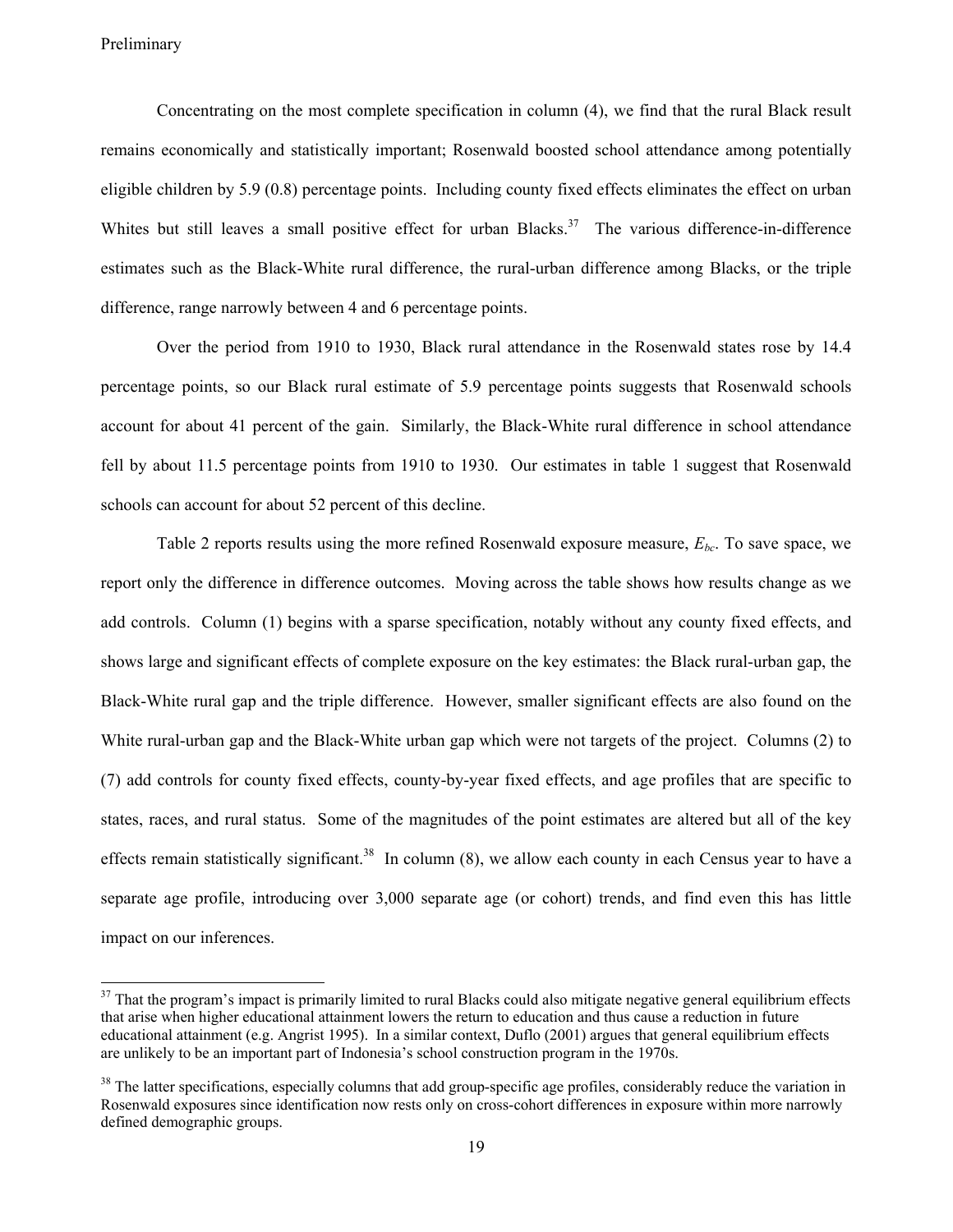Moving from the simple but blunt Rosenwald treatment measure shown in Table 1 to the more nuanced measure in Table 2 slightly lowers the implied effects of the program. For example, using our preferred specification in column (4), which includes the baseline controls along with county-by-year fixed effects and age interactions by state and Census year, the estimates suggest going from no exposure to Rosenwald schools  $(E_{bc}=0)$  to the mean level of Rosenwald exposure in 1930  $(E_{bc}=0.3$  or 30 percent) would raise school attendance of rural Blacks relative to rural Whites by about 3.3 percentage points. That estimate accounts for about 30 percent of the 11 percentage point reduction in the gap between 1910 and 1930.

Finally, in columns (9) and (10), we allow for family fixed effects (within Census year). While the standard errors rise sharply since we have much less power, the point estimates are remarkably similar to what we find in other specifications. We also note that with family fixed effects, we now find a quantitatively small effect on the Black-White urban gap.

#### *B. Literacy*

Tables 3 and 4 repeat these analyses for literacy using our sample of 15 to 22 year olds. Starting with table 3, our preferred specification in column (4) shows that the presence of a Rosenwald school in the county raises Black rural literacy rates by 6.5 (0.6) percentage points. As with school attendance, we estimate no effect for rural Whites and a small positive effect on urban Blacks. This leads to difference-indifference estimates of 6.7 percentage points for the Black-White rural estimate and 5.0 percentage points for the rural-urban Black difference. The triple difference is somewhat lower at 3.9 percentage points. However, some of this is due to an estimated decline in literacy rates among urban Whites in Rosenwald counties. This may be driven by sampling error rather than a true decline in literacy since literacy rates were already close to 100 percent among urban Whites by 1910.

The Black rural literacy rate rose by about 16.6 percentage points over the 1910 to 1930 period. Therefore, our Black rural estimate suggests that Rosenwald schools account for about 40 percent of the gain. The rural Black-White literacy gap narrowed by about 12.7 percentage points. We estimate that Rosenwald schools accounted for about 53 percent of this gain. These results are virtually identical to the analogous calculations for school attendance based on Table 1.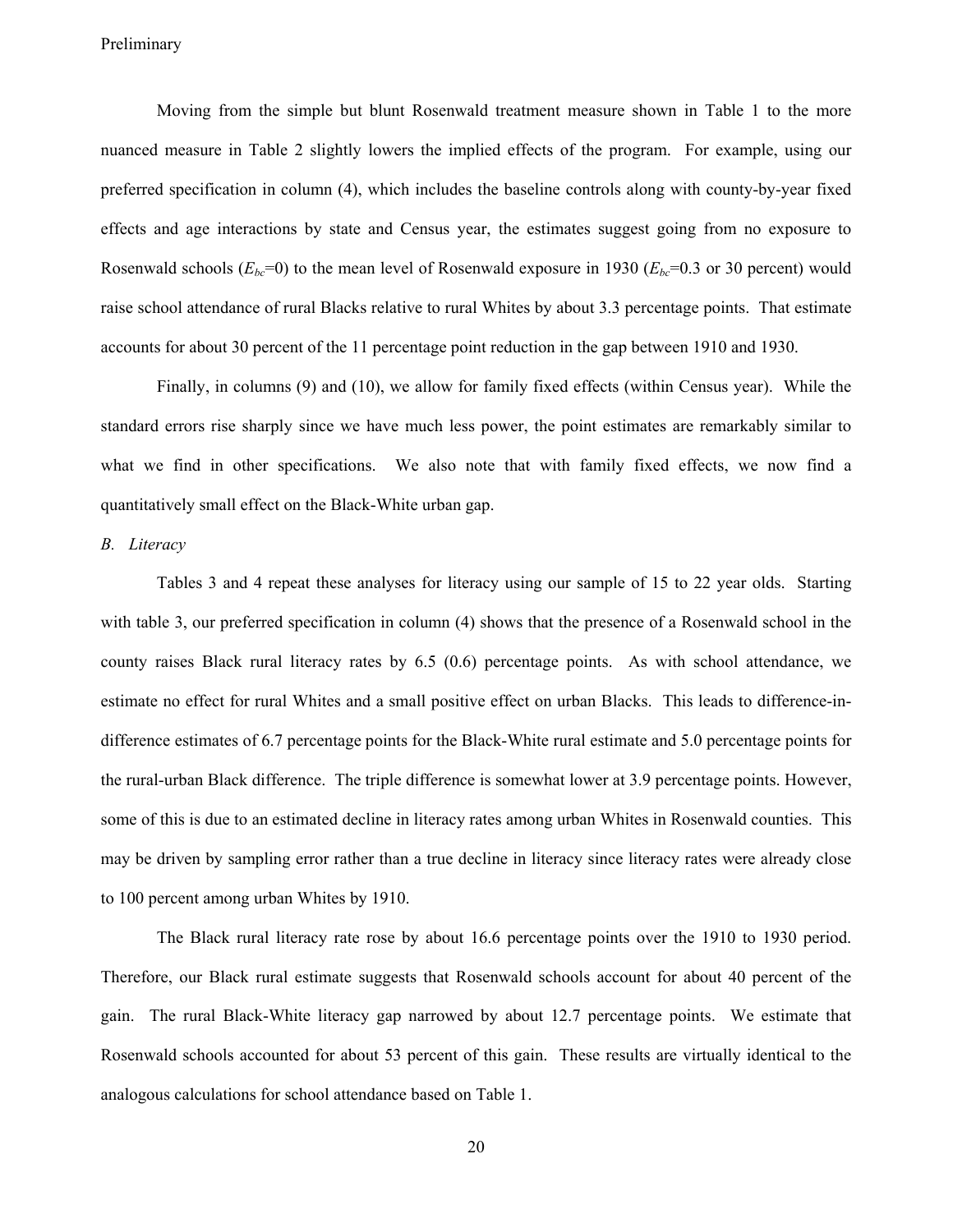In table 4, we again find large and statistically significant effects of Rosenwald exposure that are robust to a wide range of controls.<sup>39</sup> Focusing on our preferred specification in column (4), we find that complete exposure to Rosenwald schools would improve Black literacy relative to Whites in rural areas by about 19 percentage points. Similarly the effect on literacy for rural Blacks is 14 percentage points larger than the effect on urban Blacks. The estimated effect of complete exposure on the difference between the Black-White rural gap and the Black-White urban gap is to narrow this difference by nearly 13 percentage points. These results imply that going from no exposure to the mean level of exposure in 1930 (30 percent) can account for about 20 percent of the closing of the Black-White rural gap in literacy and about 34 percent of the closing of the differences in the Black-White literacy gaps between rural and urban areas.

#### **VI. Results from the Early Schools in Alabama**

Our results thus far attempt to statistically adjust for school location selection driven by local demand for education. Alternatively, our reading of the archival records suggest that the first Rosenwald schools, which were heavily clustered in four geographic areas (see figure 2), arose for idiosyncratic reasons that were largely unrelated to economic or educational circumstances. While there is evidence in appendix B and figure 7 that this observation can be applied more generally to schools built before 1919, we concentrate on the initial buildings in Alabama where this claim is most transparently verified by Booker T. Washington's initial plans for the Rural Schools Initiative:

"At present, it is thought wise to confine the schoolhouse building to the State of Alabama with the view of getting experience that will enable us to render the best service for the least money and in the shortest time possible."<sup>40</sup>

That Washington started the program in Alabama, as opposed to Mississippi or Georgia, is very plausibly a matter of happenstance. Washington was born into slavery in southwest Virginia and made his way to the Hampton Institute in Virginia where he became a teacher. The principal of the Hampton Institute recommended Washington as a suitable choice to head the school that was to become the Tuskegee Institute,

 $39$  Since our sample includes many adults who have left home we cannot use family fixed effects.<br> $40$  Source: "Plan for Erection of Rural Schoolhouses," Date and author unknown, Rosenwald Fund archives.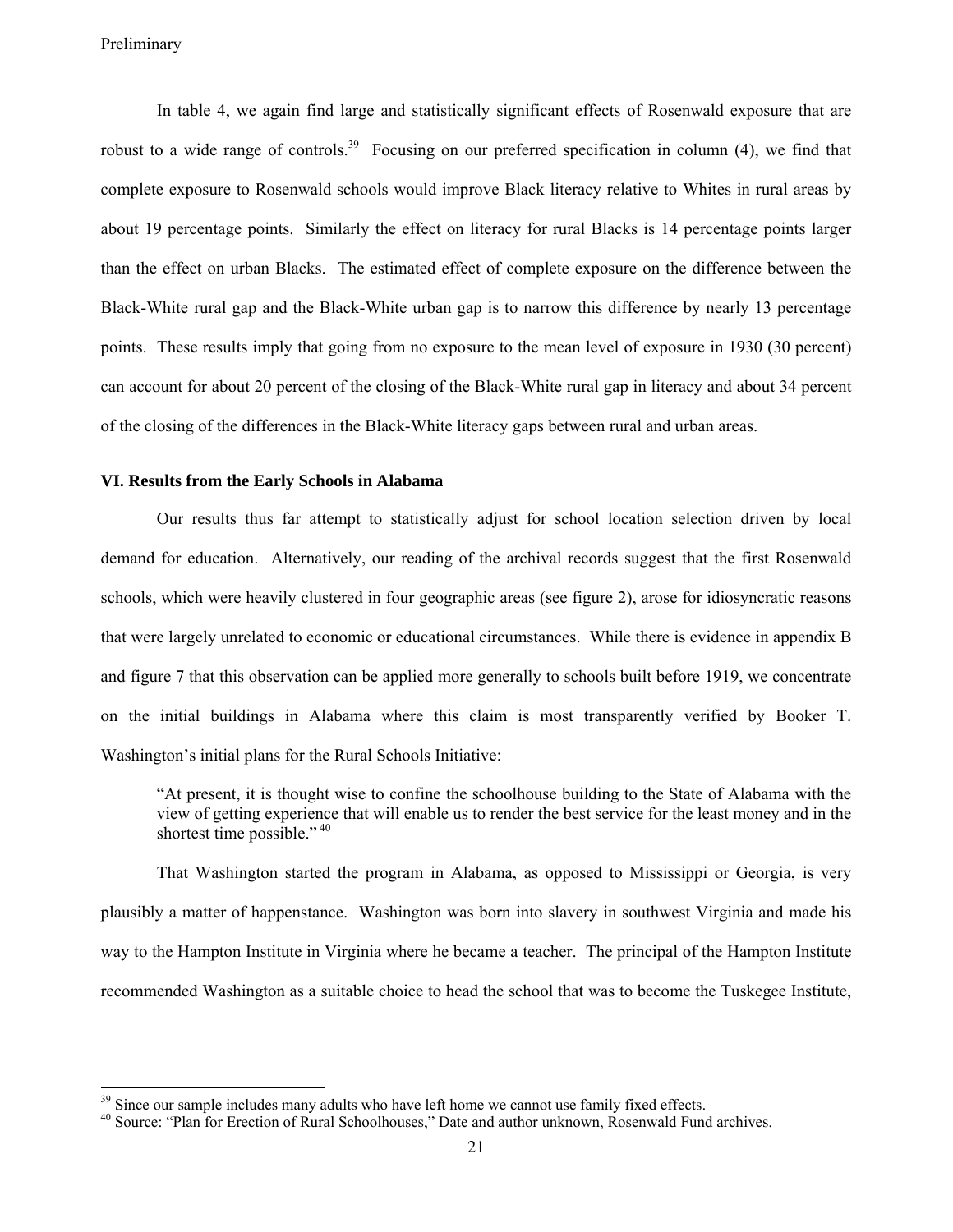and this was the basis of his move from Virginia to Alabama.<sup>41</sup> Moreover, we know from future construction activity (e.g. figure 6), school expenditure data, as well as anecdotes<sup>42</sup> that there is little to suggest that Alabama's underlying demand for Black schools was high. Therefore, we take advantage of Washington's location to estimate the effects of the initial Rosenwald schools that were built in Alabama by 1919.

We do this in two ways. First, we experiment with the distance of counties from the state capital, in response to a stated strategy in the original plans:

"It is thought best at present to concentrate upon supplying schoolhouses for the following three counties: Montgomery, Lowndes, and Lee in Alabama. One of these counties contains the capital of the State. It is thought wise for advertising and for the purpose of creating public sentiment to put the county containing the capital of the state and near-by counties in good shape first; by concentrating upon a few counties may serve the further purpose of bringing about a rivalry between the communities that will prove of value."<sup>43</sup>

 The state capital happened to be very close to Tuskegee, another reason why the initial schools might have been located in that region. Second, we compare the effects on students who lived in counties in Alabama relative to a control group of students who lived in contiguous counties just on the other side of the border in states where Rosenwald had not yet expanded at all, or had extremely limited presence.

Table 5 reports the results from these exercises. For this analysis, we use only data from the 1910 and 1920 Censuses, do not break out the analysis by rural status and use only the measure of any Rosenwald presence in one's county by 1920.<sup>44</sup> In the top row of Panel A, we find that the schools that are close to the state capital have an effect that is, if anything, larger than the rest of the South. Using a 20 and 60 mile

 $41$  Hampton's location could explain the cluster of Rosenwald schools in Eastern Virginia and North Carolina. The clusters in Louisiana and Tennessee are less obviously traceable. They could be an endogenous response to high demand for the schools from local citizens. Alternatively, these states may have had officials, perhaps randomly assigned, with the interest and capacity to support Rosenwald. It is, of course, impossible to disentangle these two explanations with available data. But we do know that Washington believed that the latter was critical:

<sup>&</sup>quot;The wisest plan would be…to get…a half dozen county superintendents and county boards who are in thorough sympathy with the plan, get them to work in their county, and in this way it would soon attract the attention of other county officials…"

And, in fact, during 1918 and 1919, when the Fund was beginning to divert more resources out of Alabama, the Rosenwald Fund received strong letters of support and interest from the Boards of Education from only three states: Louisiana, North Carolina, and Tennessee. That said, the reasons for these clusters are speculative and therefore we concentrate solely on the experiences of the early Alabama schools.<br><sup>42</sup> Bond (1969) describes how Alabama's school superintendent noted in 1911 that local school boards were averse to

build or repair Black schools, even with funds remaining after all work had been completed on White schools. <sup>43</sup> "Plan for Erection of Rural Schoolhouses," Date and author unknown, Rosenwald Fund archives.

<sup>&</sup>lt;sup>44</sup> There are few large urban areas in our comparisons. The choice of Rosenwald measure is driven by limited power with smaller samples.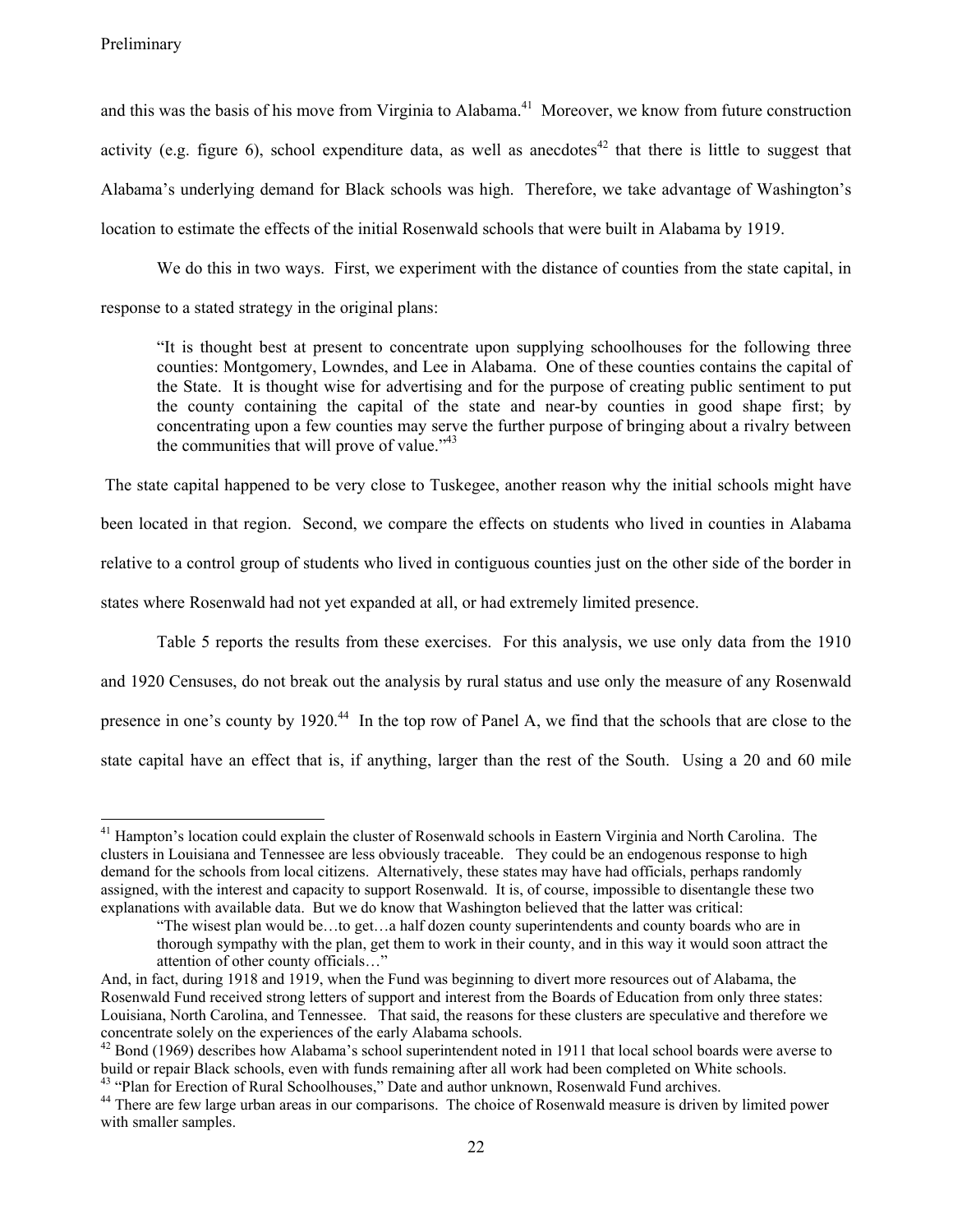radius, a Rosenwald school in the county increases Black school attendance by 20.3 (6.1) and 9.4 (3.9) percentage points relative to Whites, a result that is impervious to the inclusion of county fixed effects.

In the second row of Panel A, we enlarge the sample to include all of Alabama. In addition to the main Rosenwald dummy and its interaction with being Black, we add an additional set of interactions related to being within radii from Montgomery. The entries in the second row of Panel A show the estimates from these interactions. The results again imply that the effects in these counties were considerably larger than the effects in the rest of the state. We hesitate to draw strong conclusions from the results of this second exercise because of the small samples involved and also because we do not know the precise timing of the openings of the schools built prior to 1919. It could be that many of the schools outside of the tested radii were built much later and hence contain relatively little signal in a blunt measure of whether a school was built by 1919. However, it seems consistent with the comparison to the full Rosenwald state sample reported in table 1. Although those estimates are smaller, on the order of 4 to 7 percentage points, they are not statistically different than the Alabama-only estimates in most cases.

Panel B uses the happenstance of Booker T. Washington's location to estimate the effects of the initial Rosenwald schools along the Alabama border.<sup>45</sup> Again, we find Rosenwald effects that are of a similar order of magnitude to the Montgomery experiment, roughly 7 to 11 percentage points with standard errors of 4 to 5 percentage points when we combine all borders. Therefore, while we are not dismissing the role of endogenous selection, we believe there is compelling evidence that the main results are not significantly swayed by this selection process and, if anything, selection could lead to some attenuation.

#### **VII. Results on Adult Outcomes from World War II Enlistment Records and the 1940-50 Census**

#### *A. Years of Schooling*

Table 6 reports a variety of results using the WWII enlistment records. The first two columns examine the effects of Rosenwald exposure on completed years of schooling, with the columns differentiated by whether inverse probability weighting (IPW) is used to correct sample selection. The top panel of the

<sup>&</sup>lt;sup>45</sup> In general, the Alabama counties had lower levels of schooling and poorer socioeconomic outcomes than the adjacent counties outside of Alabama. However, county fixed effects should sweep out these differences.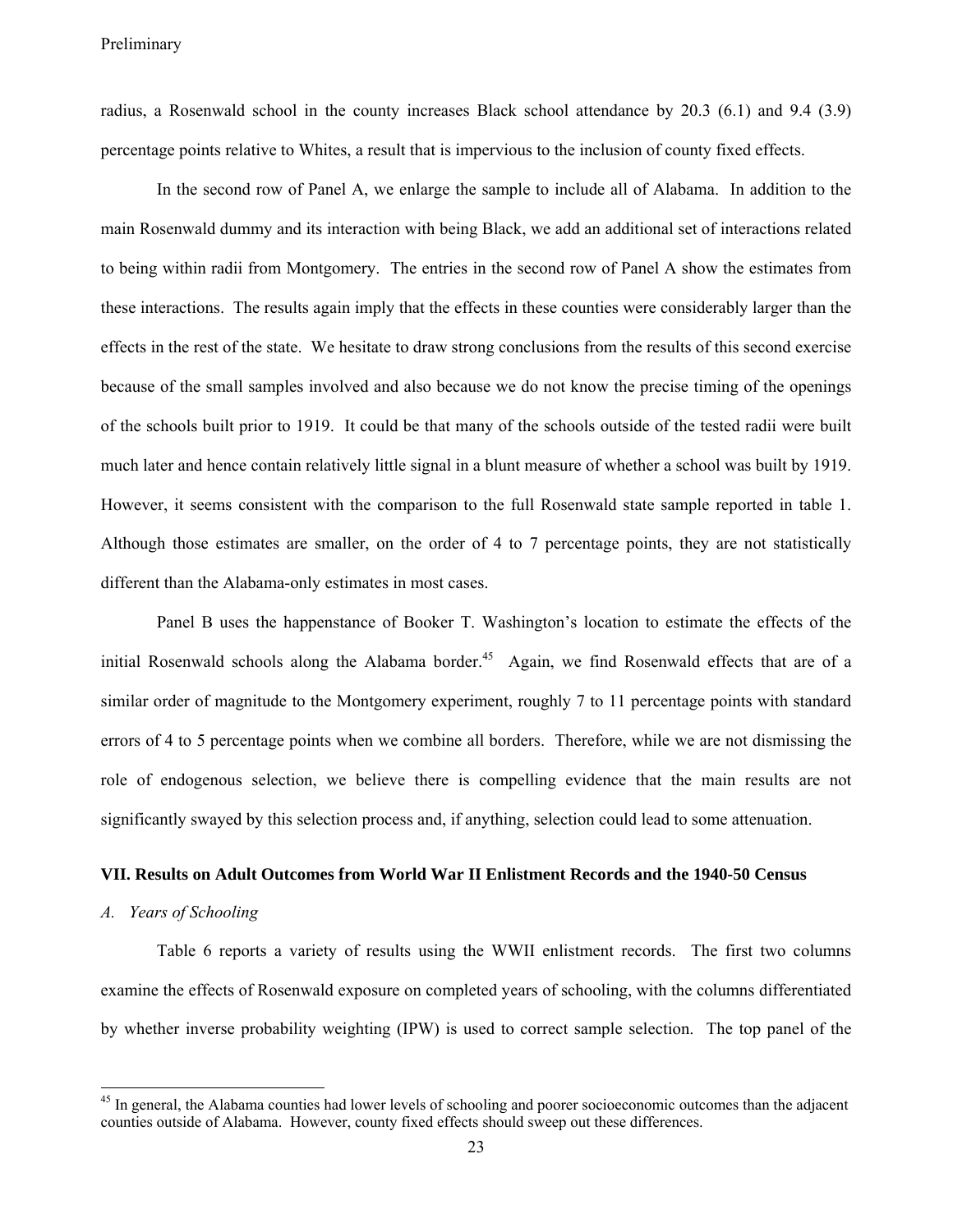table begins by ignoring any distinction between rural and urban status. In column (1), we find that going from no exposure to full exposure would raise Black educational attainment by 0.27 years (0.17) and lower attainment for Whites by about 0.16 years (0.04). When we use IPW in column (2) the estimate for Blacks rises to 0.39 (0.13) and becomes highly significant while the coefficient for Whites is smaller in absolute value but still significant. Both specifications suggest that Blacks with exposure to Rosenwald schools would gain about 0.4 to 0.5 years relative to Whites.

The second panel estimates the same specifications but uses counties where the majority of the population is classified as rural based on the 1910 to 1930 IPUMS. This restriction considerably increases the effect on Blacks and on the Black-White gap. Both specifications suggest that complete exposure raised Black schooling levels by 0.7 years of schooling and narrowed the Black-White gap by about 0.8 years. The third panel of the table shows that in urban counties, Rosenwald exposure was associated with a slight worsening in completed schooling for both races and consequently little to no impact on the Black-White gap. Finally, the fourth panel estimates the triple difference and our IPW estimate suggests that complete Rosenwald exposure is associated with narrowing the difference in the Black-White schooling gaps between rural and urban counties by about 0.9 years. Based on these estimates, Rosenwald exposure increased Black schooling by about 12 percent relative to the mean and appears to have accounted for about 30 percent of the narrowing of the Black-White gap.<sup>46</sup>

It is important to note that since this data cannot distinguish between rural and urban areas within a county, our estimates are likely to be attenuated. In order to gauge the degree of this bias, we re-estimated the effect on literacy using the Census data and imposed the same county level rural classification scheme. We found that our key estimates were only slightly lower using this approach.<sup>47</sup>

#### *B. High School Completion*

<sup>&</sup>lt;sup>46</sup> The Black-White gap for Southern born men is about 3 years for the pre-Rosenwald cohorts born between 1905 and1909 (see figure 1) and closes by about 1.2 years for the 1924 birth cohort who would have had the maximal exposure to the program. If we use 1 year as the effect of full Rosenwald exposure (we show effects of about 1.5 in section VII.E) and mean Rosenwald exposure rises from 0 to 0.36 over this time, the effect at the mean is  $1*0.36 = 0.36$ . Therefore, Rosenwald explains about 30 percent (0.36/1.2) of the closing of the gap.

 $47$  For example, using a specification analogous to that shown in column (4) of Table 4, we obtained an estimate of 0.182 on the Black-White rural gap compared to 0.191 using the within-county variation in rural status. Similarly, our triple difference estimate was 0.109 instead of 0.128.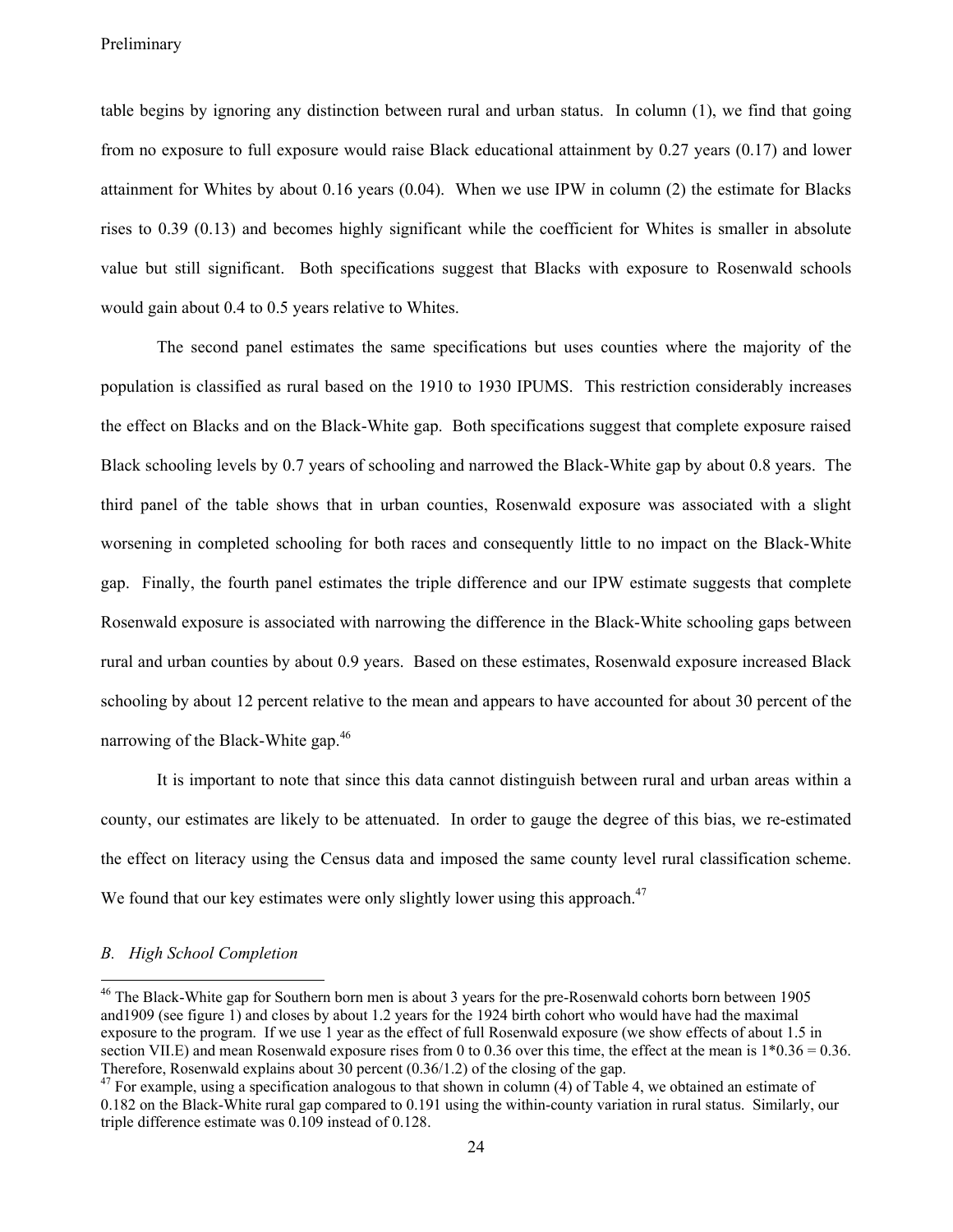We next focus on the effects of the program on high school completion in columns (3) and (4). Here, the results are particularly striking. Focusing on rural counties in Panel B, the estimates suggest that full exposure to Rosenwald schools is associated with more than a 9 percentage point increase in the probability of high school completion amongst Blacks and a relative gain of 10 percentage points compared to rural Whites. Further, we estimate very precise effects of close to 0 for urban Whites and small (but statistically insignificant) declines of about 1 to 2 percentage points for urban Blacks. The triple difference is estimated to be close to 13 percentage points when we use IPW. Since the mean high school completion rate among Blacks is about 32 percent, this suggests that a county that went from no exposure to complete exposure could improve high school completion among Blacks by about 40 percent.

Our finding of larger effects on high school completion than on total years of schooling could be due to the fact that one key aspect of the Rosenwald treatment was the opportunity to go to high school at all (see section II.A). It also could reflect heterogeneous treatment effects, which we describe in more detail in Section VIII. Finally, it could be that the World War II records measure schooling at too young an age for many individuals who may have gone on to post-secondary schooling after the War.

#### *C. AGCT Scores*

Columns (5) and (6) present the results on WWII test scores. We once again find quantitatively large and statistically significant effects on Blacks from rural counties but small effects for Blacks from urban counties and Whites from rural or urban counties.<sup>48</sup> Using the triple difference estimate from the IPW specification, complete exposure to Rosenwald schools would improve Black test scores by about 5.9 points or about 0.25 standard deviations. In the aggregate, moving from no exposure to the mean exposure of 0.35 (for cohorts who entered school by the end of the Rosenwald program) would narrow the Black-White test score gap by about 8 percent.

Since the publication of Herrnstein and Murray (1994), several studies have shown that the Black-White test score gap can be influenced by environmental factors (Neal and Johnson 1996, Hansen, Heckman,

<sup>&</sup>lt;sup>48</sup> Compared to the other outcomes, the test score results are more affected by the use of IPW. For example, for our rural county sample, we find that the effect on Blacks falls from about 8 points to 6.8 points when using IPW. That is likely because test scores are only available for a short period of time. Consequently, we are unable to control for selection into the military using fixed effects for quarter of enlistment by race and must rely on the IPW.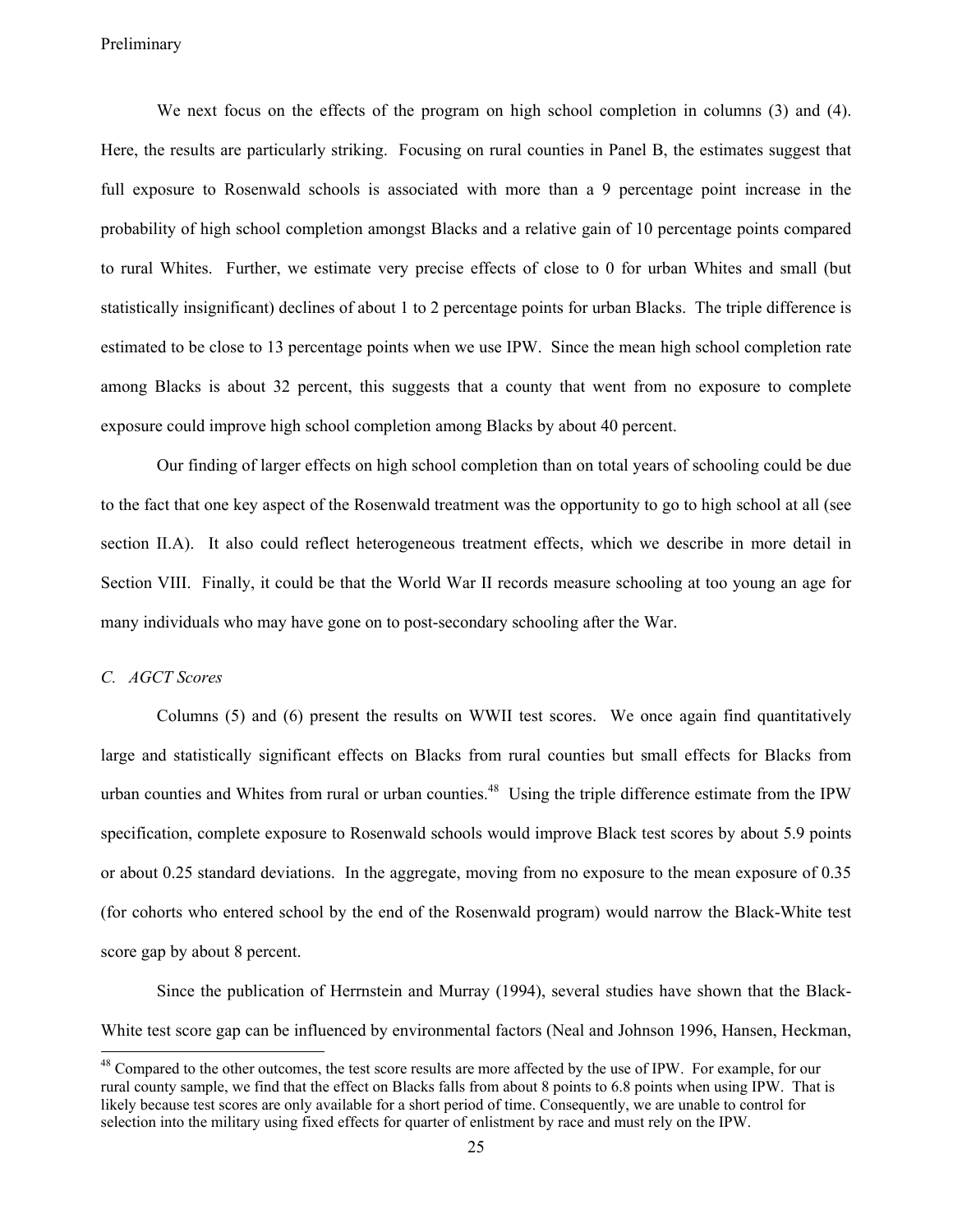and Mullen 2004, Cascio and Lewis 2001, Chay, Guryan, and Mazumder 2009). Our results confirm that a very straightforward intervention, the provision of schools, had a strong effect on test scores. As further confirming evidence that schooling influences these scores, we also find that the Rosenwald test score effect is eliminated when we include educational attainment as a covariate in the regressions (columns 7 and 8).

#### *D. Height and Weight*

A potential validity check of our results is to measure the effects on outcomes for which we expect the Rosenwald program to have less, and perhaps no, influence. Since Rosenwald was not designed to treat childhood health<sup>49</sup> and targeted children beyond the early life period when health interventions are thought to be most critical (e.g. Cunha and Heckman 2007), we might expect little if any improvement in height and weight. In columns (9) and (10), we show no quantitatively or statistically meaningful impact on height. For weight (columns 11 and 12), we find no effect in rural counties but Black weight *declines* relative to White weight by 1.7 pounds among individuals living in urban counties who were fully exposed to Rosenwald schools. This effect, though statistically significant, does not suggest any obvious confounding factor.

#### *E. Longer-term Outcomes*

Table 7 displays estimates of the effects of the program on completed schooling, log annual earnings, and log hourly wages using the 1940 and 1950 Census samples. Recall that for this sample we do not know rural classification or county of residence so we estimate overall black-white differences based on exposure measured at the SEA level. For each outcome we show estimates for our overall sample and for a subsample of those who were residing in their state of birth ("stayers").

In column (1), we find that complete exposure raises black years of schooling by 1.1 years, reduces white schooling by about 0.4 years, resulting in a relative increase of about 1.5 years. We find slightly higher effects when we confine the sample to stayers. In columns (3) and (4), we show that complete exposure is associated with a greater than 20 percent increase in annual earnings for blacks and decline of

<sup>&</sup>lt;sup>49</sup> While there is no historical documentation of health initiatives in the primary or secondary Rosenwald schools, Julius Rosenwald clearly had interest in health initiatives (Ascoli 2006). The Rosenwald school plans embraced some school hygiene issues, including lighting, ventilation, and bathrooms (see www.preservationnation.org/travel-andsites/sites/southern-region/rosenwald-schools).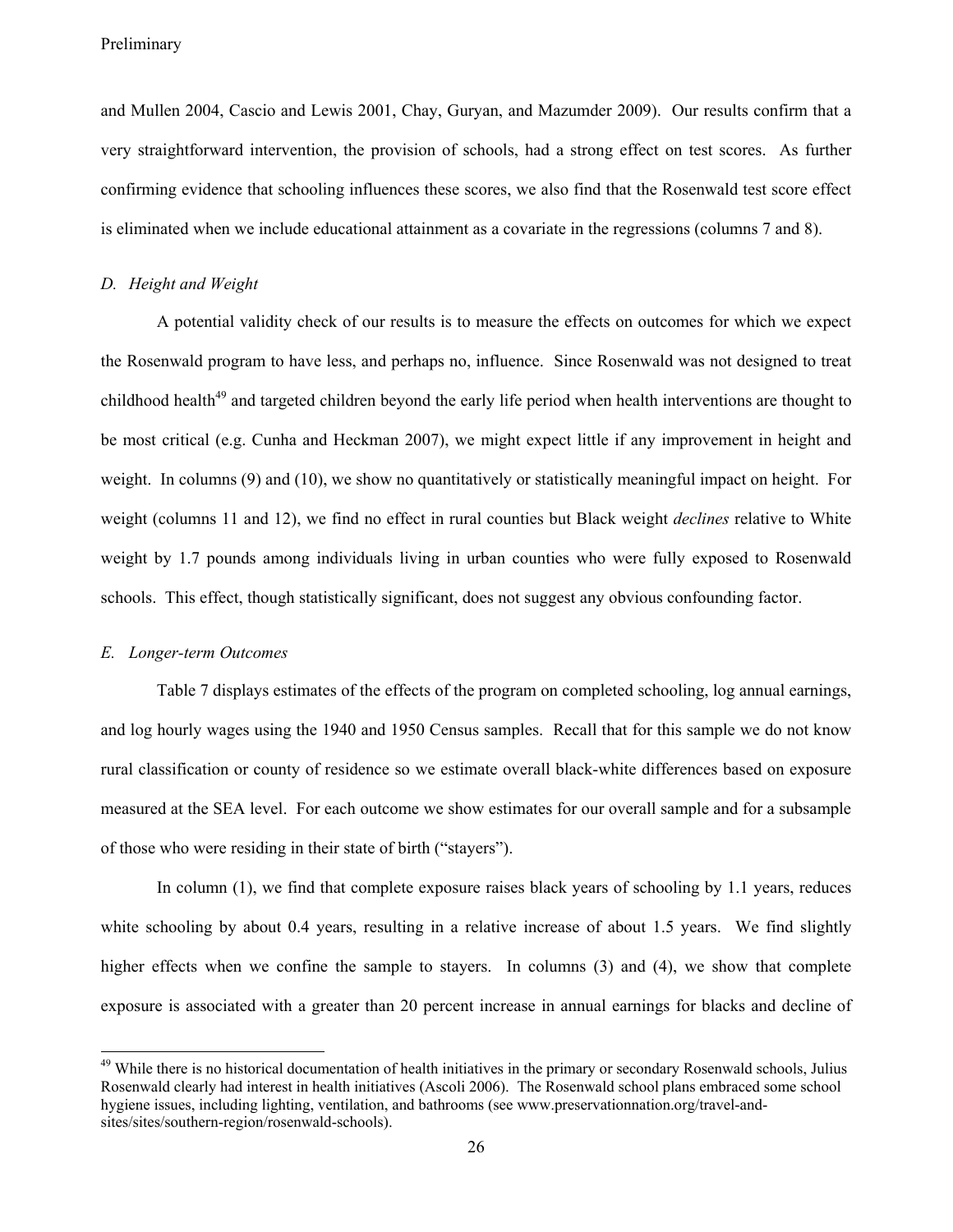about 20 percent for whites leading to a differenced estimate of greater than 40 percent. In columns (5) and (6), the wage gains for blacks with complete exposure are about 20 percent while the losses for whites are about 15 percent leading to relative wage gains for blacks of about 35 percent.

A Wald estimate of the returns to schooling on wages is simply the ratio of the estimates in columns (1) and (5), yielding a return of 17 percent (0.197/1.131). We also calculated the returns to schooling for Blacks directly in Panel B. The OLS estimate of the private returns to education is about 0.05 while the IV estimate using Rosenwald exposure as an instrument is 0.176, virtually identical to the Wald estimate. These estimates however, do not remove the common effect of exposure shared by both racial groups. If we construct a Wald estimate based on Black-White differences, the implied returns to Rosenwald are an even larger 0.24. These estimates are notably more than the 8 to 14 percent returns typical estimated using contemporary data sources with modern era schooling interventions (e.g. Card 1999), as well as Duflo's (2001) analysis of an Indonesian school construction program in the 1970s.

We can think of several potential explanations for our outsized estimate. One possibility is that the Rosenwald program had effects on the aggregate local economy, perhaps through externalities, in addition to directly affecting the productivity of individuals. To the extent that this should also have affected white workers living in the same SEA, there is little evidence in support of this argument. Similar arguments that posit a correlation between Rosenwald exposure at the SEA level and the error term of the wage equation must rely on race-specific effects that occur within county and Census year. That said, we cannot dismiss the possibility of spillovers to non-treated Blacks and consequently that part of our estimated rate of return may capture external returns.

A second possibility is that the Rosenwald schools directly affected the return to schooling by improving school quality (e.g. through better teachers). Card and Krueger (1992) use data at the state by cohort level to show that improvement in the quality of Southern Black schools increased the returns to schooling to individuals working in labor markets in the North who were born in these states. This would seem to be a reasonable explanation for at least some part of our estimated effects.

27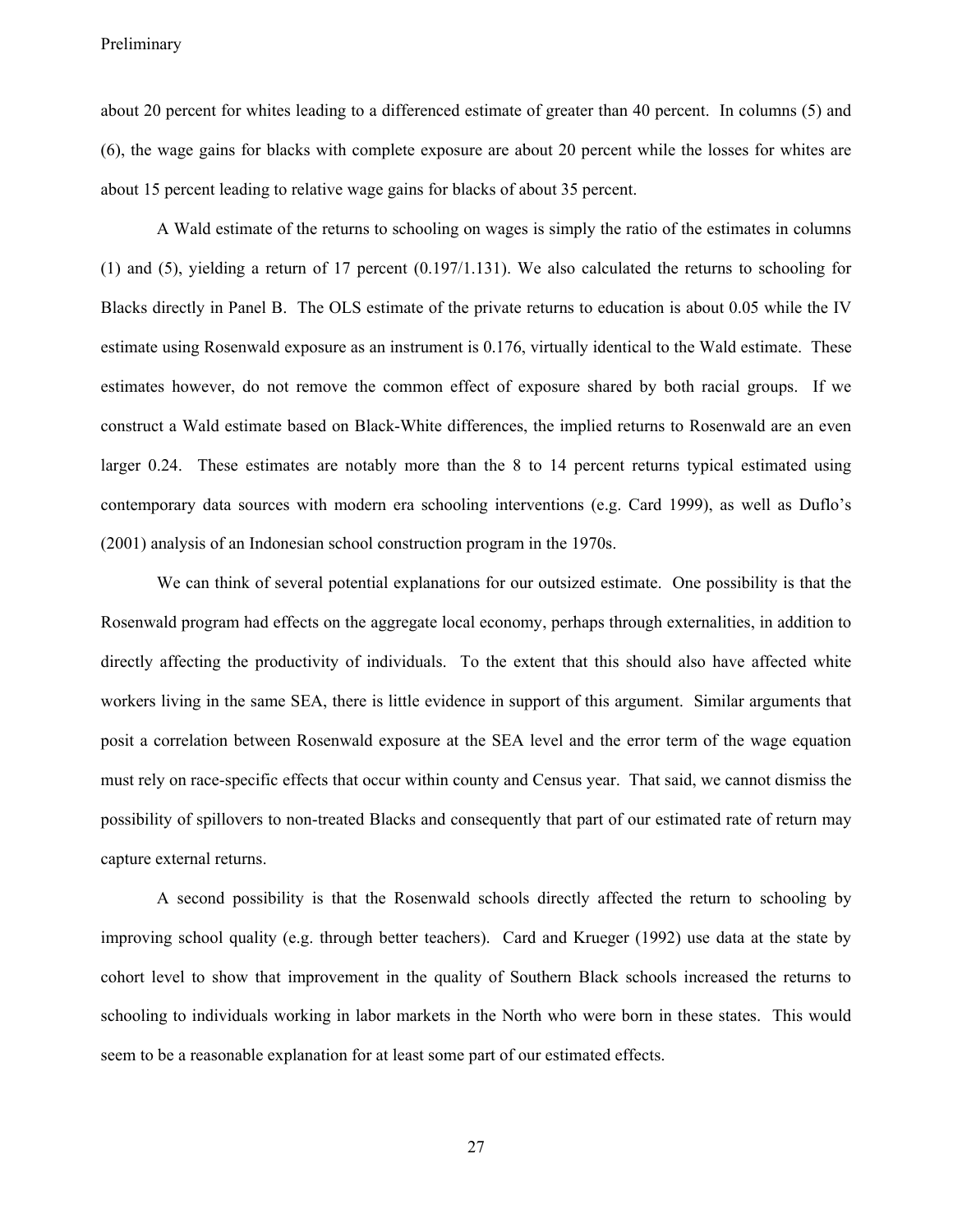Third, any increase in school term length caused by Rosenwald interventions, which we estimate could have been sizable in the mid-1920s (see footnote 12), should mechanically increase the rate of return to a year of education except under the extreme assumption that this extra time has no impact on learning.

Finally, it could simply be the case that the returns to schooling for those who were most impacted by the Rosenwald program, presumably those with little or no access to schooling, were just extremely large. International evidence pointing to larger returns to education in developing countries, particularly at the primary school level (Psacharapoulos and Patrinos 2004), is consistent with such an explanation. We discuss this possibility in greater detail in the next section.

#### *F. South-to-North Migration*

Lastly, another channel by which improved education could raise earnings is through greater opportunity to relocate to superior labor markets, in this case chiefly to Northern cities (e.g. Bowles 1970, Margo 1990, Card and Krueger 1992). We use the 1940 Census to study Rosenwald's impact on migration by comparing current residential SEA to residential SEA five years prior. The sample includes all residents of Rosenwald states in 1935. Conditioning variables include gender, gender by race, age, state fixed effects, and state-age-race trends.

These results are in panel C of table 7. In column (10), we find that complete exposure to Rosenwald increases Black migration out of the South by 2.5 percentage points for cohorts that likely finished school between 1935 and 1940 (that is, are ages 17 to 21 in 1940). For Blacks in this age group that experienced average (30 percent) Rosenwald exposure, migration propensity to the North increased from 1.4 percent to 2.3 percent. By contrast, we find no effect on within-South migration for this same cohort (column 13). We also find no effect on Blacks who were of school age in both 1935 and 1940,<sup>50</sup> nor older cohorts (between the ages of 22 and 30 in 1940) that were finished with school and who had remained in the South as of 1935. Finally, we find no effect of Rosenwald exposure on migration of Whites in any of these

 $50$  Keeping young families in the area was a clear goal of Rosenwald. Emmett Scott of the Tuskegee Institute argued as much in 1918: "Of the rural Black people who choose to remain in the South, many will tell you that they are content because they have a good school for their children to attend, a friendlier understanding with their White neighbors, and a brighter outlook because of the Rosenwald rural school." (McCormick 1934). We are currently working on better migration measures for families with young children to see if their location decisions responded to Rosenwald coverage.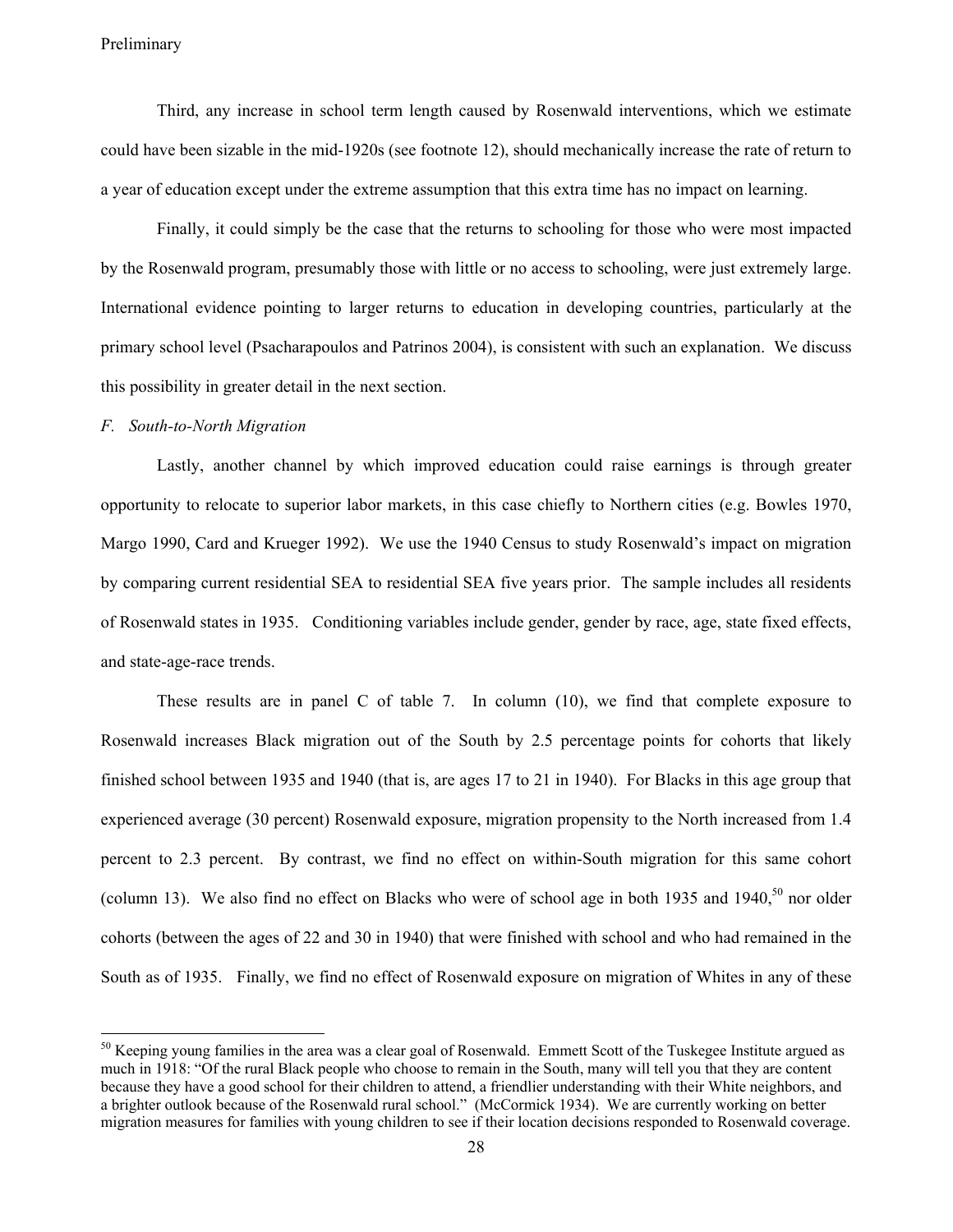age groups. The only group of Southerners that responded to higher Rosenwald exposure by increasing migration to the North was Blacks finishing school.

We are certainly not the first to link better education to the Great Migration. But we believe our results are the first to use a potentially exogenous source of educational improvement to make a causal claim about the importance of education on Black Northern migration at this critical time. Additionally, if Rosenwald did in fact induce more moves to potentially better labor market opportunities, the rate of return to the Rosenwald program may have been even larger than what we show in table 7.

#### **VIII. Heterogeneous Effects**

 $\overline{a}$ 

Card (1999) builds on the Becker (1967) model to show that heterogeneous rates of return to education may arise due to differing costs of education, preferences, or marginal returns to the production function relating schooling to earnings. Card suggests that one possible explanation for the tendency for many IV estimates of the returns to schooling to exceed OLS estimates is that in the presence of heterogeneous returns, the marginal returns to education for the groups affected by the instrument may be larger than the average return. This could arise if marginal returns are higher for those with low levels of schooling and the instrument (e.g. school reform, school proximity) mainly affects this segment of the population by lowering the costs of schooling. $51$ 

Given the extremely poor educational conditions facing many rural Blacks prior to the Rosenwald program and the inability to secure financing for schools through existing institutional arrangements, it seems plausible that the introduction of the Rosenwald program disproportionately benefited those students with high costs of schooling and with especially high marginal rates of return. We explore this possibility by reestimating the effects on our various outcomes using samples that are stratified by county rates of Black school attendance in the period prior to their school entrance. In this section, we also explore whether there were different effects by age or sex.

<sup>&</sup>lt;sup>51</sup> Cameron and Taber (2004) find no support for this conjecture when they compare IV estimates of the returns to schooling that use direct costs of schooling as opposed to costs based on measures of foregone earnings. They caution that their results apply only to the existing institutional arrangements for higher education in the modern US setting.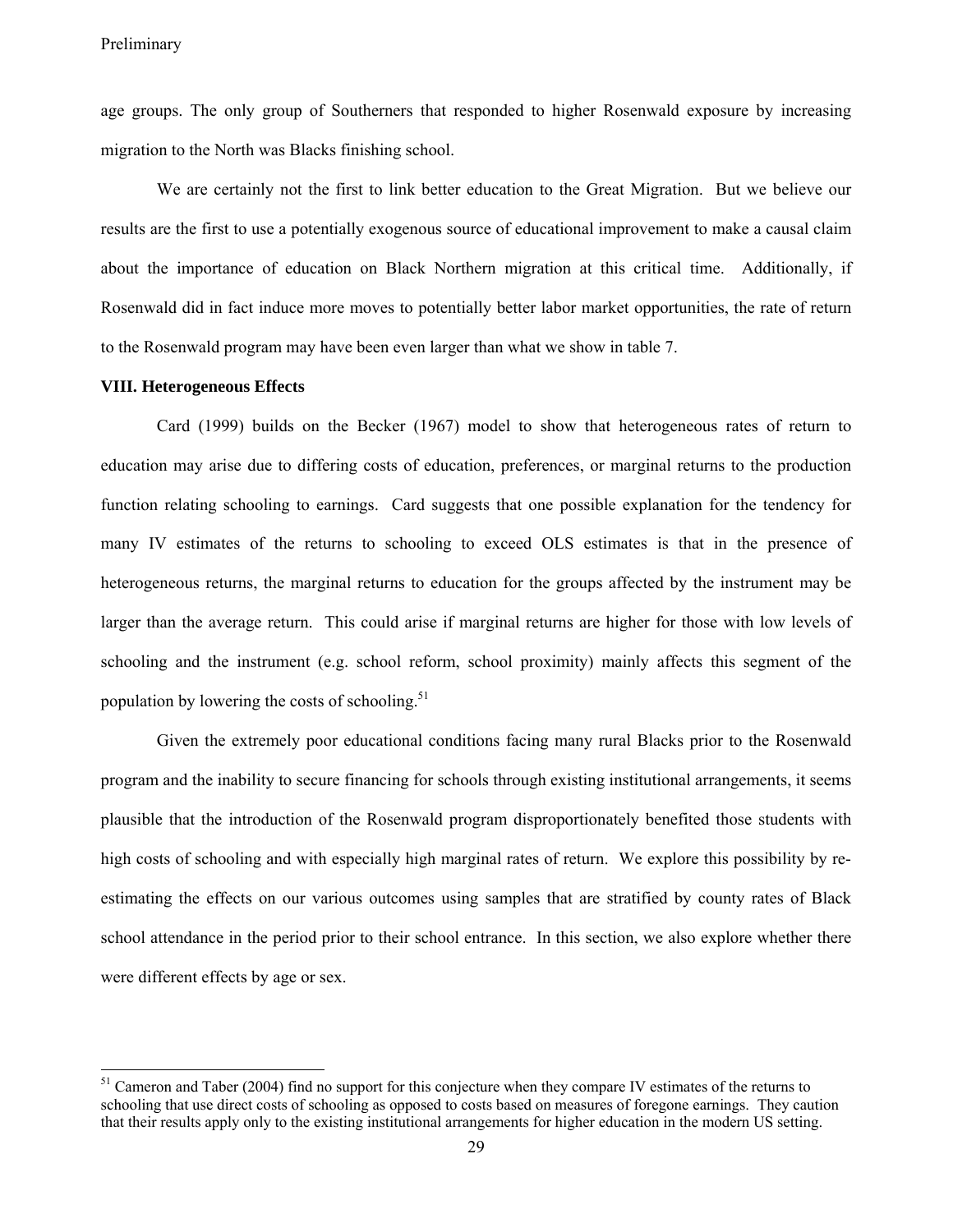$\overline{a}$ 

In Panel A of Table 8, we report the 1910-1930 IPUMS school attendance results separately by quartiles of 1910 county level black school attendance rates.<sup>52</sup> For those in the lowest quartile, the effect of Rosenwald exposure on rural black children is 0.27 higher (relative to White rural children). The effects decline monotonically, with small and insignificant point estimates computed for the higher half of pre-Rosenwald Black attendance counties. Notably, there is little evidence that such a pattern shows up across pre-Rosenwald White attendance rates (panel B). These results are consistent with school attendance increasing primarily where relevant schooling was lacking, possibly due to high costs, and where there was substantial room for progress. We find similar patterns in the black rural minus black urban gap (not shown).

Panel C divides the sample by age. The top row suggests that rural Blacks improved relative to urban Blacks up to age 13. However, when the control group is rural Whites, the improvements are actually largest for 14 to 17 year olds. This likely reflects that school attendance actually fell in rural areas during the 1920s, and fell for this age group in particular, due to poor conditions in the farm economy. It appears that despite this environment, rural Blacks continued to make relative progress compared to rural Whites but not when compared to urban Blacks.<sup>53</sup> Panel D shows that the effects were statistically similar by sex.

The next three panels, labeled E, F, and G, consider the effects on the Black-White rural gap for the three main outcomes in the World War II data – education, completing high school, and AGCT scores - using samples stratified by Black school attendance in  $1920$ .<sup>54</sup> In panel E, we find that the effect on educational attainment was over 1 year in counties in the bottom quartile and about 0.6 to 0.7 years for the other three quartiles. Similarly, the largest effects on high school completion (Panel F) are also found in the bottom quartile, although the effects are also quite large in the top quintile. Finally, in Panel G, we find a 14 point effect on AGCT test scores at the bottom quartile, equal to about 0.6 standard deviations. In contrast, the effects are only about 3 to 4 points, or about 0.12 to 0.17 standard deviations, in counties in the top three quartiles.

<sup>&</sup>lt;sup>52</sup> For this exercise, we use our baseline specification from column (4) of Table 2, where the full sample effect of Rosenwald exposure on the Black rural-urban gap is 0.053 and the effect on the Black-White rural gap is 0.11.  $<sup>53</sup>$  The triple difference (B-W rural – B-W urban), which is not shown, does not vary as much by age with an effect of</sup>

<sup>0.08</sup> for 7 to 10 year olds, 0.06 for 11 to 13 year olds and 0.09 for 14 to 17 year olds.

<sup>&</sup>lt;sup>54</sup> We did not use 1910 as the basis for stratification for this data since over 80 percent of the sample entered school beginning in 1920.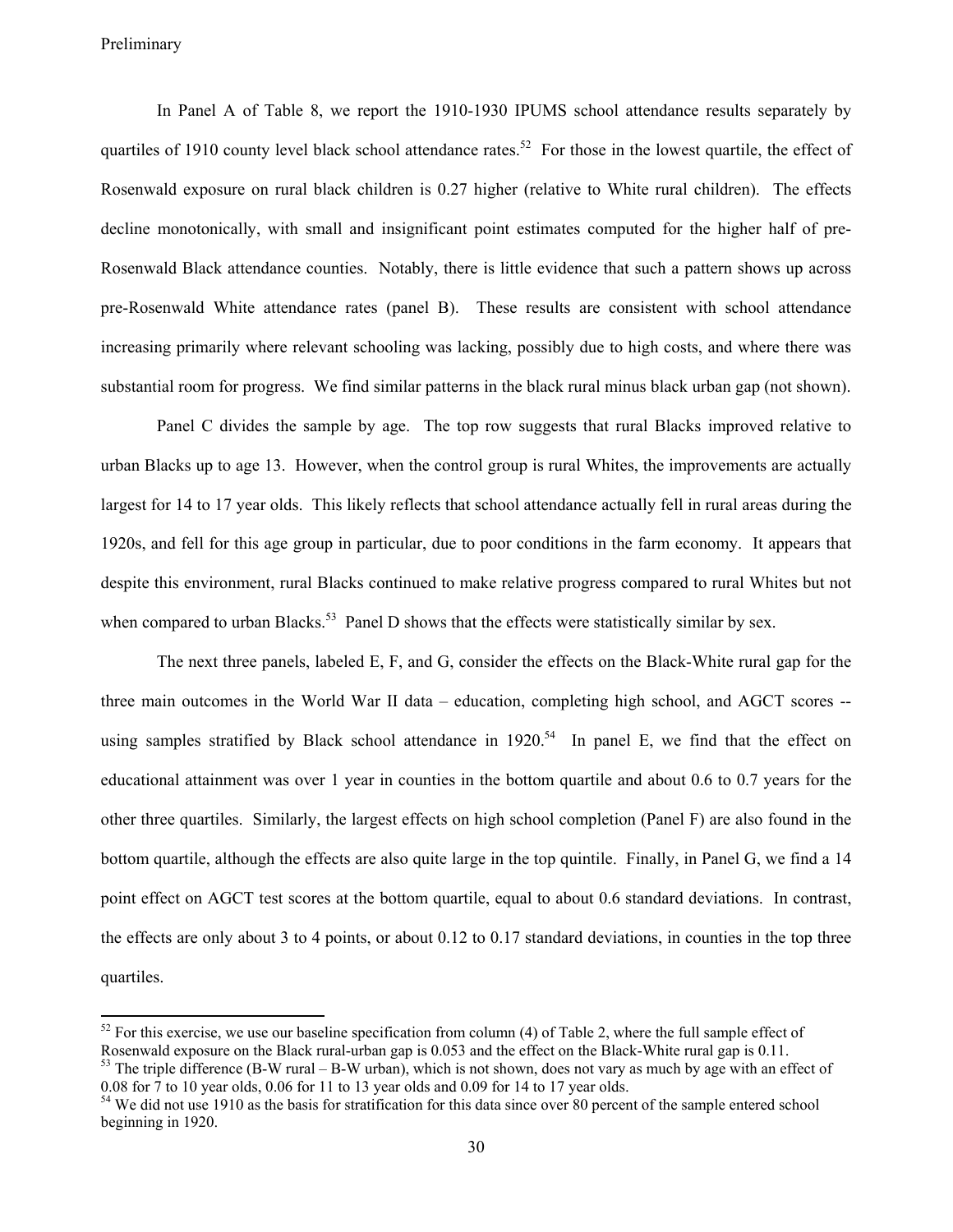Finally, panels I and J re-examine outcomes from the 1940-50 Census using samples stratified by Black school attendance at the SEA level. For education, we again find a similar pattern as above; the largest impact appears at the bottom quartile. For wages, we find an extremely large estimate of 66 percent for those in SEAs that were in the bottom quartile of black school attendance, implying a private rate of return to an additional year of education of roughly 34 percent.

Overall, we view the evidence as suggesting that nearly all treated student groups benefited from Rosenwald exposure. Nevertheless, there appears to be strongly suggestive evidence over all of the education and wage outcomes, that students schooled in areas with the poorest initial conditions benefited the most from Rosenwald exposure.

#### **IX. Conclusions**

After stubbornly stagnating for three decades, Southern racial education gaps declined markedly starting with cohorts born around 1910. While no one explanation could possibly capture all of the rapid convergence with Northern racial gaps that ensued in the next thirty years, we show that the Rosenwald Rural Schools Initiative was a primary contributor, explaining at least 30 percent and perhaps up to half of educational gains in the cohorts that we study. Incomes rose in line with educational improvements, with private rates of return of close to 20 percent for those who remained in the South. Moreover, the program stimulated greater migration to better labor market opportunities in the North. Finally, we provide evidence that the educational and economic gains were especially large in communities that were contending with the worst pre-Rosenwald educational conditions.

The Rosenwald-caused gains in human capital acquisition likely had implications for economic development in the  $20<sup>th</sup>$  century South, as well as the US economy in general. While beyond the scope of the current paper, we view understanding this link as an important future research question and the Rosenwald program as a useful contributor towards understanding the causal relationship between human capital acquisition and economic progress. Given the striking dearth of analytical research on this historically important program, we believe there is much to learn about other channels in which Rosenwald had an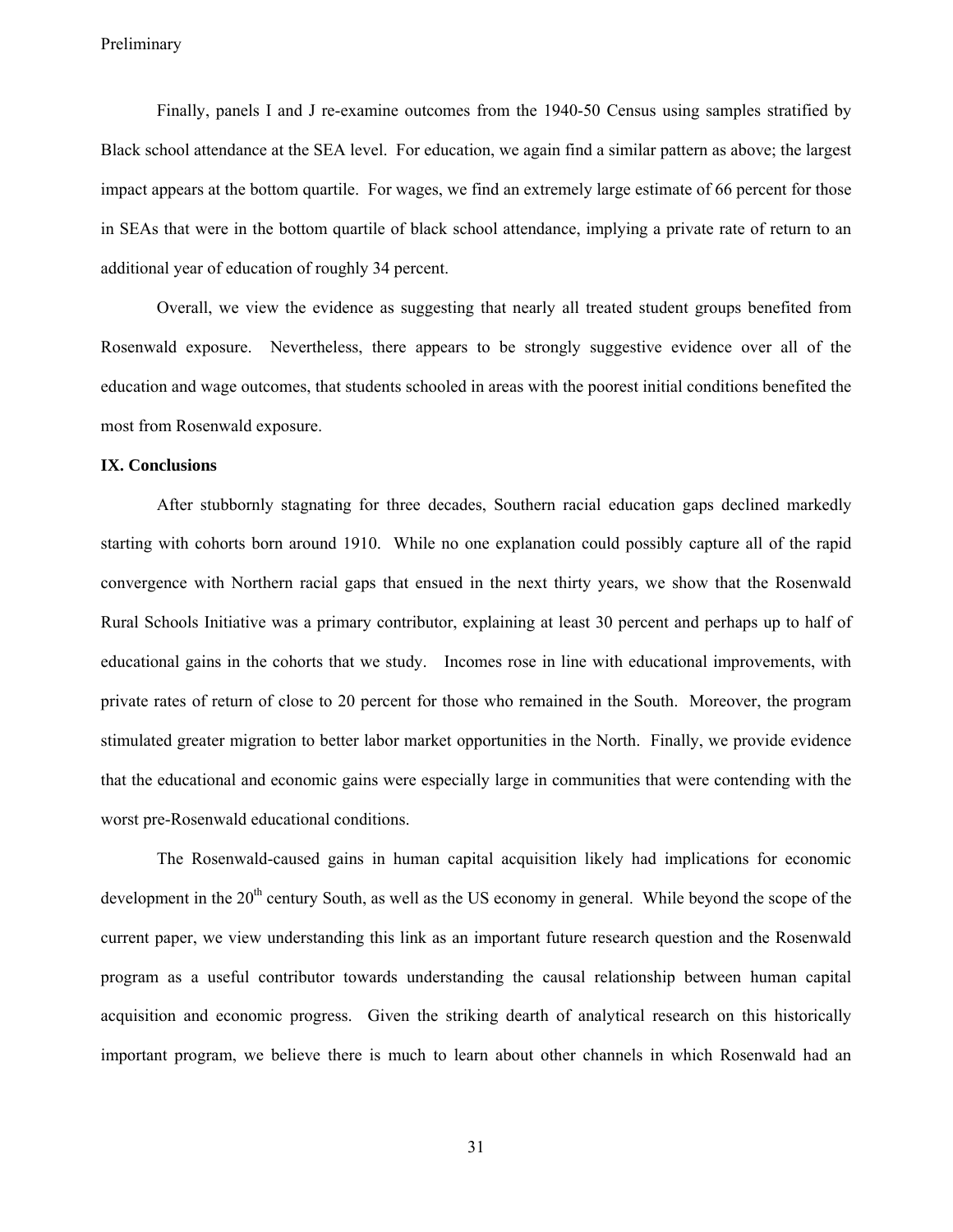impact. Three such areas that we are currently pursuing are longer-term benefits of the program on permanent income, health, and Southern race relations.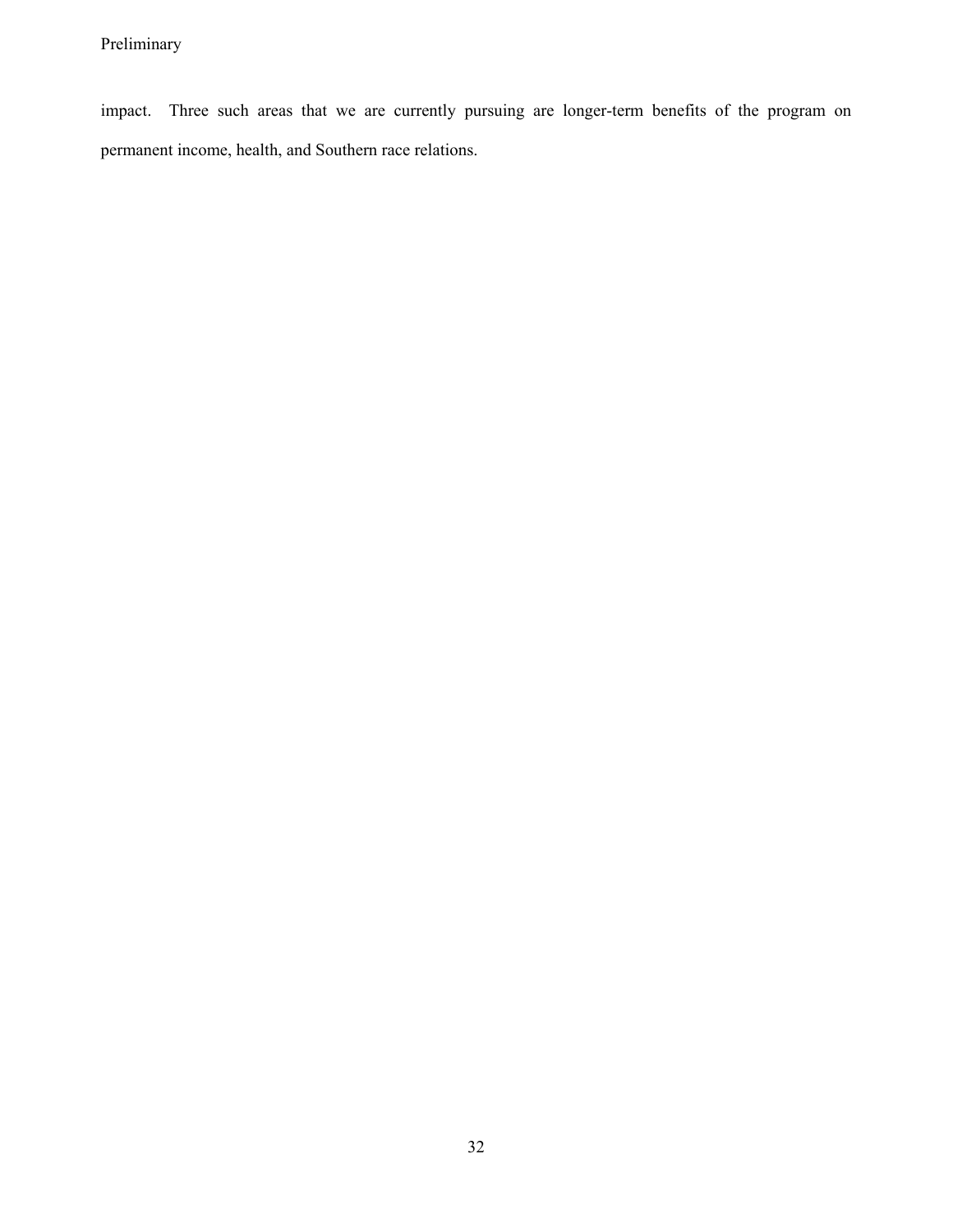## **Appendix A: AGCT test scores**

Although the enlistment records database does not appear to contain test scores, Joe Ferrie discovered that a May 1943 Army training manual instructed punch card operators to input AGCT scores into the weight field (see Staff, Personnel Research Section 1947 and Ferrie, Rolf, and Troesken 2009). An examination of the data confirms that for a period from March 1943 to May 1943, the weight field was occupied by test scores. For example, Figure A1 plots the mean and standard deviation of the data contained in the "weight" field for a 40 week period in 1943 for all enlistees in New York City. It is apparent that the mean value of weight abruptly changes from around 150 to 100 starting in March 1943. The mean stays at around 100 for the following 10 weeks and thereafter becomes noisy.

Based on an evaluation of the means and standard deviations of the weekly data in the weight field in the period beginning in March 1943, we were able to classify about 98,000 of the weight observations for men in the Rosenwald states as actually representing test scores. We also confirmed that our data replicates the distributions of weight and tests scores from previous historical studies using other samples of World War II enlistees (Karpinos 1958). Finally, we note that prior to March 1943 the correlation between the data in the weight field and completed schooling was only about 0.06. For the sample in which we are convinced the data contains test scores, the correlation with schooling is roughly 0.60.

#### **Appendix B: School Location Selection**

This appendix describes a set of regressions that show the association of pre-Rosenwald county characteristics on school location decisions. Pre-Rosenwald county characteristics primarily come from the 1910 Census and include race-specific measures of educational and economic status available at the time, such as school enrollment, literacy, and occupational status.<sup>55</sup> The regressions also incorporate state fixed effects and industry share controls. Some specifications are augmented to include non-Census measures reported in Johnson (1941), a Southern almanac that contains county-level information on various demographic and economic measures, including lynching incidents between 1900 and 1931 per capita, ownership status of farms by race, and a list of top agricultural crops. These measures tend to be from

<sup>&</sup>lt;sup>55</sup> The occupational status measures are provided by IPUMS and are based on 1950 levels of income and education by occupation.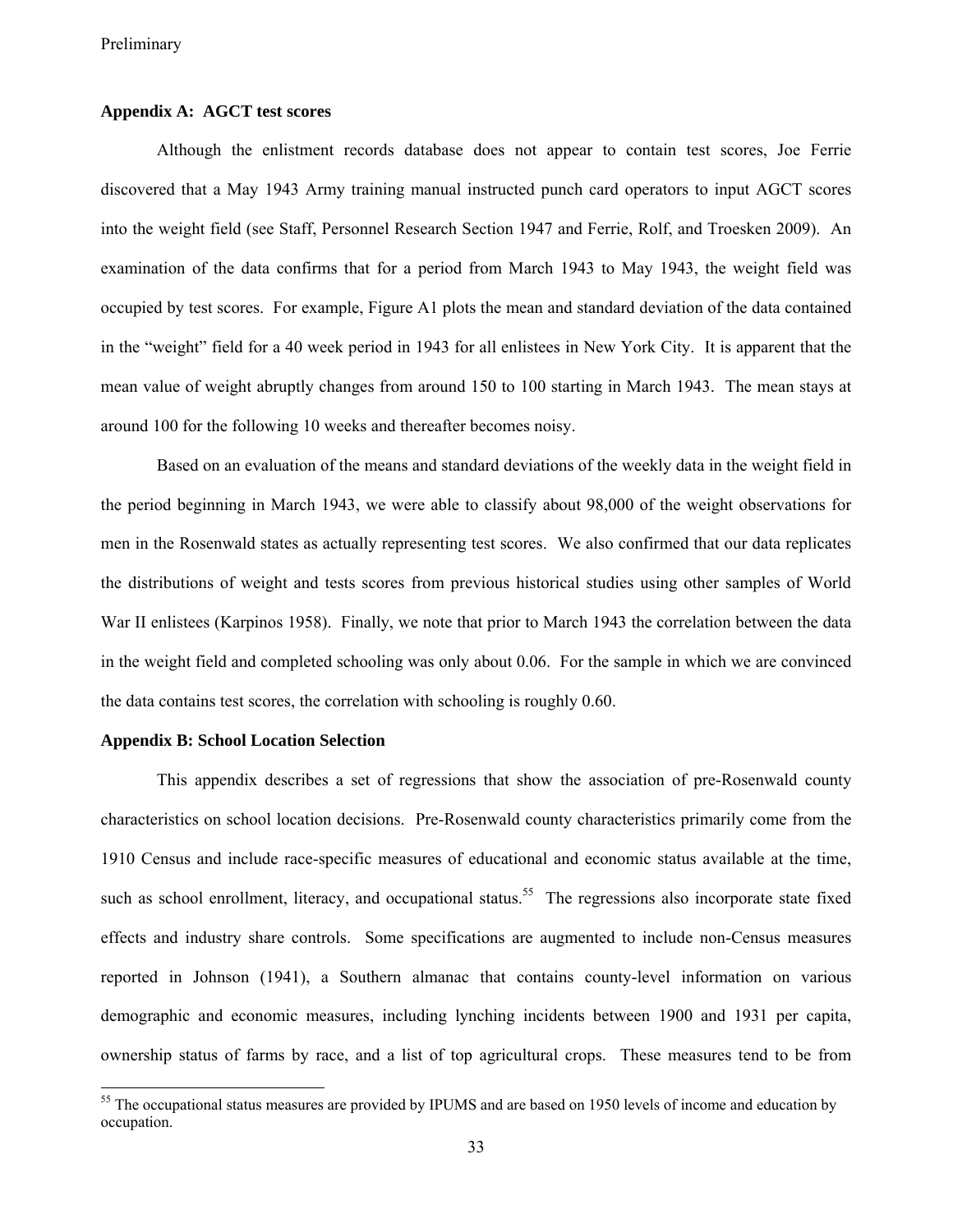around 1930, and therefore could be best thought of as potential outcomes of Rosenwald but we include them as simple tests of model robustness. Because Oklahoma is not part of the Johnson data, those counties are excluded when Johnson variables are covariates.

Table A4 shows the results. In the first three columns, labeled "First school built by 1919", the dependent variable is the presence of a Rosenwald school in a county by 1919. We find very little evidence, on average, that 1910 Black socio-economic characteristics have a statistically significant or economically large impact on eventual school location. Moreover, in other specifications (not shown), we also look at whether *changes* between 1900 and 1910 in the key characteristics of Whites and Blacks predict the location of Rosenwald schools. These results also show that initial schools were not more likely to be built in counties where Blacks had made socio-economic progress prior to the Rosenwald period. This provides some comfort that some of our key outcomes when measured prior to the Rosenwald period, do not appear to be significantly correlated with the location of where schools were built in the 1910s, suggesting limited scope that our results could be due to reverse causality. The results are generally similar whether we include the 1930 Southern Almanac measures of lynchings, farm ownership, and cotton farming intensity, as well as the inclusion of pre-Rosenwald political participation measures (not shown) generously supplied by Kenneth Chay and Kaivan Munshi.

That said, an intriguing finding is that a ten percentage point increase in a county's 1910 White literacy rate is associated with a 5 to 6 percentage point increase in the probability that a Rosenwald school is built in the county by 1919. It is not clear what this relationship reflects. From historical source, we do know that Washington and his colleagues at Tuskegee believed that the program had important racial implications, and in a variety of ways sought to minimize White backlash as much as possible. These results seem consistent with that strategy. Moreover, the results are not eliminated after controlling for lynchings and political participation using the Chay and Munshi data. Alternatively, areas with higher White literacy may have been more prosperous and had a higher demand for more skilled Black labor. However, industrial composition of the White workforce has no statistically or economically significant impact on school location and the White literacy results are highly robust to these controls.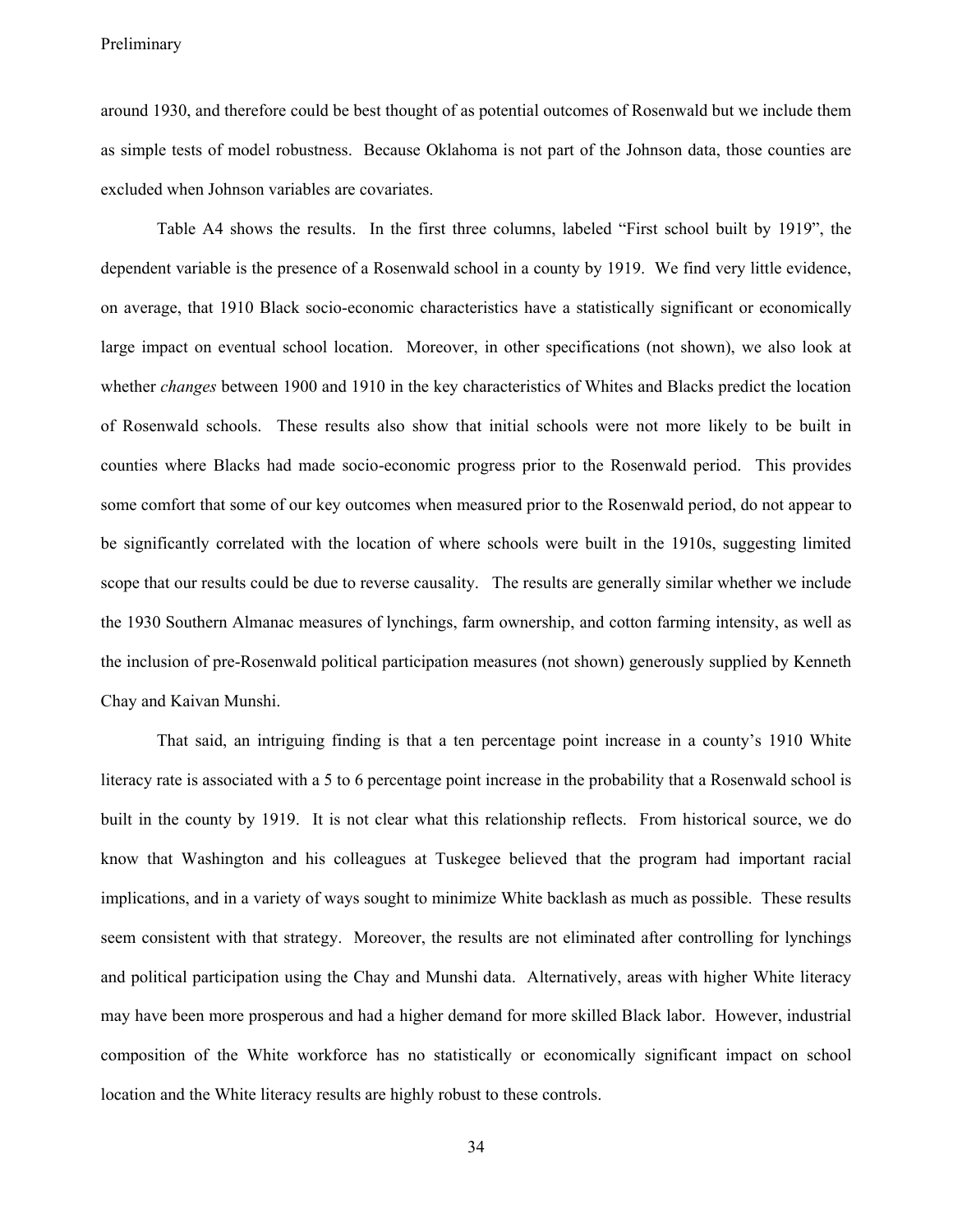Although we believe that school selection was fairly idiosyncratic prior to 1919, as time passed, there is suggestive evidence that schools were concentrated in areas with better socio-economic characteristics. This is clear from a comparison of columns (4) to (6) versus (7) to (9). Columns (4) to (6) reports regressions of the Rosenwald exposure rate in 1919 on pre-Rosenwald Census characteristics. Again, we find little evidence that Black or White observables matter, including interestingly White literacy which only seems to influence the construction of the first school in a county. But by 1931 (columns 7 to 9), there is some evidence, economically significant albeit statistically only marginally so, that counties with higher Black (and White) schooling rates in 1910 had greater Rosenwald exposure.

This finding could present a threat to the identification of causal effects. This would be especially true if we relied solely on cross-county differences. However, our econometric strategy is designed to be robust to a variety of ways to control for time-invariant and time-varying levels of White and Black background. Moreover, the results in table A4 provide further evidence for using the location of pre-1919 Alabama schools (see section VI) to identify causal Rosenwald effects and, perhaps, more generally exploiting pre-1919 schools across the South.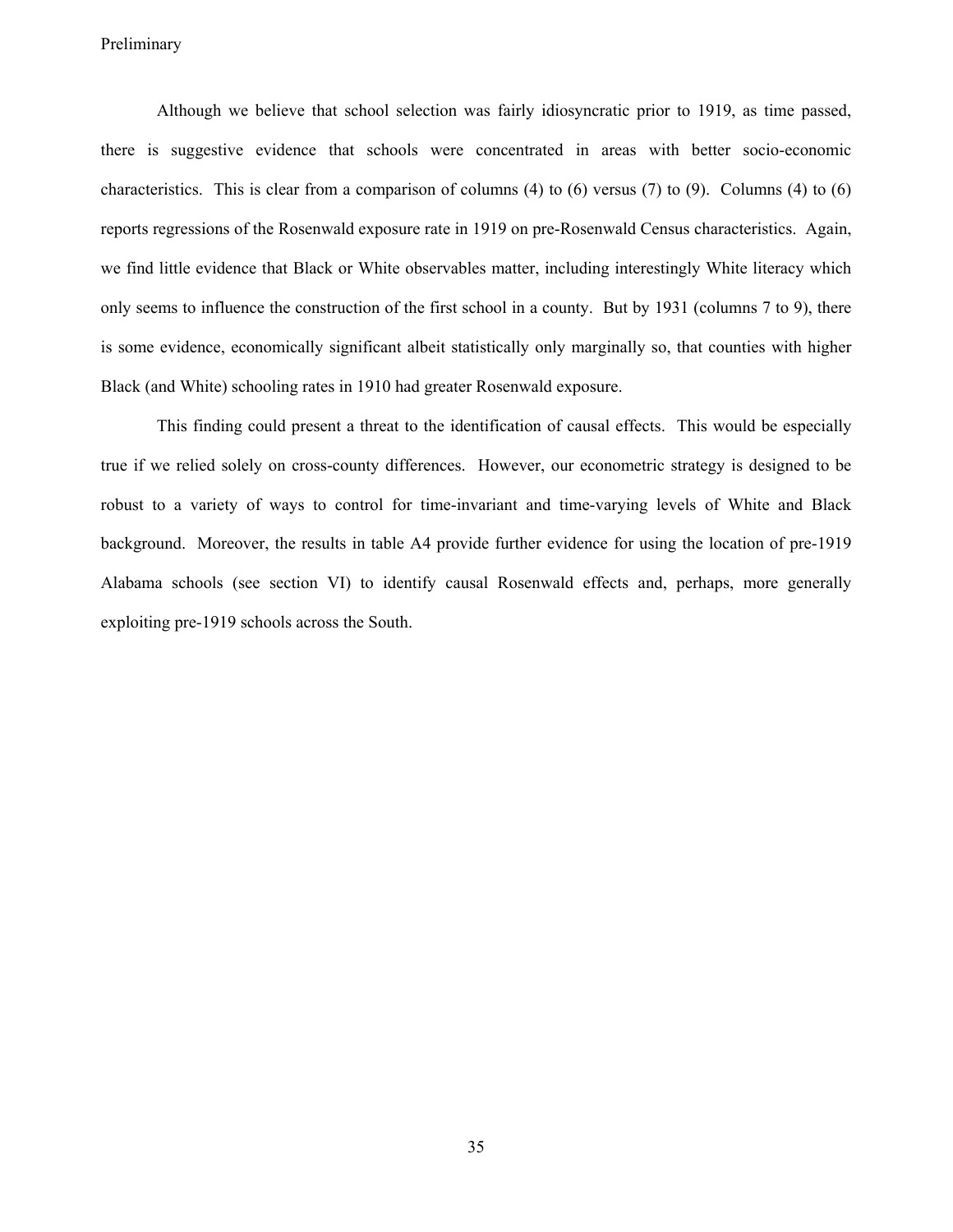# **Bibliography**

Aaronson, Daniel and Bhashkar Mazumder, 2008, "Intergenerational Economic Mobility in the US, 1940 to 2000 ," *Journal of Human Resources*, 43(1), 139-172*.* 

Angrist, Joshua, 1995, "The Economic Returns to Schooling in the West Bank and Gaza Strip," *American Economic Review*, 85(5), 1065-1087.

Ascoli, Peter, 2006, *Julius Rosenwald: The Man Who Built Sears, Roebuck and Advanced the Cause of Black Education in the American South*, Bloomington, IN: Indiana University Press.

Becker, Gary, 1967. *Human Capital and the Personal Distribution of Income*, Ann Arbor, MI: University of Michigan Press.

Bester, C. Alan, Timothy Conley, and Christian Hansen, 2009, "Inference with Dependent Data Using Cluster Covariance Estimators," working paper, University of Chicago.

Bleakley, Hoyt, 2007, "Disease and Development: Evidence from Hookworm Eradication in the American South," *Quarterly Journal of Economics*, 122(1), 73-117.

Bond, Horace Mann, 1934, *The Education of the Negro in the American Social Order*, New York, NY: Octagon Press.

Bond, Horace Mann, 1969, *Negro Education in Alabama: A Study in Cotton and Steel*, New York, NY: Octagon Press.

Bowles, Samuel, 1970, "Migration as Investment: Empirical Tests of the Human Capital Approach to Geographic Mobility," *Review of Economics and Statistics*, 52, p. 356-362.

Cameron, Stephen and Christopher Taber, 2004. "Estimation of Educational Borrowing Constraints Using Returns to Schooling," *Journal of Political Economy*, 112(1), 132-182.

Card, David, 1999, "The Causal Effect of Education on Earnings," in *Handbook of Labor Economics: Volume 3A*, edited by O. Ashenfelter and D. Card, New York: North-Holland, 1801-63.

Card, David and Alan Krueger, 1992. "School Quality and Black-White Relative Earnings: A Direct Assessment," *Quarterly Journal of Economics* 107(1), 151-200.

Cascio, Elizabeth and Ethan Lewis, 2006, "Schooling and the Armed Forces Qualifying Test: Evidence from School-Entry Laws," *Journal of Human Resources*, 41(2), 294-318.

Chay, Kenneth, Jonathan Guryan and Bhashkar Mazumder, 2009, "Birth Cohort and the Black-White achievement Gap: The Role of Health Soon After Birth," working paper, Federal Reserve Bank of Chicago.

Coelho, Philip and Robert McGuire, 2006, "Racial Differences in Disease Susceptibilities: Intestinal Worm Infections in the Early Twentieth-Century American South," *Social History of Medicine* 19(3), 461-482.

Collins, William and Robert Margo, 2006, "Historical Perspectives on Racial Differences in Schooling in the United States," In *Handbook of the Economics of Education: Volume 1*, edited by E. Hanushek and F. Welch. New York: North-Holland, 107-154.

Cunha, Flavio and James Heckman, 2007, "The Technology of Skill Formation," Working paper number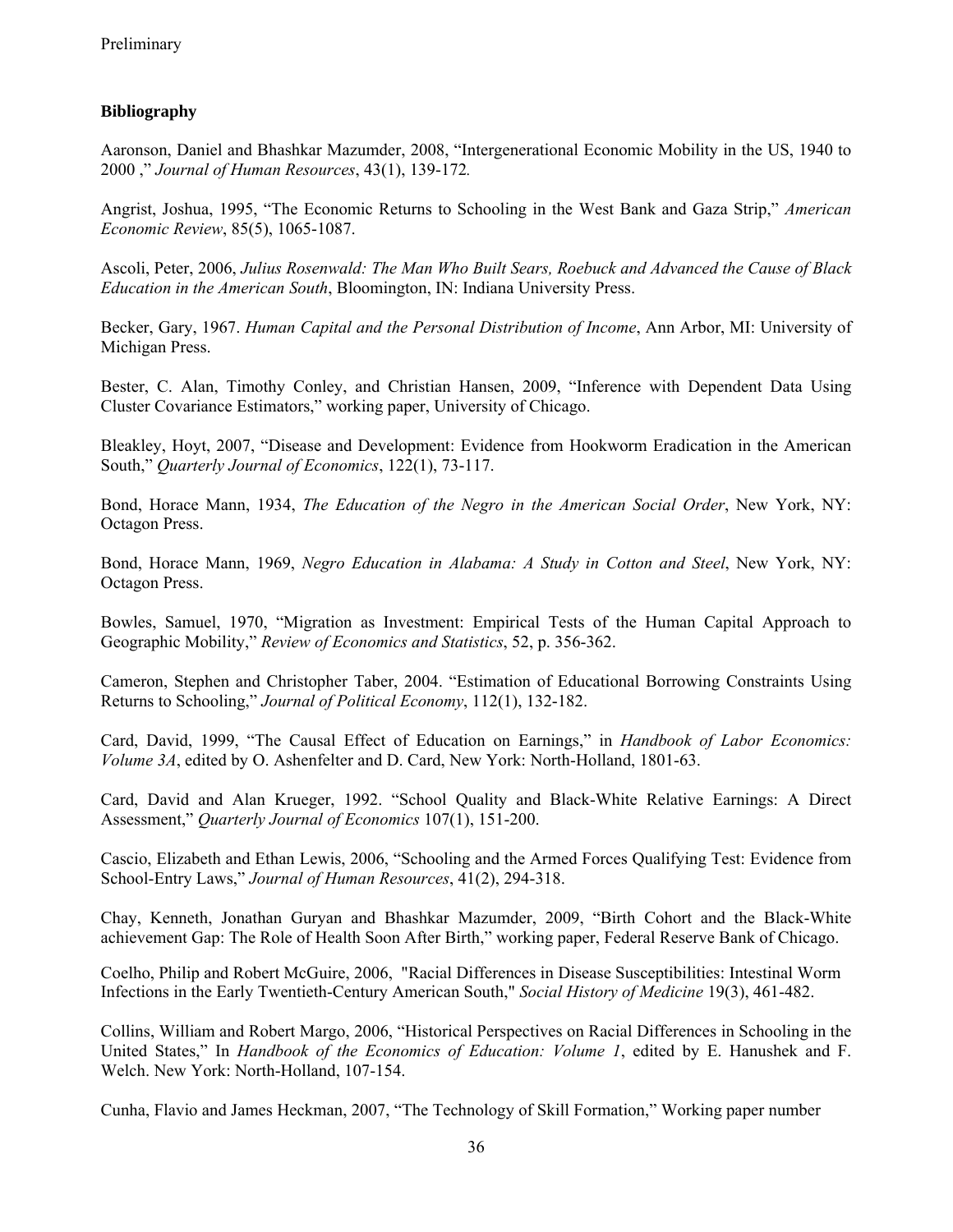2550, IZA.

Donohue, John, James Heckman, and Petra Todd, 2002, "The Schooling of Southern Blacks: The Roles of Legal Activism and Private Philanthropy, 1910-1960", *Quarterly Journal of Economics*, 117(1), 225-268.

Duflo, Esther, 2001, "Consequences of School Construction in Indonesia: Evidence from an Unusual Policy Experiment," *American Economic Review*, 91(4), 795-813.

Embree, Edwin, 1936, *Julius Rosenwald Fund. A Review of Two Decades*, Chicago, IL: University of Chicago Press.

Ferrie, Joseph, Karen Rolf, and Werner Troesken, 2009, "… Healthy, Wealthy, and Wise? Physical, Economic and Cognitive Effects of Early Life Conditions on Later Life Outcomes in the U.S., 1915-2005," Working paper, Northwestern University.

Feyrer, James, Dimintra Politi, and David Weil, 2008, "The Economic Effects of Micronutrient Deficiency: Evidence from Salt Iodization in the United States," working paper, Dartmouth College.

Fischel, William, 2009, "Neither Creatures of the State nor Accidents of Geography: The Consolidation of American Public School Districts in the Twentieth Century," working paper, Dartmouth College.

Goldin, Claudia and Lawrence Katz, 1999, "Human Capital and Social Capital: The Rise of Secondary Schooling in America, 1910 to 1940," *Journal of Interdisciplinary History* 29, 683-723.

Hansen, Karsten, James Heckman, and Kathleen Mullen, 2004, "The Effect of Schooling and Ability on Achievement Test Scores," *Journal of Econometrics*, 121(1-2), 39-98.

Herrnstein, Richard and Charles Murray, 1994, *The Bell Curve: Intelligence and Class Structure in American Life*, New York: Free Press.

Hoffschwelle, Mary, 2006, *the Rosenwald Schools of the American South*, Gainesville, FL: University Press of Florida, New Perspectives on the History of the South Series.

Hirano, Keisuke, Guido Imbens, and Greet Ridder, 2003, "Efficient Estimation of Average Treatment Effects Using the Estimated Propensity Score," *Econometrical*, 71(4), 1161-1189.

Jepson, Christopher and Steven Rivkin, 2009, "Class Size Reduction and Student Achievement: The Potential Tradeoff Between Teacher Quality and Class Size," *Journal of Human Resources*, 44(1), 223-250.

Johnson, Charles, 1941, *Statistical Atlas of Southern Counties: Listing and Analysis of Socio-Economic Indices of 1104 Southern Counties*, Chapel Hill: University of North Carolina Press.

Jones, Thomas Jesse, 1917, *Negro Education: A Study of the Private and Higher Schools for Colored People in the United States*, U.S. Office of Education, Bulletin 1916, vols 1 and 2. Washington D.C.: U.S. Government Printing Office.

Karpinos, Bernard, 1958, "Height and Weight of Selective Service Registrants Processed for Military Service During World War II," *Human Biology*, 30(4), 292-321.

Keller, Alvin, W. S. Leathers and Paul Densen, 1940, "The Results of Recent Studies of Hookworm in Eight Southern States," *American Journal of Tropical Medicine*, s1-20(4), 493-509.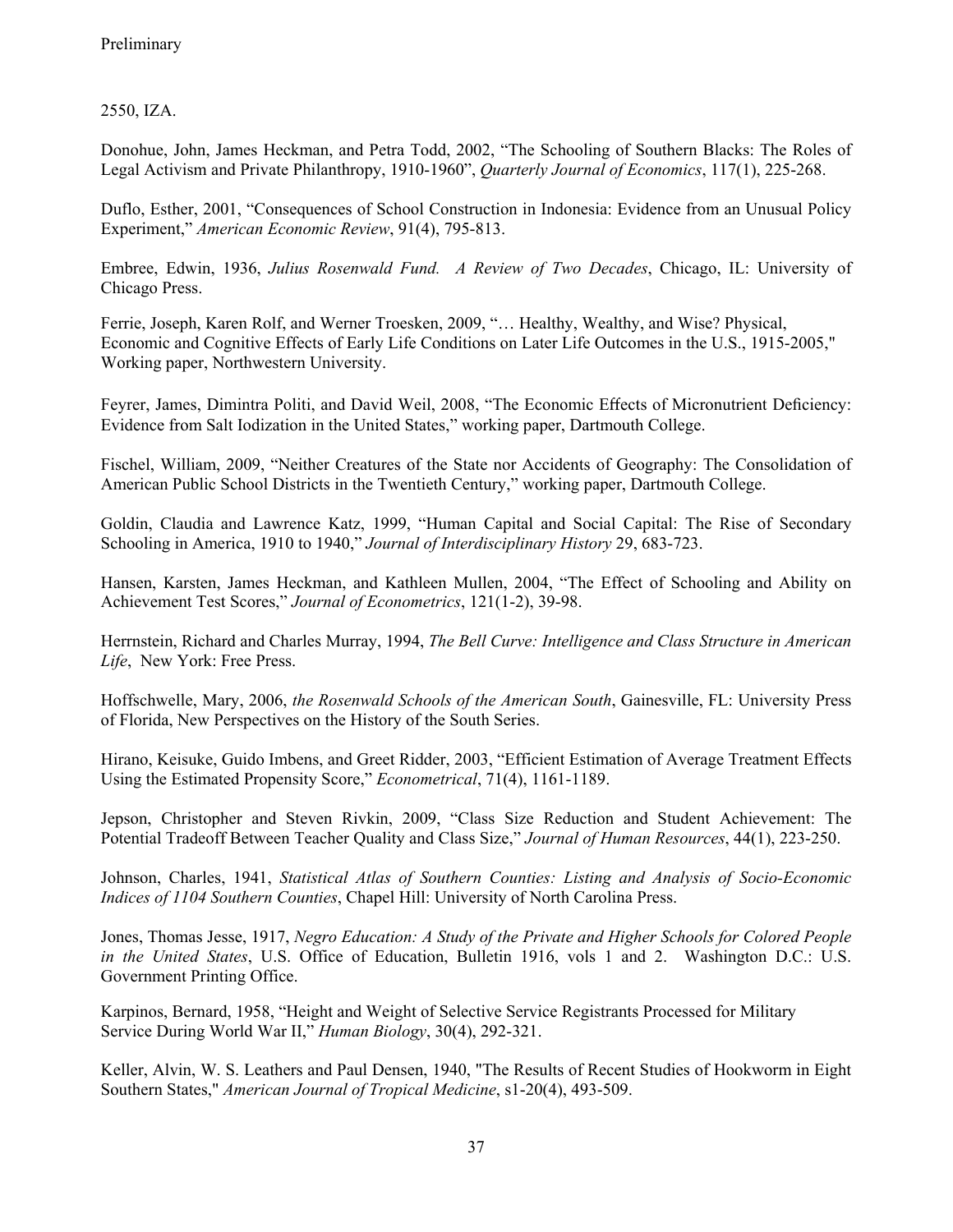Lew, Edward, 1944, "Interpreting the Statistics of Medical Examinations of Selectees". *Journal of the American Statistical Association*, 39(227), 345-356.

Lleras-Muney, Adriana, 2002, "Were Compulsory Attendance and Child Labor Laws Effects? An Analysis from 1915 to 1939," *Journal of Law and Economics*, 45(2), 401-435.

Margo, Robert, 1990, *Race and Schooling in the South, 1880-1950*, Chicago, IL: University of Chicago Press.

McCormick, Scott, 1934, "The Julius Rosenwald Fund," *The Journal of Negro Education*, 3(4), 605-626.

Neal, Derek and William Johnson, 1996, "The Role of Premarket Factors in Black-White Wage Differences," *Journal of Political Economy*, 104(5), 869-895.

Neal, Derek, 2006, "Why has Black-White Convergence Stopped?" In *Handbook of the Economics of Education: Volume 1*, edited by E. Hanushek and F. Welch. New York: North-Holland.

Perrott, J., 1946, "Selective Service Rejection Statistics and Some of Their Implications". *American Journal of Public Health*, pp. 336-342

Psacharapoulos, George and Harry Patrinos, 2004, "Returns to Investment in Education: A Further Update," *Education Economics*, 12(2), 111-134.

Staff, Personnel Research Section, the Adjutant General's Office, 1947, "The Army General Classification Test, With Special Reference to the Construction and Standardization of Forms 1a and 1b," *Journal of Educational Psychology*, 38, 385–420.

Smith, James and Finis Welch, 1989, "Black Economic Progress after Myrdal", *Journal of Economic Literature* 27(2), 519.564.

Smith, James, 1984, "Race and Human Capital", *American Economic Review* 74(4), 685-698.

Wooldridge, Jeffrey, 2002, "Inverse Probability Weighted M-Estimators for Sample Selection, Attrition, and Stratification," *Portuguese Economic Journal* 1, 117-139.

www.preservationnation.org/travel-and-sites/sites/southern-region/rosenwald-schools, 2008.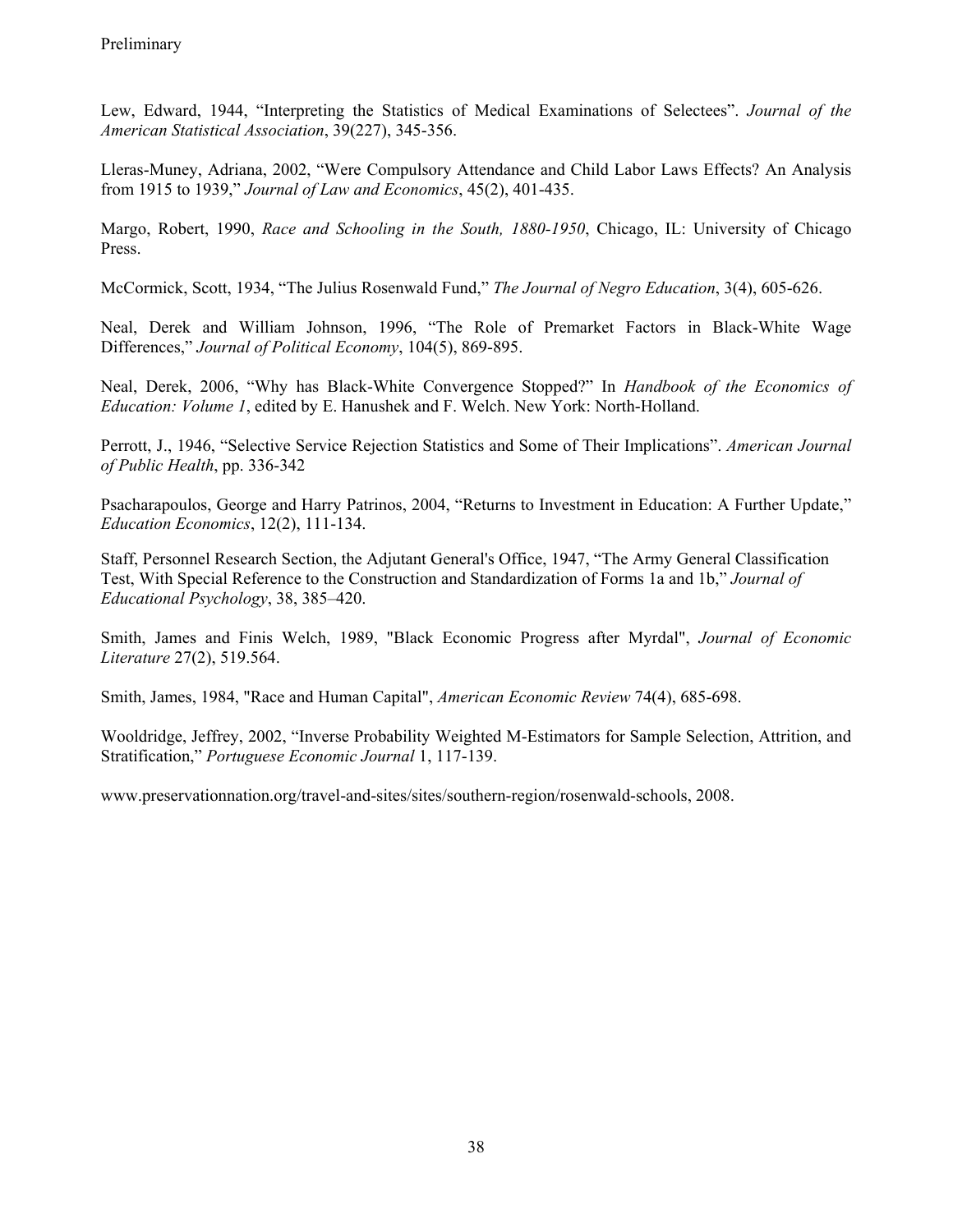|                                 |               | (1)                         |                        | (2)                    | (3)                                | (4)                             |
|---------------------------------|---------------|-----------------------------|------------------------|------------------------|------------------------------------|---------------------------------|
|                                 |               | <b>Baseline, no contols</b> |                        | <b>Controls</b>        | County, F.E.<br><b>No Controls</b> | County, F.E.<br><b>Controls</b> |
|                                 |               |                             | Rose - No Rose         | Rose - No Rose         | Rose - No Rose                     | Rose - No Rose                  |
|                                 | No Rosenwald  | Rosenwald                   | Difference             | Difference             | Difference                         | Difference                      |
| <b>Black Rural</b>              | 0.658         | 0.732                       | 0.074                  | 0.058                  | 0.072                              | 0.059                           |
|                                 | $[0.006]$ *** | $[0.005]$ ***               | $[0.007]$ ***          | $[0.007]$ ***          | $[0.008]$ ***                      | $[0.008]$ ***                   |
| White Rural                     | 0.834         | 0.834                       | 0.000                  | $-0.002$               | $-0.004$                           | $-0.001$                        |
|                                 | $[0.004]$ *** | $[0.002]$ ***               | [0.004]                | [0.004]                | [0.006]                            | [0.005]                         |
| <b>Black Urban</b>              | 0.766         | 0.79                        | 0.024                  | 0.022                  | 0.016                              | 0.018                           |
|                                 | $[0.008]$ *** | $[0.005]$ ***               | $[0.009]$ ***          | $[0.008]$ ***          | [0.010]                            | $[0.009]*$                      |
| White Urban                     | 0.850         | 0.863                       | 0.013                  | 0.012                  | $-0.010$                           | $-0.001$                        |
|                                 | $[0.007]$ *** | $[0.004]$ ***               | $[0.008]*$             | $[0.006]$ *            | [0.007]                            | [0.007]                         |
| <b>Difference in Difference</b> |               |                             |                        |                        |                                    |                                 |
| Black, Rur-Urb                  |               |                             | 0.050<br>$[0.011]$ *** | 0.036<br>$[0.010]$ *** | 0.057<br>$[0.010]$ ***             | 0.041<br>$[0.010]$ ***          |
|                                 |               |                             |                        |                        |                                    |                                 |
| White, Rur-Urb                  |               |                             | $-0.013$               | $-0.013$               | 0.005                              | 0.000                           |
|                                 |               |                             | [0.008]                | $[0.006]$ **           | [0.006]                            | [0.005]                         |
| <b>B-W Rural</b>                |               |                             | 0.074                  | 0.059                  | 0.076                              | 0.061                           |
|                                 |               |                             | $[0.007]$ ***          | $[0.006]$ ***          | $[0.006]$ ***                      | $[0.006]$ ***                   |
| <b>B-W Urban</b>                |               |                             | 0.011                  | 0.010                  | 0.025                              | 0.019                           |
|                                 |               |                             | [0.011]                | [0.009]                | $[0.009]$ ***                      | $[0.009]**$                     |
| <b>Triple Difference</b>        |               |                             |                        |                        |                                    |                                 |
|                                 |               |                             | 0.063                  |                        | 0.051                              | 0.042                           |
| B-W Rur - B-W Urb               |               |                             |                        | 0.049                  |                                    |                                 |
|                                 |               |                             | $[0.012]$ ***          | $[0.011]$ ***          | $[0.011]$ ***                      | $[0.010]$ ***                   |

*Notes:* Samples include approximately 580,000 children between the ages of 7 and 17 in the 1910, 1920 and 1930 IPUMs samples. Dependent variable is school attendance. "Rosenwald" indicates the presence of <sup>a</sup> Rosenwald school in one's county as of the Census year. The controls include year dummies, age , female dummy, father's and mother's literacy, father's occupational score and father's home ownership. Specifications without county fixed effects also include state fixed effects and county white literacy rate in 1910. Estimates use Census sampling weights. Standard errors, clustered on county, are shown in brackets.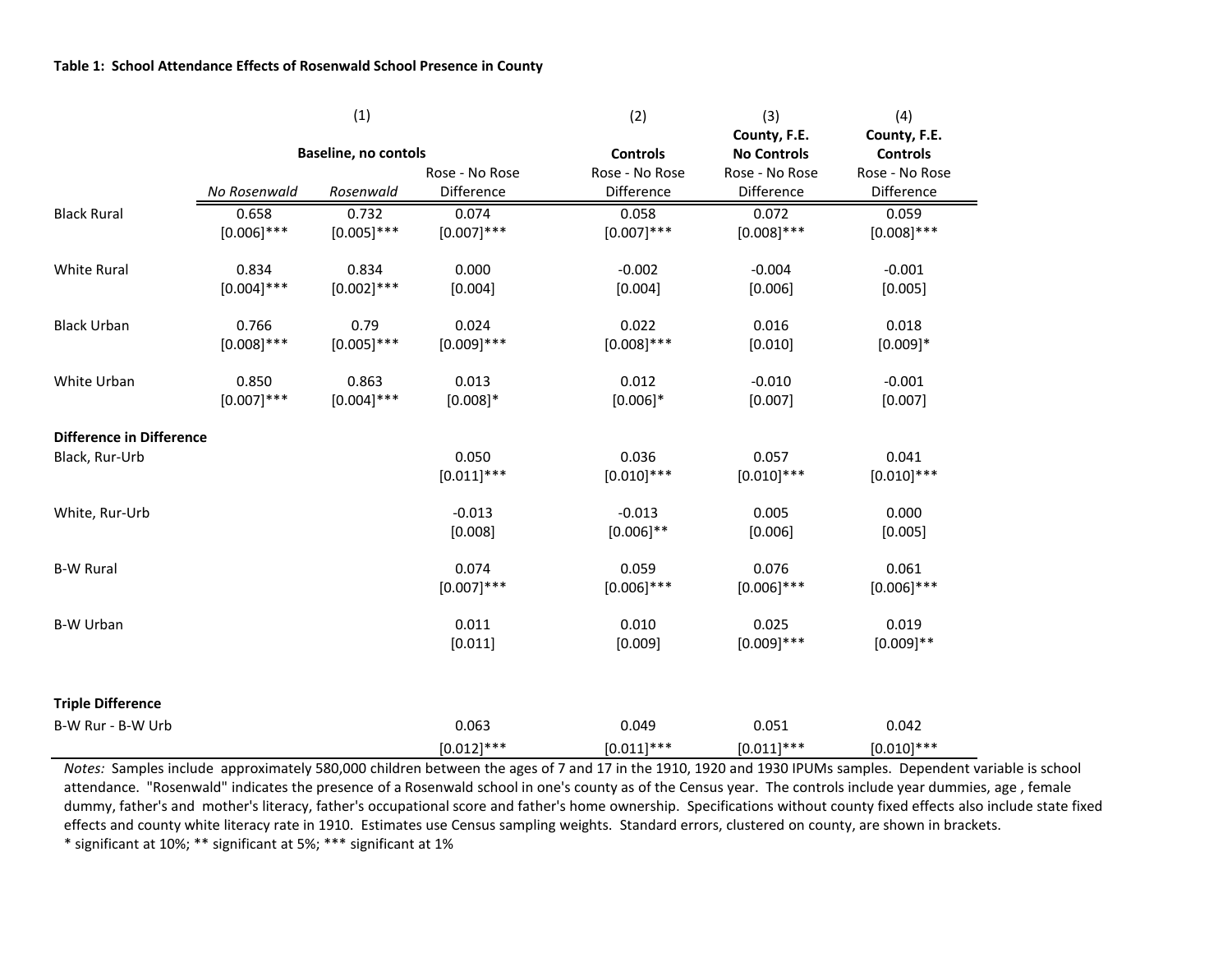|                                 | (1)           | (2)           | (3)           | (4)           | (5)           | (6)           | (7)           | (8)           | (9)         | (10)     |
|---------------------------------|---------------|---------------|---------------|---------------|---------------|---------------|---------------|---------------|-------------|----------|
|                                 |               |               |               |               |               |               |               |               |             |          |
| <b>Difference in Difference</b> |               |               |               |               |               |               |               |               |             |          |
| Black, Rur-Urb                  | 0.061         | 0.056         | 0.066         | 0.054         | 0.106         | 0.037         | 0.085         | 0.062         | 0.076       | 0.053    |
|                                 | $[0.018]$ *** | $[0.020]$ *** | $[0.021]$ *** | $[0.015]$ *** | $[0.017]$ *** | $[0.016]$ **  | $[0.019]$ *** | $[0.010]$ *** | [0.081]     | [0.080]  |
| White, Rur-Urb                  | $-0.023$      | $-0.013$      | $-0.005$      | $-0.008$      | 0.042         | $-0.006$      | 0.047         | 0.001         | 0.004       | $-0.002$ |
|                                 | $[0.010]$ **  | [0.010]       | [0.011]       | [0.009]       | $[0.011]$ *** | [0.009]       | $[0.011]$ *** | [0.006]       | [0.033]     | [0.033]  |
| <b>B-W Rural</b>                | 0.12          | 0.119         | 0.119         | 0.113         | 0.113         | 0.076         | 0.074         | 0.113         | 0.087       | 0.072    |
|                                 | $[0.012]$ *** | $[0.012]$ *** | $[0.011]$ *** | $[0.011]$ *** | $[0.011]$ *** | $[0.013]$ *** | $[0.013]$ *** | $[0.006]$ *** | $[0.045]$ * | [0.045]  |
| <b>B-W Urban</b>                | 0.036         | 0.050         | 0.048         | 0.050         | 0.049         | 0.033         | 0.036         | 0.052         | 0.015       | 0.016    |
|                                 | $[0.013]$ *** | $[0.013]$ *** | $[0.013]$ *** | $[0.013]$ *** | $[0.013]$ *** | $[0.014]$ **  | $[0.014]$ **  | $[0.009]$ *** | [0.075]     | [0.073]  |
|                                 |               |               |               |               |               |               |               |               |             |          |
| <b>Triple Difference</b>        |               |               |               |               |               |               |               |               |             |          |
| B-W Rur - B-W Urb               | 0.084         | 0.069         | 0.071         | 0.062         | 0.064         | 0.043         | 0.038         | 0.061         | 0.072       | 0.056    |
|                                 | $[0.016]$ *** | $[0.017]$ *** | $[0.017]$ *** | $[0.016]$ *** | $[0.016]$ *** | $[0.017]$ **  | $[0.018]$ **  | $[0.011]$ *** | [0.087]     | [0.086]  |
| <b>Baseline Controls</b>        | Υ             | Y             | Υ             | Υ             | Υ             | Υ             | Υ             | Υ             |             |          |
| Age-St.-Yr                      |               |               | Y             | Υ             | Y             | Υ             | Υ             | Υ             |             |          |
| Age-St.-Rural-Yr                |               |               |               |               | Y             |               | Υ             |               |             |          |
| Age-St.-Race-Yr                 |               |               |               |               |               | Υ             | Υ             |               |             |          |
| Age-St.-Race-Rural-Yr           |               |               |               |               |               |               | Υ             |               |             |          |
| County F.E                      |               | Υ             | Y             | Υ             | Y             | Υ             | Υ             | Y             |             |          |
| County by Year F.E.             |               |               |               | Y             | Y             | Υ             | Υ             | Υ             |             |          |
| Cnty by Year F.E, Age-Cnty-Yr   |               |               |               |               |               |               |               | Υ             |             |          |
| Family F.E                      |               |               |               |               |               |               |               |               | Υ           |          |
| Family F.E, Birth Order         |               |               |               |               |               |               |               |               |             | Υ        |

*Notes:* Samples include approximately 580,000 children between the ages of 7 and 17 in the 1910, 1920 and 1930 IPUMs samples. Dependent variable is school attendance. Estimates show the effect of complete exposure (exposure <sup>=</sup> 1) to Rosenwald schools between the ages of 7 and 13 relative to no exposure (exposure=0). The controls include year dummies, age, female dummy, father's and mother's literacy, county white literacy rate in 1910 (column 1 only), father's occupational score and father's home ownership and state dummies (column 1 only). Estimates use Census sampling weights. Standard errors, clustered on county are shown in brackets except for column (8) which do not use clustering.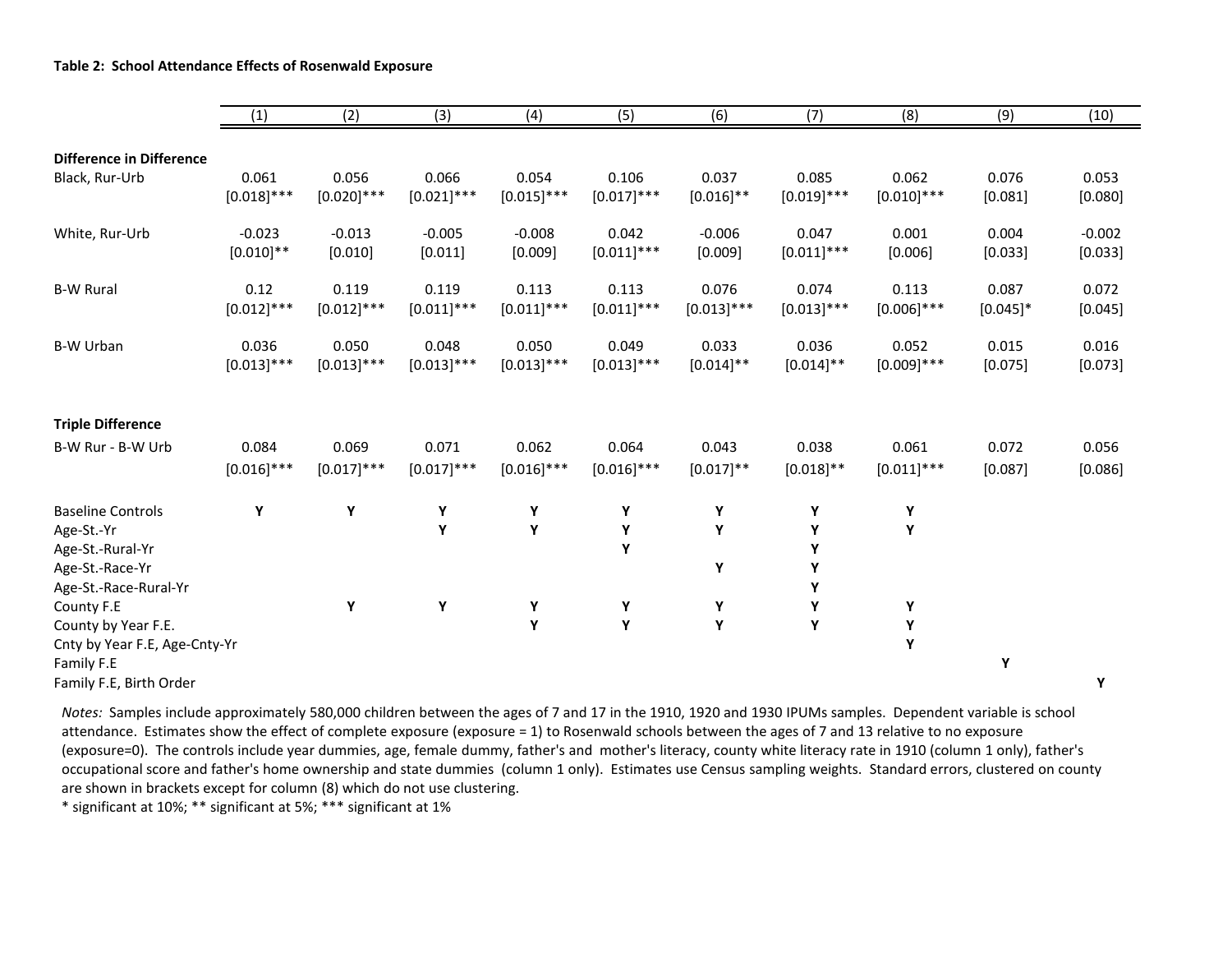|                                 |               | (1)                  |                | (2)             | (3)                | (4)             |
|---------------------------------|---------------|----------------------|----------------|-----------------|--------------------|-----------------|
|                                 |               |                      |                |                 | County, F.E.       | County, F.E.    |
|                                 |               | Baseline, no contols |                | <b>Controls</b> | <b>No Controls</b> | <b>Controls</b> |
|                                 |               |                      | Rose - No Rose | Rose - No Rose  | Rose - No Rose     | Rose - No Rose  |
|                                 | No Rosenwald  | Rosenwald            | Difference     | Difference      | Difference         | Difference      |
| <b>Black Rural</b>              | 0.764         | 0.835                | 0.071          | 0.062           | 0.079              | 0.065           |
|                                 | $[0.006]$ *** | $[0.004]$ ***        | $[0.007]$ ***  | $[0.006]$ ***   | $[0.006]$ ***      | $[0.006]$ ***   |
| White Rural                     | 0.980         | 0.974                | $-0.006$       | 0.000           | $-0.006$           | $-0.002$        |
|                                 | $[0.003]$ *** | $[0.001]$ ***        | $[0.003]*$     | [0.002]         | [0.003]            | [0.003]         |
| <b>Black Urban</b>              | 0.923         | 0.937                | 0.014          | 0.015           | 0.019              | 0.015           |
|                                 | $[0.009]$ *** | $[0.005]$ ***        | [0.009]        | $[0.008]*$      | $[0.008]$ **       | $[0.008]$ **    |
| White Urban                     | 1.015         | 0.998                | $-0.018$       | $-0.010$        | $-0.021$           | $-0.013$        |
|                                 | $[0.004]$ *** | $[0.001]***$         | $[0.004]$ ***  | $[0.004]$ ***   | $[0.005]$ ***      | $[0.004]$ ***   |
| <b>Difference in Difference</b> |               |                      |                |                 |                    |                 |
| Black, Rur-Urb                  |               |                      | 0.057          | 0.047           | 0.060              | 0.050           |
|                                 |               |                      | $[0.010]$ ***  | $[0.009]$ ***   | $[0.009]$ ***      | $[0.009]$ ***   |
| White, Rur-Urb                  |               |                      | 0.011          | 0.010           | 0.015              | 0.012           |
|                                 |               |                      | $[0.005]$ **   | $[0.003]$ ***   | $[0.004]$ ***      | $[0.003]$ ***   |
| <b>B-W Rural</b>                |               |                      | 0.077          | 0.062           | 0.084              | 0.067           |
|                                 |               |                      | $[0.006]$ ***  | $[0.006]$ ***   | $[0.006]$ ***      | $[0.006]$ ***   |
| <b>B-W Urban</b>                |               |                      | 0.032          | 0.025           | 0.040              | 0.028           |
|                                 |               |                      | $[0.009]$ ***  | $[0.008]$ ***   | $[0.009]$ ***      | $[0.008]$ ***   |
| <b>Triple Difference</b>        |               |                      |                |                 |                    |                 |
| B-W Rur - B-W Urb               |               |                      | 0.045          | 0.037           | 0.045              | 0.039           |
|                                 |               |                      | $[0.011]$ ***  | $[0.010]$ ***   | $[0.010]$ ***      | $[0.010]$ ***   |

*Notes:* Samples include approximately 390,000 individuals between the ages of 15 and 22 in the 1910, 1920 and 1930 IPUMs samples. Dependent variable is literacy. "Rosenwald" indicates the presence of <sup>a</sup> Rosenwald school in one's county as of the Census year. The controls include year dummies, age , female dummy, father's and mother's literacy, father's occupational score and father's home ownership. Specifications without county fixed effects also include state fixed effects and county white literacy rate in 1910. Estimates use Census sampling weights. Standard errors, clustered on county are shown in brackets.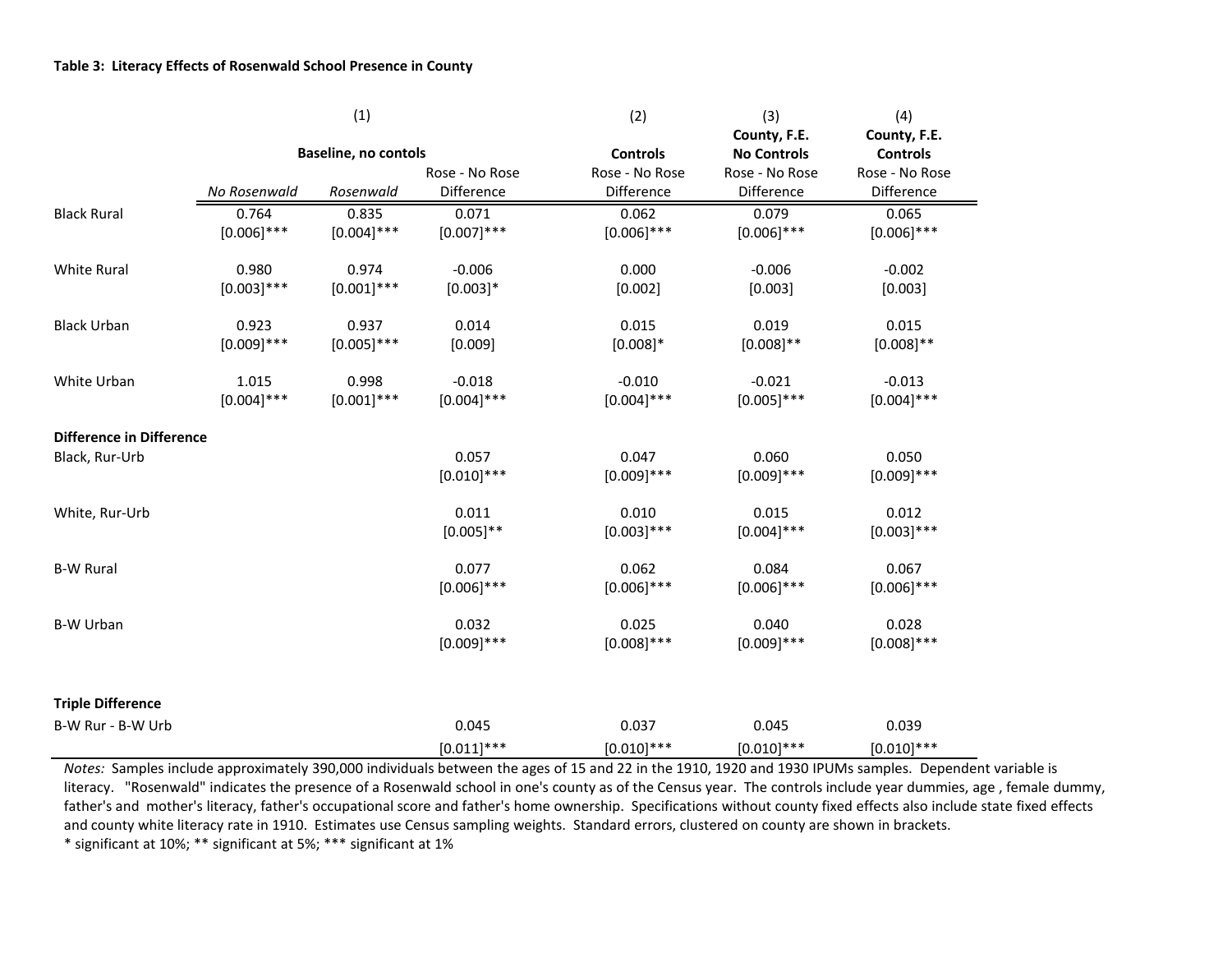|                                                                                                        | (1)           | (2)           | (3)           | (4)           | (5)           | (6)           | (7)                   | (8)           |
|--------------------------------------------------------------------------------------------------------|---------------|---------------|---------------|---------------|---------------|---------------|-----------------------|---------------|
|                                                                                                        |               |               |               |               |               |               |                       |               |
| <b>Difference in Difference</b>                                                                        | 0.158         | 0.152         | 0.154         | 0.137         | 0.120         | 0.093         | 0.069                 | 0.134         |
| Black, Rur-Urb                                                                                         | $[0.019]$ *** | $[0.019]$ *** | $[0.021]$ *** | $[0.017]$ *** | $[0.017]$ *** | $[0.017]$ *** | $[0.017]$ ***         | $[0.014]$ *** |
| White, Rur-Urb                                                                                         | 0.013         | 0.016         | 0.035         | 0.011         | 0.001         | 0.020         | 0.012                 | 0.009         |
|                                                                                                        | [0.010]       | $[0.007]$ **  | $[0.008]$ *** | $[0.007]$ *   | [0.007]       | $[0.006]$ *** | $[0.006]$ *           | [0.009]       |
| <b>B-W Rural</b>                                                                                       | 0.218         | 0.207         | 0.183         | 0.192         | 0.19          | 0.049         | 0.04                  | 0.188         |
|                                                                                                        | $[0.017]$ *** | $[0.016]$ *** | $[0.015]$ *** | $[0.015]$ *** | $[0.015]$ *** | $[0.014]$ *** | $[0.014]$ ***         | $[0.010]$ *** |
| <b>B-W Urban</b>                                                                                       | 0.073         | 0.072         | 0.064         | 0.067         | 0.071         | $-0.025$      | $-0.017$              | 0.063         |
|                                                                                                        | $[0.015]$ *** | $[0.015]$ *** | $[0.014]$ *** | $[0.014]$ *** | $[0.014]$ *** | [0.015]       | [0.014]               | $[0.011]$ *** |
| <b>Triple Difference</b>                                                                               |               |               |               |               |               |               |                       |               |
| B-W Rur - B-W Urb                                                                                      | 0.145         | 0.135         | 0.119         | 0.126         | 0.119         | 0.074         | 0.057                 | 0.125         |
|                                                                                                        | $[0.021]$ *** | $[0.020]$ *** | $[0.019]$ *** | $[0.019]$ *** | $[0.018]$ *** | $[0.017]$ *** | $[0.018]$ ***         | $[0.015]$ *** |
| <b>Baseline Controls</b><br>Age-St.-Yr<br>Age-St.-Rural-Yr<br>Age-St.-Race-Yr<br>Age-St.-Race-Rural-Yr | Υ             | Υ             | Υ<br>Υ        | Υ<br>Υ        | Υ<br>Υ<br>Υ   | Υ<br>Υ<br>Υ   | Υ<br>Y<br>Υ<br>Υ<br>Υ | Υ<br>Υ        |
| County F.E<br>County by Year F.E.<br>Cnty by Year F.E, Age-Cnty-Yr                                     |               | Υ             | Υ             | Υ<br>Υ        | Υ<br>Υ        | Υ<br>Υ        | Υ<br>Υ                | Υ<br>Υ<br>Υ   |

*Notes:* Sample includes approximately 390,000 individuals between the ages of 15 and 22 in the 1910, 1920 and 1930 IPUMs samples. Dependent variable is literacy. Estimates show the effect of complete exposure (exposure <sup>=</sup> 1) to Rosenwald schools between the ages of 7 and 13 relative to no exposure (exposure=0). The controls include year dummies, age, female dummy, father's and mother's literacy, father's occupational score and father's home ownership and state dummies (column 1 only). Estimates use Census sampling weights. Standard errors, clustered on county are shown in brackets except for column (8) which does not use clustering.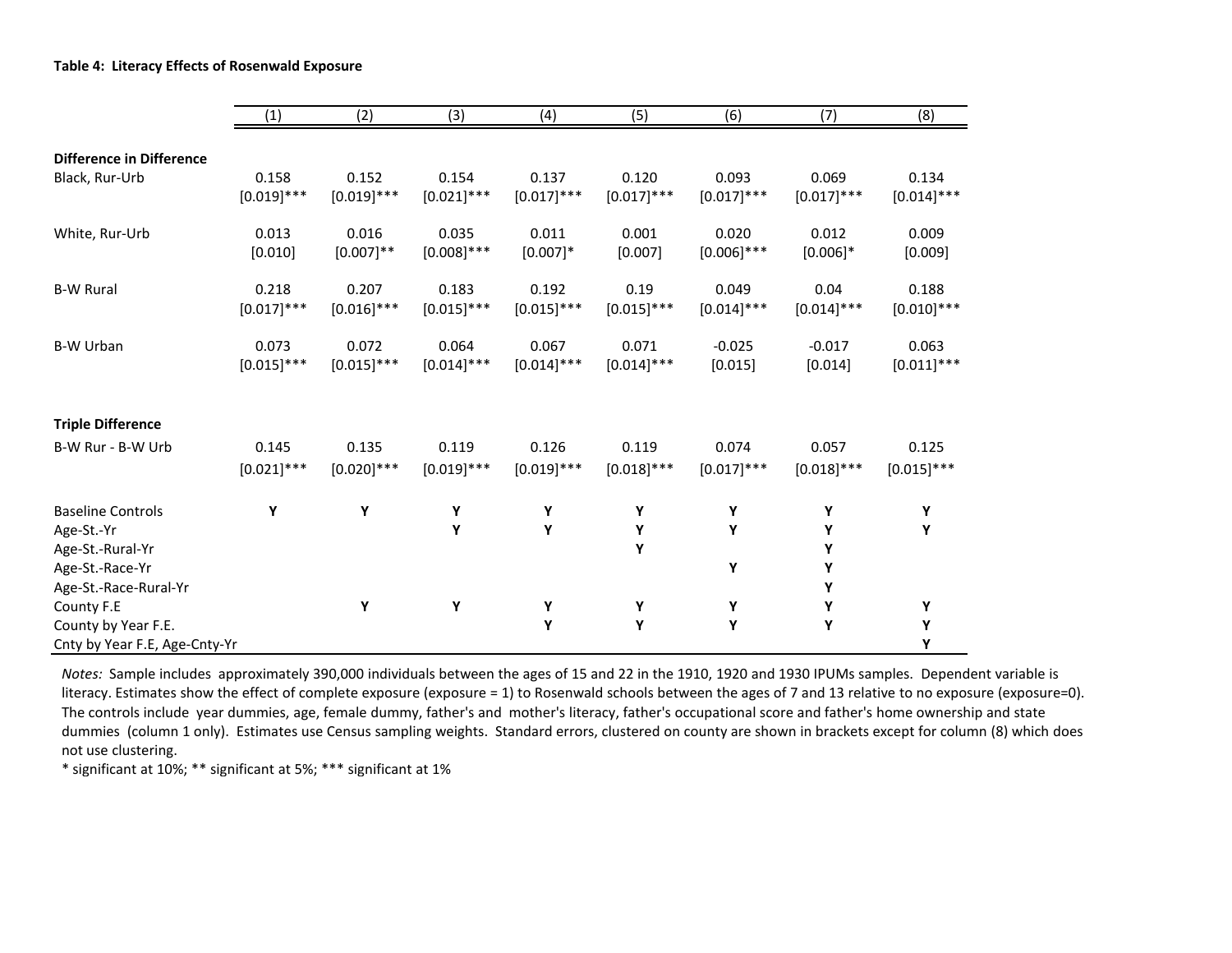#### **Table 5: School Attendance Effects of Rosenwald Presence Using Initial Location of Schools in Alabama**

|                      |                         |                         | <b>OLS</b>                    |                              |
|----------------------|-------------------------|-------------------------|-------------------------------|------------------------------|
|                      | 20                      | 40                      | 60                            | 75                           |
|                      | miles                   | miles                   | miles                         | miles                        |
| effect on<br>B-W gap | 0.203<br>[0.061]<br>411 | 0.109<br>[0.073]<br>866 | 0.094<br>$[0.039]$ **<br>1920 | 0.08<br>$[0.038]$ **<br>3367 |
| effect               | 0.205                   | 0.138                   | 0.116                         | 0.104                        |
| relative to          | $[0.034]$ ***           | $[0.067]$ **            | $[0.059]$ *                   | $[0.061]$ *                  |
| rest of AL           | 9164                    | 9164                    | 9164                          | 9164                         |

*Panel A: Effects of County Rosenwald Presence on Black‐White School Attendance for counties within X many miles of Montgomery, and effect relative to the rest of Alabama*

*Panel B: Effects of County Rosenwald Presence (in Alabama) on Black‐White School Attendance Using Counties along both sides of the Alabama border*

|            |               |               | <b>OLS</b>    |               |                |               |               | <b>County Fixed Effects</b> |               |                |
|------------|---------------|---------------|---------------|---------------|----------------|---------------|---------------|-----------------------------|---------------|----------------|
|            | AL/GA         | AL/FL         | AL/MS         | AL/TN         | All            | AL/GA         | AL/FL         | AL/MS                       | AL/TN         | All            |
|            | <b>Border</b> | <b>Border</b> | <b>Border</b> | <b>Border</b> | <b>Borders</b> | <b>Border</b> | <b>Border</b> | <b>Border</b>               | <b>Border</b> | <b>Borders</b> |
| cohorts    | 0.11          | $-0.03$       | 0.015         | 0.23          | 0.078          | 0.139         | 0.006         | 0.034                       | 0.218         | 0.094          |
| $<=1908$   | $[0.054]$ *   | [0.157]       | [0.071]       | $[0.091]$ **  | $[0.042]$ *    | $[0.052]$ **  | [0.167]       | [0.070]                     | $[0.104]$ *   | $[0.041]$ **   |
|            | 2678          | 859           | 2279          | 1394          | 6907           | 2678          | 859           | 2279                        | 1394          | 6907           |
| cohorts    | 0.1           | $-0.097$      | 0.019         | 0.426         | 0.091          | 0.135         | $-0.063$      | 0.036                       | 0.388         | 0.109          |
| $< = 1906$ | $[0.054]$ *   | [0.136]       | [0.090]       | $[0.062]$ *** | [0.055]        | $[0.056]$ **  | [0.147]       | [0.089]                     | $[0.077]$ *** | $[0.052]$ **   |
|            | 2389          | 761           | 2001          | 1266          | 6148           | 2389          | 761           | 2001                        | 1266          | 6148           |

*Notes:* Estimates show the effect of the presence of <sup>a</sup> Rosenwald schools in Alabama by 1919 on black school attendance relative to whites. The first row of Panel A shows the effect only using counties within <sup>a</sup> specified distance from Montgomery Alabama where we think school location was idiosycratic. The second row estimates use data for the whole state and shows the estimated effect for blacks in the Montgomery area over and above the effect of Rosenwald schools elsewhere in the state. Panel B uses counties ocontiguous to Alabama's borders on both sides of Alabama. The controls include <sup>a</sup> dummy for 1910, age dummies, female dummy, father's and mother's literacy, white adult literacy in the county in 1910, father's occupational score and father's home ownership and state dummies. Regressions also control for the presence of <sup>a</sup> Rosenwald school in non‐Alabama counties interacted with black. Estimates use Census sampling weights. Standard errors, clustered on county are shown in brackets.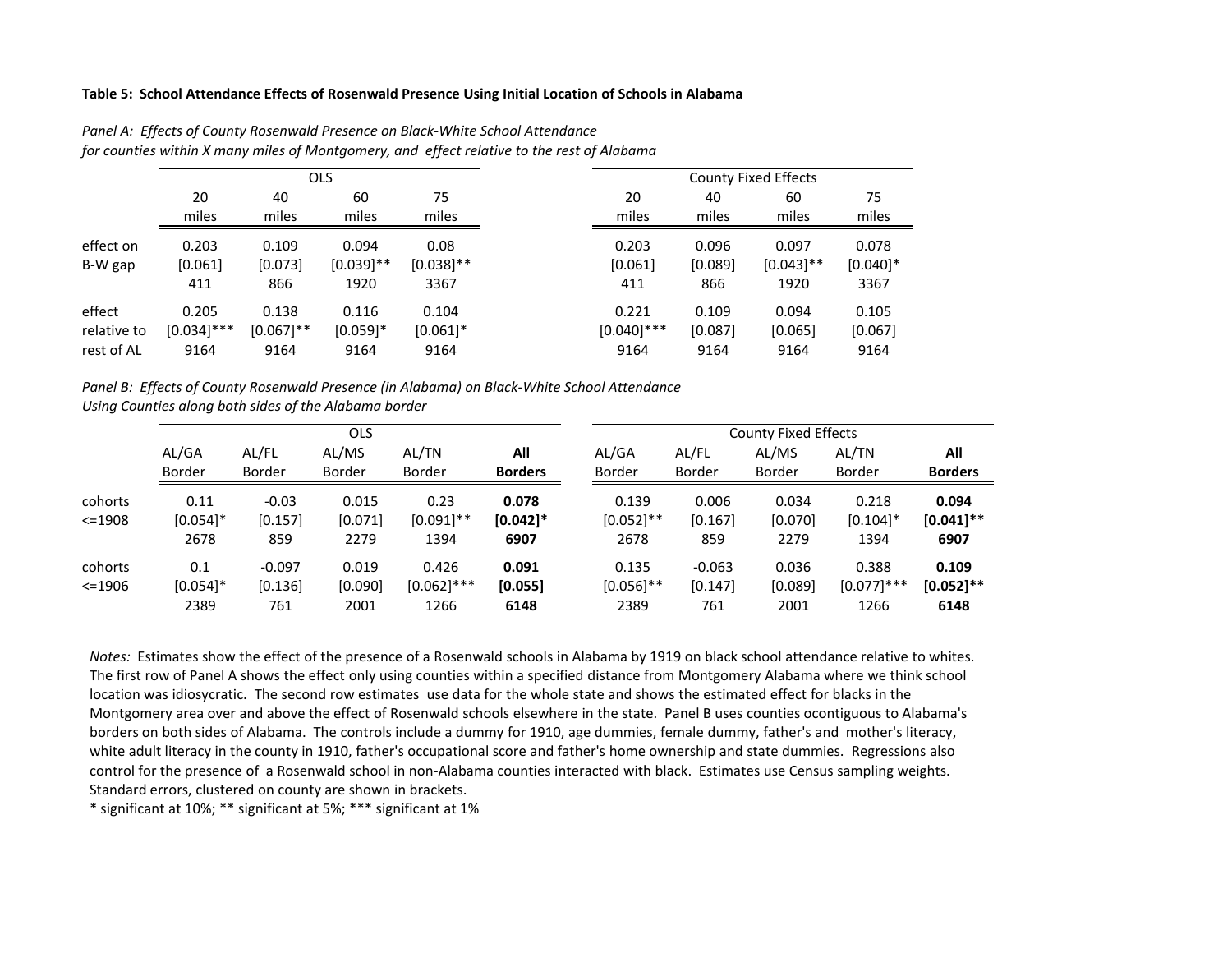#### **Table 6: Effects of Rosenwald Exposure on Human Capital, Height and Weight**

|                       | (1)           | (2)           | (3)           | (4)            | (5)           | (6)                         | (7)                | (8)        | (9)      | (10)       | (11)        | (12)         |
|-----------------------|---------------|---------------|---------------|----------------|---------------|-----------------------------|--------------------|------------|----------|------------|-------------|--------------|
|                       |               | Education     |               | Completed H.S. |               | <b>AGCT Scores</b>          | AGCT cond'l on Ed. |            | Height   |            |             | Weight       |
|                       | No IPW        | <b>IPW</b>    | No IPW        | <b>IPW</b>     | No IPW        | <b>IPW</b>                  | No IPW             | <b>IPW</b> | No IPW   | <b>IPW</b> | No IPW      | <b>IPW</b>   |
| <b>All Counties</b>   |               |               |               |                |               |                             |                    |            |          |            |             |              |
| <b>Black</b>          | 0.265         | 0.386         | 0.043         | 0.053          | 4.856         | 3.606                       | $-0.539$           | $-0.907$   | 0.078    | 0.025      | $-0.669$    | $-1.162$     |
|                       | [0.166]       | $[0.129]$ *** | $[0.021]$ **  | $[0.017]$ ***  | $[1.919]$ **  | [2.210]                     | [2.197]            | [2.253]    | [0.071]  | [0.083]    | [0.524]     | $[0.619]*$   |
| White                 | $-0.159$      | $-0.087$      | $-0.009$      | $-0.004$       | 0.724         | $-0.166$                    | 0.756              | $-0.082$   | 0.061    | 0.054      | 0.109       | $-0.198$     |
|                       | $[0.040]$ *** | $[0.039]$ **  | [0.006]       | [0.006]        | [0.981]       | [1.306]                     | [0.799]            | [1.205]    | [0.063]  | [0.070]    | [0.355]     | [0.396]      |
| Black - White         | 0.424         | 0.473         | 0.053         | 0.057          | 4.132         | 3.772                       | $-1.295$           | $-0.825$   | 0.018    | $-0.029$   | $-0.779$    | $-0.964$     |
|                       | $[0.194]$ **  | $[0.147]$ *** | $[0.023]$ **  | $[0.019]$ ***  | $[1.917]$ **  | $[1.649]$ **                | [2.134]            | [1.882]    | [0.061]  | [0.073]    | $[0.442]$ * | $[0.562]$ *  |
| Ν                     | 1737720       | 1737720       | 1760781       | 1760781        | 89156         | 89156                       | 88069              | 88069      | 866343   | 866343     | 866343      | 866343       |
| <b>Rural Counties</b> |               |               |               |                |               |                             |                    |            |          |            |             |              |
| <b>Black</b>          | 0.653         | 0.689         | 0.092         | 0.092          | 7.871         | 6.803                       | 0.076              | $-0.082$   | 0.055    | 0.011      | $-0.806$    | $-0.702$     |
|                       | $[0.128]$ *** | $[0.114]$ *** | $[0.017]$ *** | $[0.015]$ ***  | $[1.791]$ *** | $[1.986]$ ***               | [1.429]            | [1.705]    | [0.081]  | [0.095]    | [0.521]     | [0.607]      |
| White                 | $-0.167$      | $-0.115$      | $-0.017$      | $-0.010$       | 0.916         | 0.453                       | 1.349              | 1.057      | 0.086    | 0.095      | $-0.294$    | $-0.557$     |
|                       | $[0.031]$ *** | $[0.035]$ *** | $[0.005]$ *** | $[0.005]$ **   | [0.965]       | [1.126]                     | $[0.716]$ *        | [0.837]    | [0.056]  | [0.078]    | [0.371]     | [0.467]      |
| Black - White         | 0.820         | 0.803         | 0.109         | 0.102          | 6.956         | 6.350                       | $-1.273$           | $-1.139$   | $-0.032$ | $-0.084$   | $-0.512$    | $-0.144$     |
|                       | $[0.143]$ *** | $[0.130]$ *** | $[0.018]$ *** | $[0.017]$ ***  |               | $[1.656]$ *** $[1.792]$ *** | [1.292]            | [1.528]    | [0.066]  | [0.077]    | [0.451]     | [0.496]      |
| Ν                     | 1262127       | 1262127       | 1278336       | 1278336        | 62477         | 62477                       | 61692              | 61692      | 632687   | 632687     | 632687      | 632687       |
| <b>Urban Counties</b> |               |               |               |                |               |                             |                    |            |          |            |             |              |
| <b>Black</b>          | $-0.208$      | $-0.223$      | $-0.016$      | $-0.023$       | 2.609         | $-0.604$                    | $-0.158$           | $-1.722$   | 0.100    | $-0.050$   | 0.053       | $-1.017$     |
|                       | [0.242]       | [0.204]       | [0.032]       | [0.028]        | [2.454]       | [3.645]                     | [2.255]            | [3.604]    | [0.125]  | [0.151]    | [0.858]     | [1.002]      |
| White                 | $-0.192$      | $-0.109$      | $-0.002$      | 0.001          | 0.623         | $-1.092$                    | 0.182              | $-1.983$   | 0.013    | $-0.105$   | 0.925       | 0.697        |
|                       | $[0.086]$ **  | [0.106]       | [0.012]       | [0.015]        | [1.845]       | [2.847]                     | [1.529]            | [2.729]    | [0.130]  | [0.142]    | [0.650]     | [0.682]      |
| Black - White         | $-0.016$      | $-0.115$      | $-0.013$      | $-0.025$       | 1.985         | 0.488                       | $-0.340$           | 0.261      | 0.087    | 0.055      | $-0.872$    | $-1.714$     |
|                       | [0.300]       | [0.247]       | [0.037]       | [0.032]        | [2.374]       | [2.312]                     | [1.983]            | [2.607]    | [0.098]  | [0.104]    | [0.676]     | $[0.826]$ ** |
| Ν                     | 475593        | 475593        | 482445        | 482445         | 26679         | 26679                       | 26377              | 26377      | 233656   | 233656     | 233656      | 233656       |
| B-W Rur - B-W Urb     | 0.836         | 0.918         | 0.122         | 0.127          | 4.973         | 5.860                       | $-0.895$           | $-1.406$   | $-0.118$ | $-0.139$   | 0.360       | 1.570        |
|                       | $[0.339]$ **  | $[0.283]$ *** | $[0.041]$ *** | $[0.036]$ ***  | $[2.893]$ *   | $[2.922]$ **                | [2.400]            | [3.028]    | [0.118]  | [0.129]    | [0.810]     | [0.960]      |
|                       | 1737980       | 1737980       | 1760781       | 1760781        | 89156         | 89156                       | 88069              | 88069      | 866343   | 866343     | 866343      | 866343       |

*Notes:* Sample is drawn from World War II enlistment records and includes men between the ages of 17 and 45. Estimates show the effect of complete exposure (exposure <sup>=</sup> 1) to Rosenwald schools between the ages of 7 and 13 relative to no exposure (exposure=0). The controls include quarter of enlistment dummies interacted with race, age dummies interacted with race and county fixed effects. Even numbered columns use the inverse of the probability of being in the military by race, county and year of birth. Standard errors clustered by county are shown in brackets.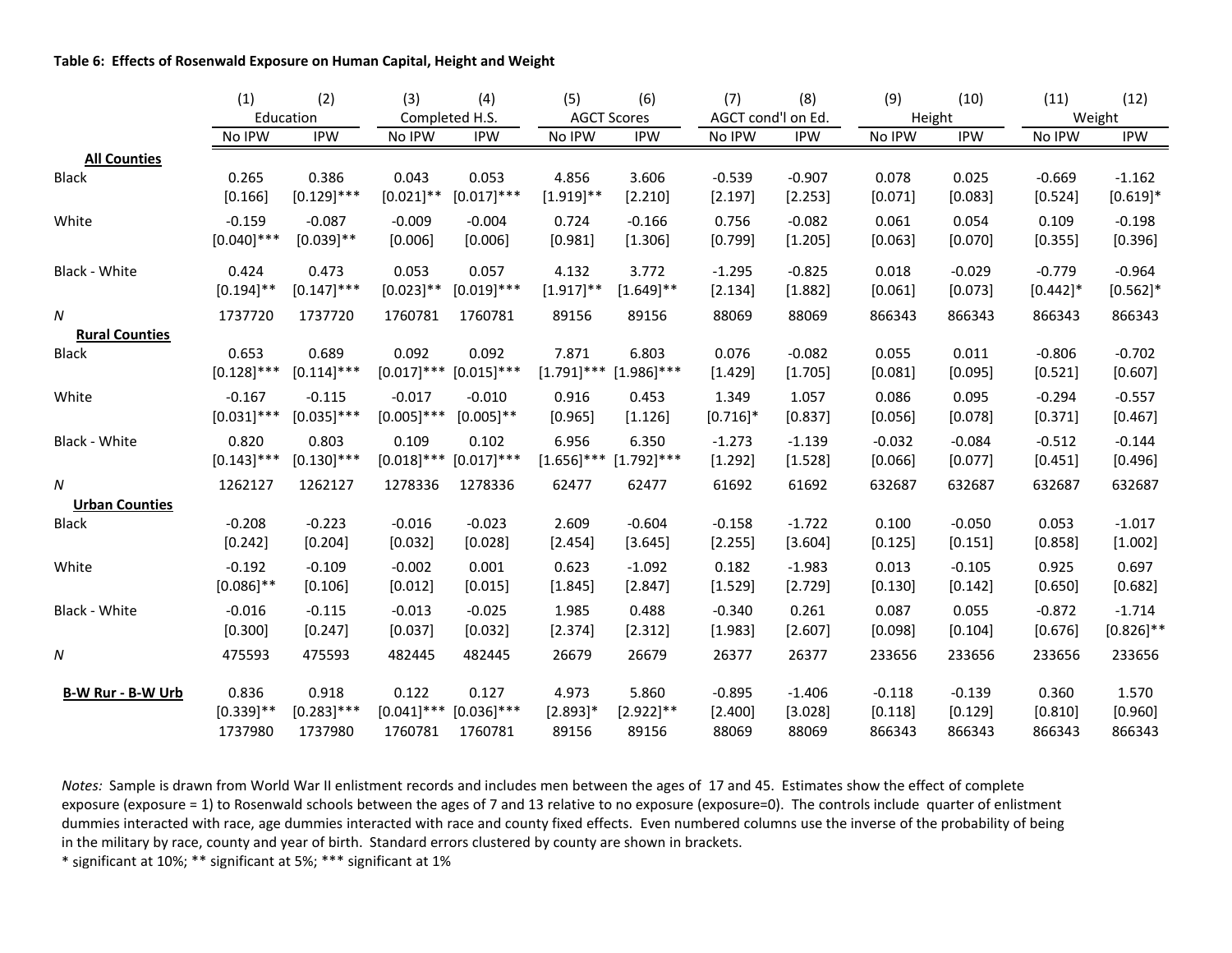#### **Table 7: Effects of Rosenwald Exposure on Long‐Term Outcomes (1940‐50 Census)**

|               |               |               | Panel A: Rosenwald Exposure on Education, Earnings and Wages |               |               |               |  |
|---------------|---------------|---------------|--------------------------------------------------------------|---------------|---------------|---------------|--|
|               | (1)           | (2)           | (3)                                                          | (4)           | (5)           | (6)           |  |
|               | Education     |               |                                                              | Log Earnings  | Log Wage      |               |  |
|               | All           | Stayers       | All                                                          | Stayers       | All           | Stayers       |  |
| Black         | 1.131         | 1.229         | 0.221                                                        | 0.259         | 0.197         | 0.224         |  |
|               | $[0.192]$ *** | $[0.196]$ *** | $[0.054]$ ***                                                | $[0.055]$ *** | $[0.056]$ *** | $[0.059]$ *** |  |
| White         | $-0.420$      | $-0.351$      | $-0.228$                                                     | $-0.173$      | $-0.187$      | $-0.135$      |  |
|               | $[0.103]$ *** | $[0.118]$ *** | $[0.042]$ ***                                                | $[0.045]$ *** | $[0.033]$ *** | $[0.036]$ *** |  |
| Black - White | 1.551         | 1.580         | 0.449                                                        | 0.432         | 0.384         | 0.359         |  |
|               | $[0.207]$ *** | $[0.201]$ *** | $[0.058]$ ***                                                | $[0.056]$ *** | $[0.060]$ *** | $[0.058]$ *** |  |
| N             | 183331        | 143764        | 69131                                                        | 52117         | 64156         | 48341         |  |

*Mean for Blacks*

**Education** 

*Panel B: Returns to Black Education, OLS and IV using Rosenwald Exposure*

| (7)               | (8)           |
|-------------------|---------------|
| Log Wages, Blacks |               |
| OLS               | IV            |
| 0.049             | 0.176         |
| $[0.003]$ ***     | $[0.041]$ *** |

#### *Panel C: Rosenwald Exposure on Migration*

|                        | (9)<br>(10)<br>(11) |                          | (12)     | (13)                     | (14)        |          |  |  |
|------------------------|---------------------|--------------------------|----------|--------------------------|-------------|----------|--|--|
|                        |                     | South to North Migration |          | South to South Migration |             |          |  |  |
|                        |                     | Age in 1940              |          |                          | Age in 1940 |          |  |  |
|                        | 8 to 16             | 17 to 21                 | 22 to 30 | 8 to 16                  | 17 to 21    | 22 to 30 |  |  |
| <b>Black</b>           | 0.009               | 0.025                    | $-0.004$ | 0.021                    | 0.014       | 0.014    |  |  |
|                        | [0.005]             | $[0.010]$ **             | [0.010]  | [0.014]                  | [0.017]     | [0.025]  |  |  |
| White                  | 0.005               | 0.000                    | 0.009    | 0.013                    | 0.014       | 0.003    |  |  |
|                        | [0.006]             | [0.007]                  | [0.010]  | [0.013]                  | [0.015]     | [0.011]  |  |  |
| Black - White          | 0.003               | 0.025                    | $-0.013$ | 0.008                    | 0.000       | 0.011    |  |  |
|                        | [0.007]             | $[0.012]$ **             | [0.013]  | [0.017]                  | [0.019]     | [0.024]  |  |  |
| N                      | 68044               | 35750                    | 54521    | 68044                    | 35750       | 54521    |  |  |
| <b>Mean for Blacks</b> | 0.008               | 0.014                    | 0.022    | 0.035                    | 0.052       | 0.070    |  |  |

*Notes:* Sample for Panel A includes individuals between the ages of 18 and 40 in the 1940 and 1950 IPUMs samples living. Estimates show the effect of complete exposure (exposure = 1) to Rosenwald schools between the ages of 7 and 13 relative to no exposure (exposure=0). The controls in Panel A include a female dummy, female\*black summy, age interacted with state interacted with year, and state economic area by year fixed effects. The controls in Panel B include a female dummy, female\*black dummy, and age interacted with state interacted with race interacted with year. Standard errors, clustered on state economic area or are shown in brackets.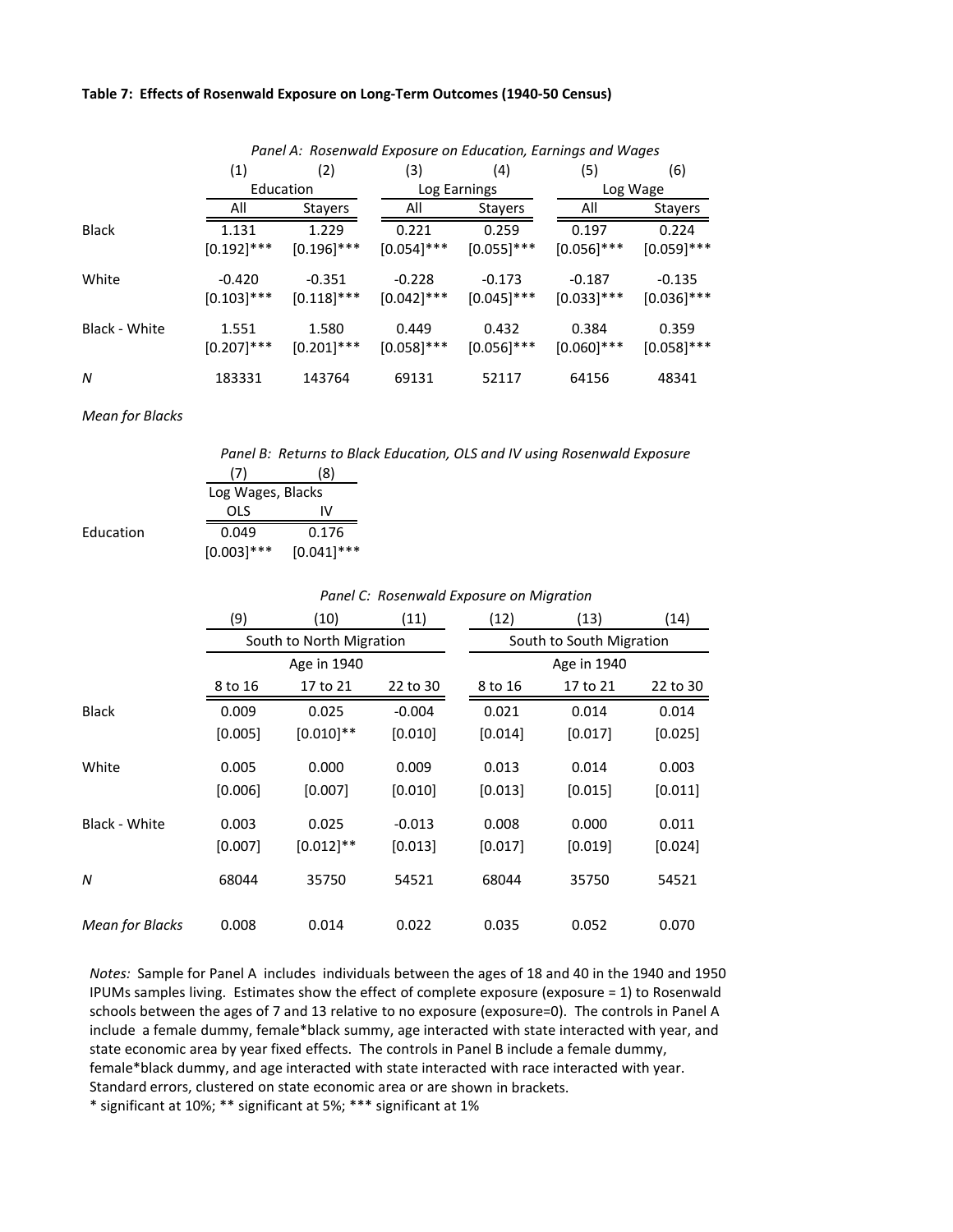#### **Census Results on School Attendance Using Stratified Samples**

|              |               |                                           | A. Attendance by 1910 Black Attendance |          |                                                                  |                                                         | B. Attendance by 1910 White Attendance |          |  |  |
|--------------|---------------|-------------------------------------------|----------------------------------------|----------|------------------------------------------------------------------|---------------------------------------------------------|----------------------------------------|----------|--|--|
|              | <b>Bottom</b> | Second                                    | Third                                  | Top      | Bottom                                                           | Second                                                  | Third                                  | Top      |  |  |
|              | Quartile      | Quartile                                  | Quartile                               | Quartile | Quartile                                                         | Quartile                                                | Quartile                               | Quartile |  |  |
| B-W          | 0.269         | 0.156                                     | 0.059                                  | $-0.033$ | 0.081                                                            | 0.096                                                   | 0.121                                  | 0.137    |  |  |
| Rural        |               | $[0.029]$ *** $[0.022]$ *** $[0.016]$ *** |                                        | [0.020]  |                                                                  | $[0.023]$ *** $[0.020]$ *** $[0.020]$ *** $[0.024]$ *** |                                        |          |  |  |
|              | 107407        | 131091                                    | 154349                                 | 198321   | 144081                                                           | 169304                                                  | 161485                                 | 116298   |  |  |
|              |               | C. Attendance by Age                      |                                        |          |                                                                  | D. Attendance by Sex                                    |                                        |          |  |  |
|              | 7 to 10       | 11 to 13                                  | 14 to 17                               |          | Male                                                             | Female                                                  |                                        |          |  |  |
| <b>Black</b> | 0.092         | 0.087                                     | 0.029                                  |          | 0.056                                                            | 0.046                                                   |                                        |          |  |  |
| Rural-Urban  |               | $[0.016]$ *** $[0.018]$ ***               | [0.027]                                |          |                                                                  | $[0.020]$ *** $[0.018]$ ***                             |                                        |          |  |  |
|              | 226198        | 154796                                    | 201908                                 |          | 293708                                                           | 289173                                                  |                                        |          |  |  |
| B-W          | 0.102         | 0.098                                     | 0.146                                  |          | 0.113                                                            | 0.107                                                   |                                        |          |  |  |
| Rural        |               | $[0.013]$ *** $[0.014]$ *** $[0.019]$ *** |                                        |          |                                                                  | $[0.013]$ *** $[0.013]$ ***                             |                                        |          |  |  |
|              | 226198        | 154796                                    | 201908                                 |          | 293708                                                           | 289173                                                  |                                        |          |  |  |
|              |               |                                           |                                        |          | World War II Enlistment Records Results Using Stratified Samples |                                                         |                                        |          |  |  |
|              |               |                                           | E. Education by 1920 Black Attendance  |          |                                                                  | F. Complete H.S. by 1920 Black Attendance               |                                        |          |  |  |
|              | <b>Bottom</b> | Second                                    | Third                                  | Top      | <b>Bottom</b>                                                    | Second                                                  | Third                                  | Top      |  |  |

|       |               |          | L. Lautution by 1920 Bluth Attenuante   |                                                        |               |          | T. Complete <i>Hist by 1920 Black Hitchgance</i> |          |
|-------|---------------|----------|-----------------------------------------|--------------------------------------------------------|---------------|----------|--------------------------------------------------|----------|
|       | <b>Bottom</b> | Second   | Third                                   | Top                                                    | <b>Bottom</b> | Second   | Third                                            | Top      |
|       | Quartile      | Quartile | Quartile                                | Quartile                                               | Quartile      | Quartile | Quartile                                         | Quartile |
| B-W   | 1.093         | 0.671    | 0.648                                   | 0.637                                                  | 0.104         | 0.087    | 0.088                                            | 0.096    |
| Rural |               |          |                                         | $[0.355]$ *** $[0.261]$ ** $[0.230]$ *** $[0.222]$ *** | $[0.047]$ **  |          | $[0.035]$ ** $[0.028]$ *** $[0.027]$ ***         |          |
|       | 249100        | 254463   | 311053                                  | 447771                                                 | 252475        | 257295   | 317613                                           | 450953   |
|       |               |          | G. AGCT Scores by 1920 Black Attendance |                                                        |               |          |                                                  |          |
|       |               |          |                                         |                                                        |               |          |                                                  |          |

|       | <b>Bottom</b> | Second   | Third    | Top      |
|-------|---------------|----------|----------|----------|
|       | Quartile      | Quartile | Quartile | Quartile |
| B-W   | 14.279        | 3.654    | 3.897    | 2.987    |
| Rural | $[4.322]$ *** | [3.804]  | [3.026]  | [3.744]  |
|       | 12374         | 12181    | 16190    | 21732    |

#### **1940‐50 Census Results Using Stratified Samples**

|     |               | I. Education by 1920 Black Attendance |          |                                                         | J. Log Wage by 1920 Black Attendance |          |                                                         |          |  |
|-----|---------------|---------------------------------------|----------|---------------------------------------------------------|--------------------------------------|----------|---------------------------------------------------------|----------|--|
|     | <b>Bottom</b> | Second                                | Third    | Top                                                     | <b>Bottom</b>                        | Second   | Third                                                   | Top      |  |
|     | Quartile      | Quartile                              | Quartile | Quartile                                                | Quartile                             | Quartile | Quartile                                                | Quartile |  |
| B-W | 1.914         | 1.365                                 | 1.359    | 1.385                                                   | 0.656                                | 0.344    | 0.357                                                   | 0.299    |  |
|     |               |                                       |          | $[0.360]$ *** $[0.417]$ *** $[0.306]$ *** $[0.340]$ *** |                                      |          | $[0.111]$ *** $[0.113]$ *** $[0.109]$ *** $[0.099]$ *** |          |  |
|     | 42550         | 55542                                 | 41170    | 44069                                                   | 12646                                | 20910    | 14321                                                   | 16279    |  |

*Notes:* Panels A through D are drawn from 1910 to 1930 Census and use the specification shown in column (4) of Table 2. Panels E through G use World War II enlistment records and use IPW (see Table 6). Panels I through J use the baseline specification from Table 7 Panel A. Standard errors clustered by county (or SEA) are shown in brackets.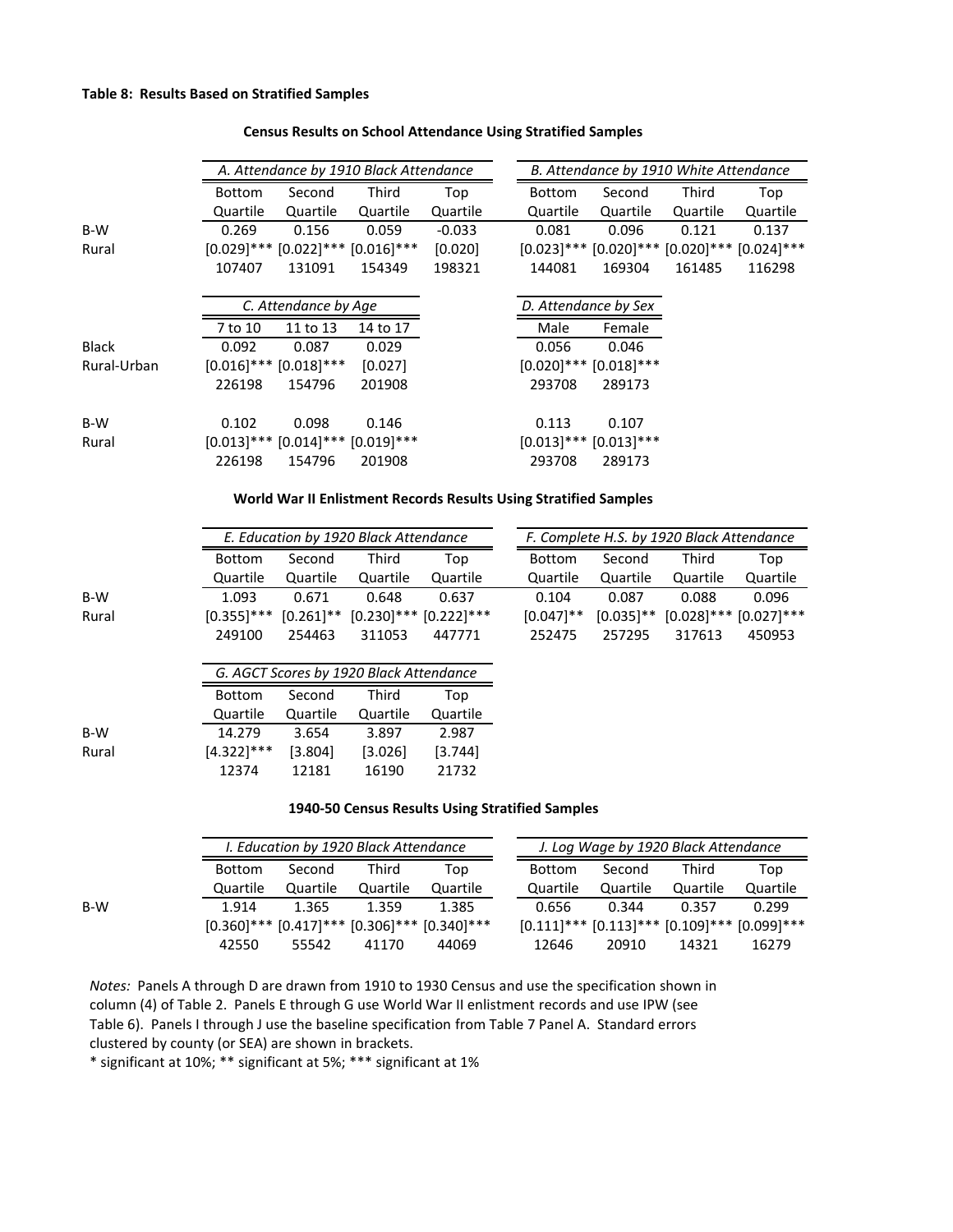# **Figure 1: Black‐White Gap in Education by Birth Cohort vs. Timing of Rosenwald School Construction**

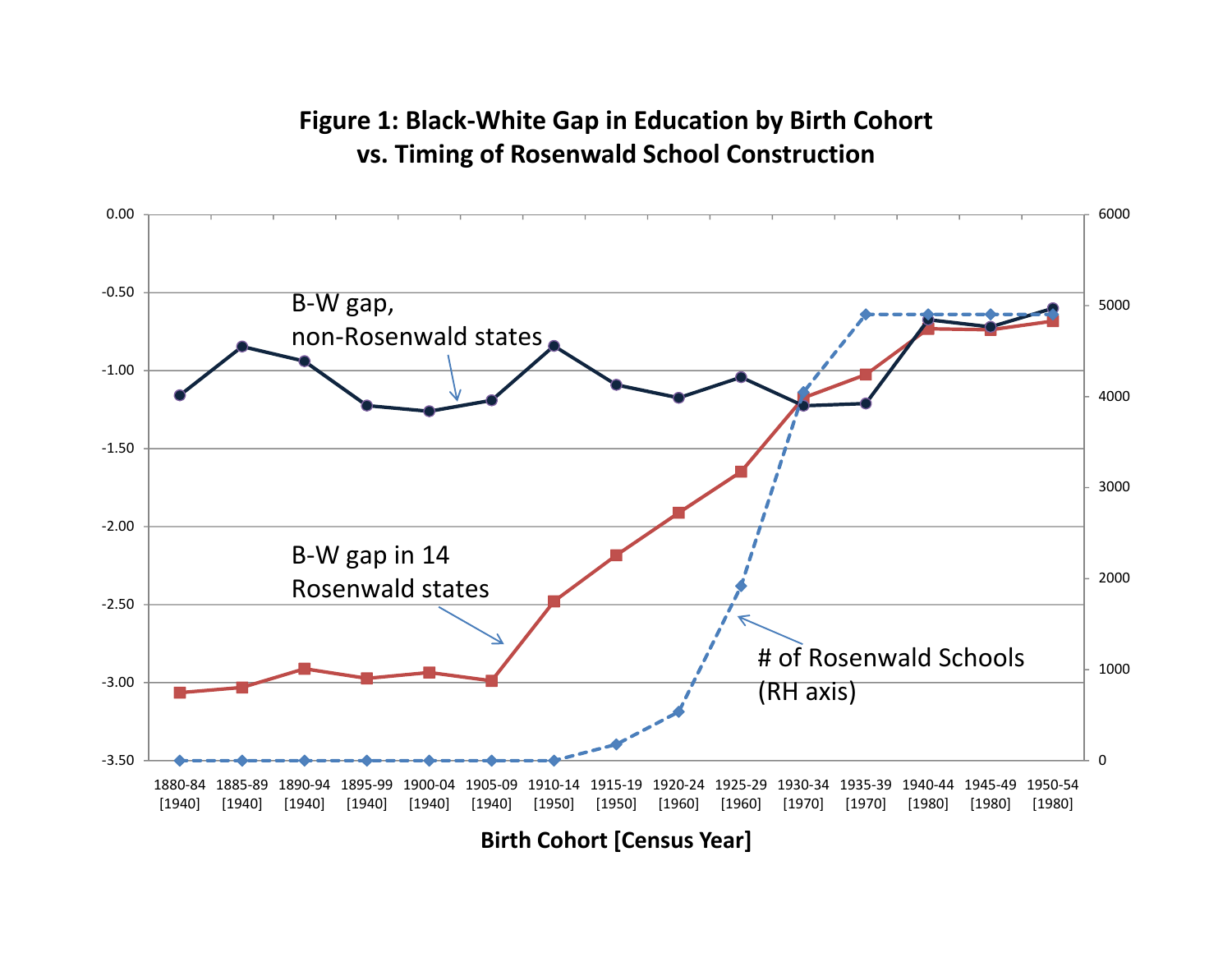

**Figure 2: Counts of Rosenwald Schools by County as of 1919**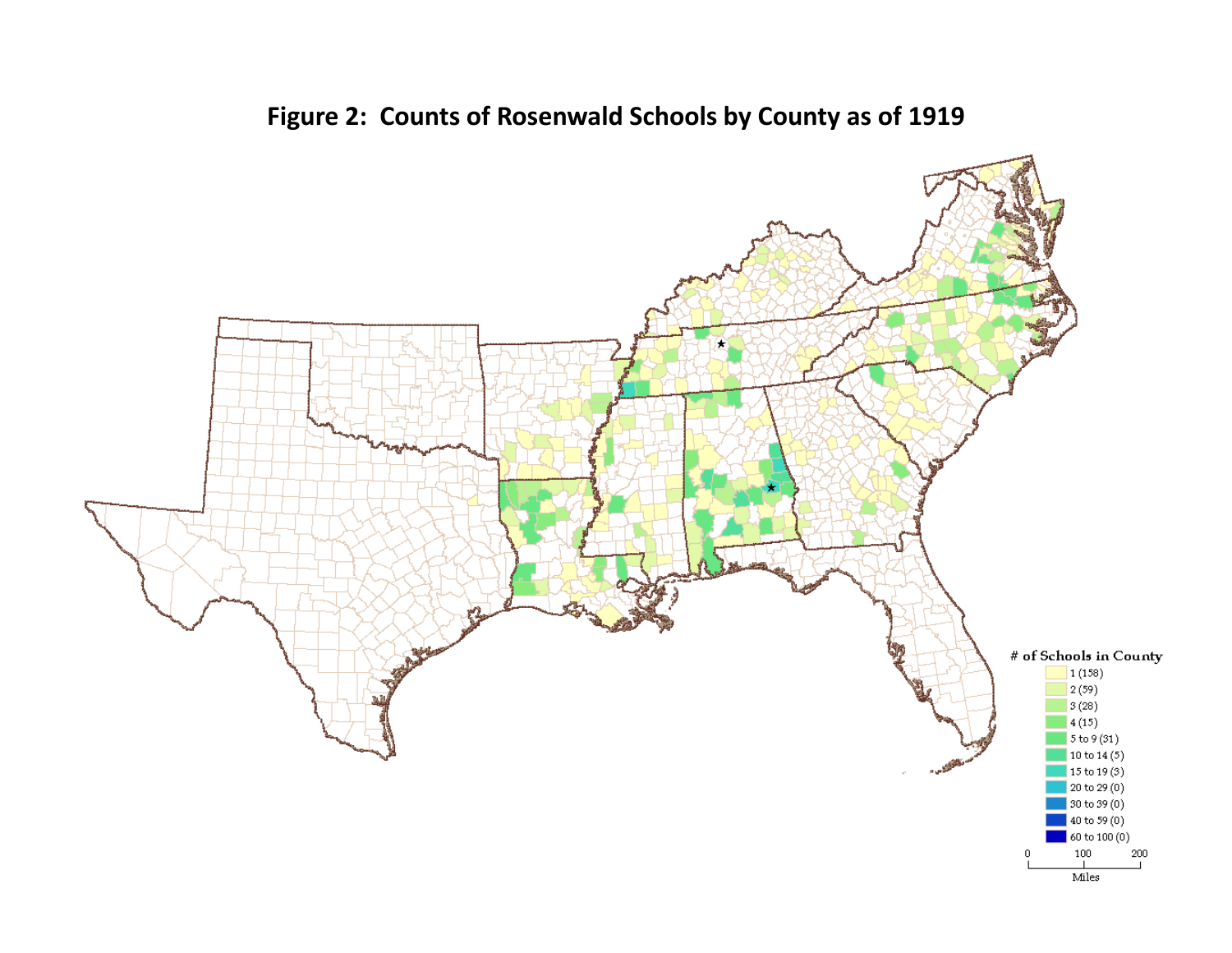





**School size: Teachers per R school**





#### <u>Cumulative Growth, 1919-1931</u>

| Across-county coverage                      | 194% |
|---------------------------------------------|------|
| Within county coverage: Schools/R county    | 134% |
| Within county coverage: Teachers / R county | 229% |
| School size: Teachers per Rosenwald school  | 40%  |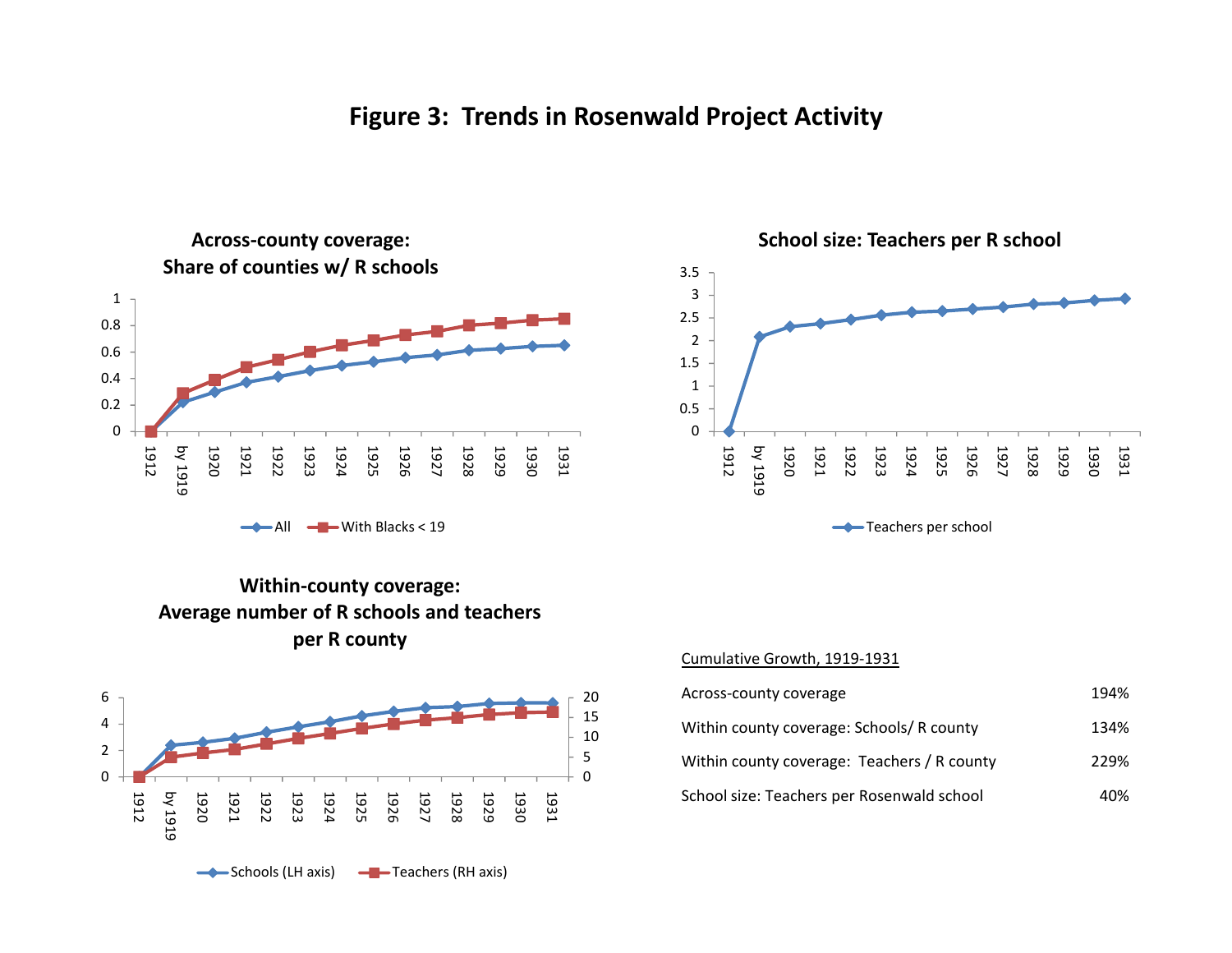

**Figure 4: Counts of Rosenwald Schools by County as of 1931**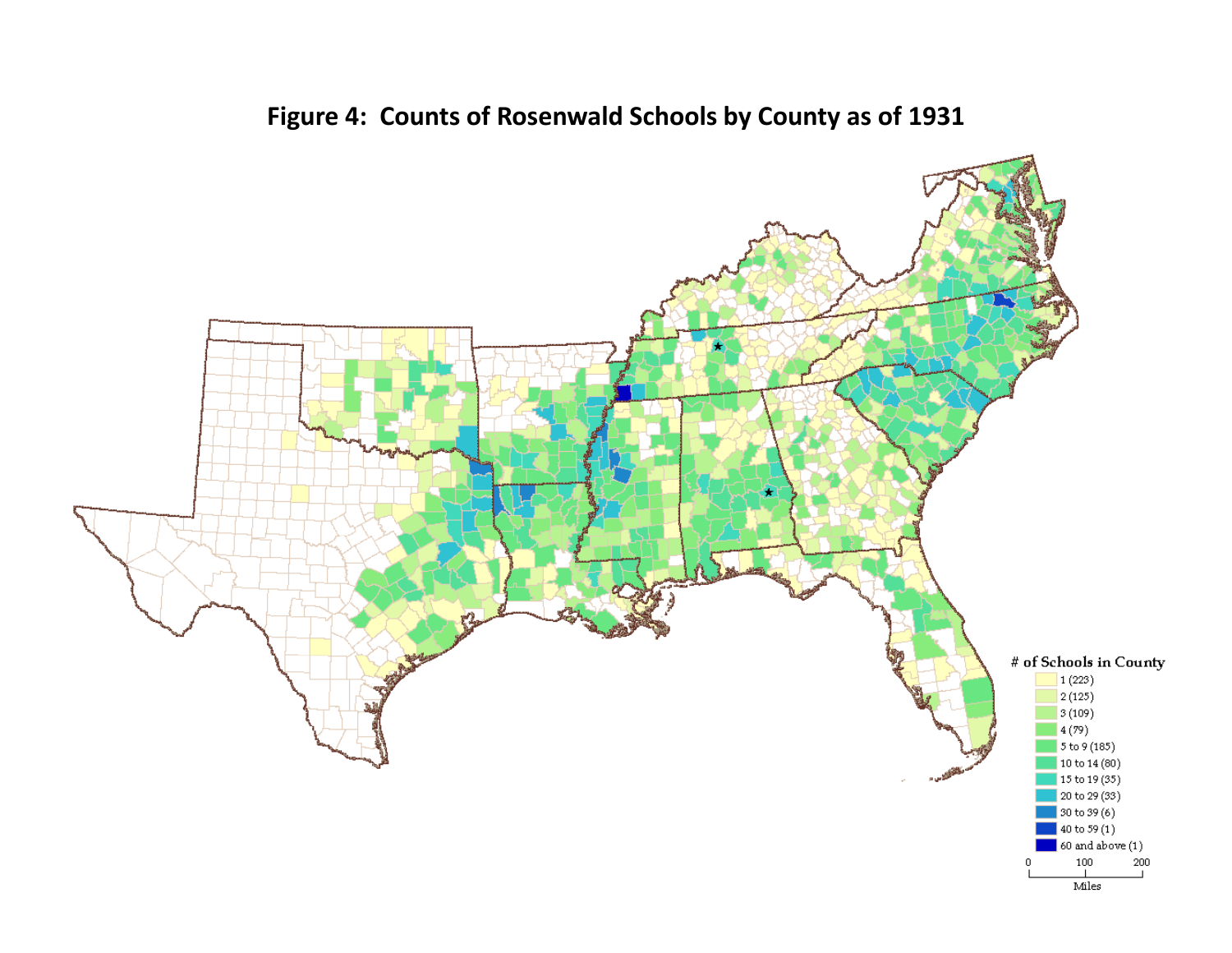# **Figure 5: Distribution of Rosenwald Share of Rural Black School Age Children Across Counties**

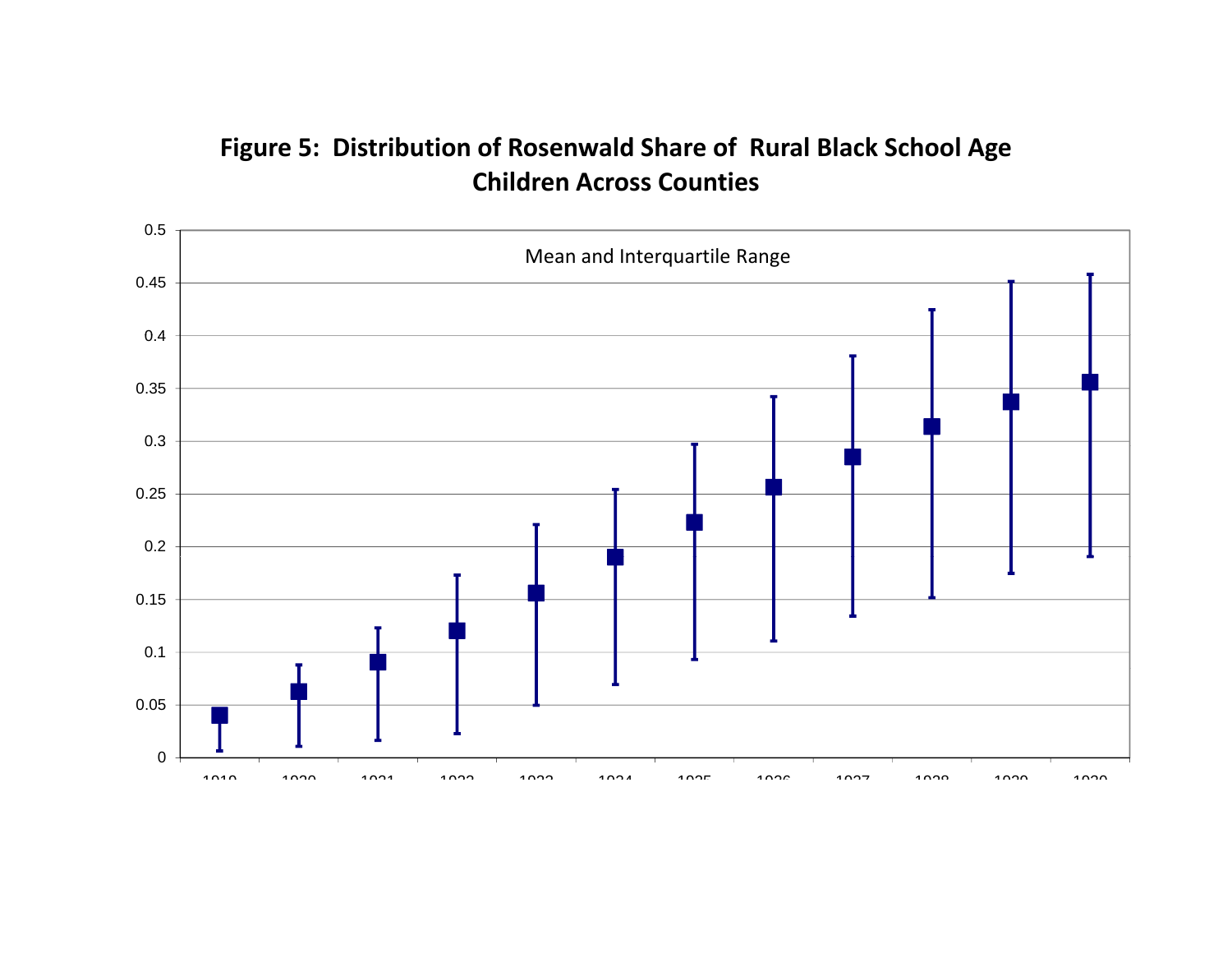**Figure 6: Estimated Share of Black Rural School Age Children in Rosenwald Schools by State and Year**

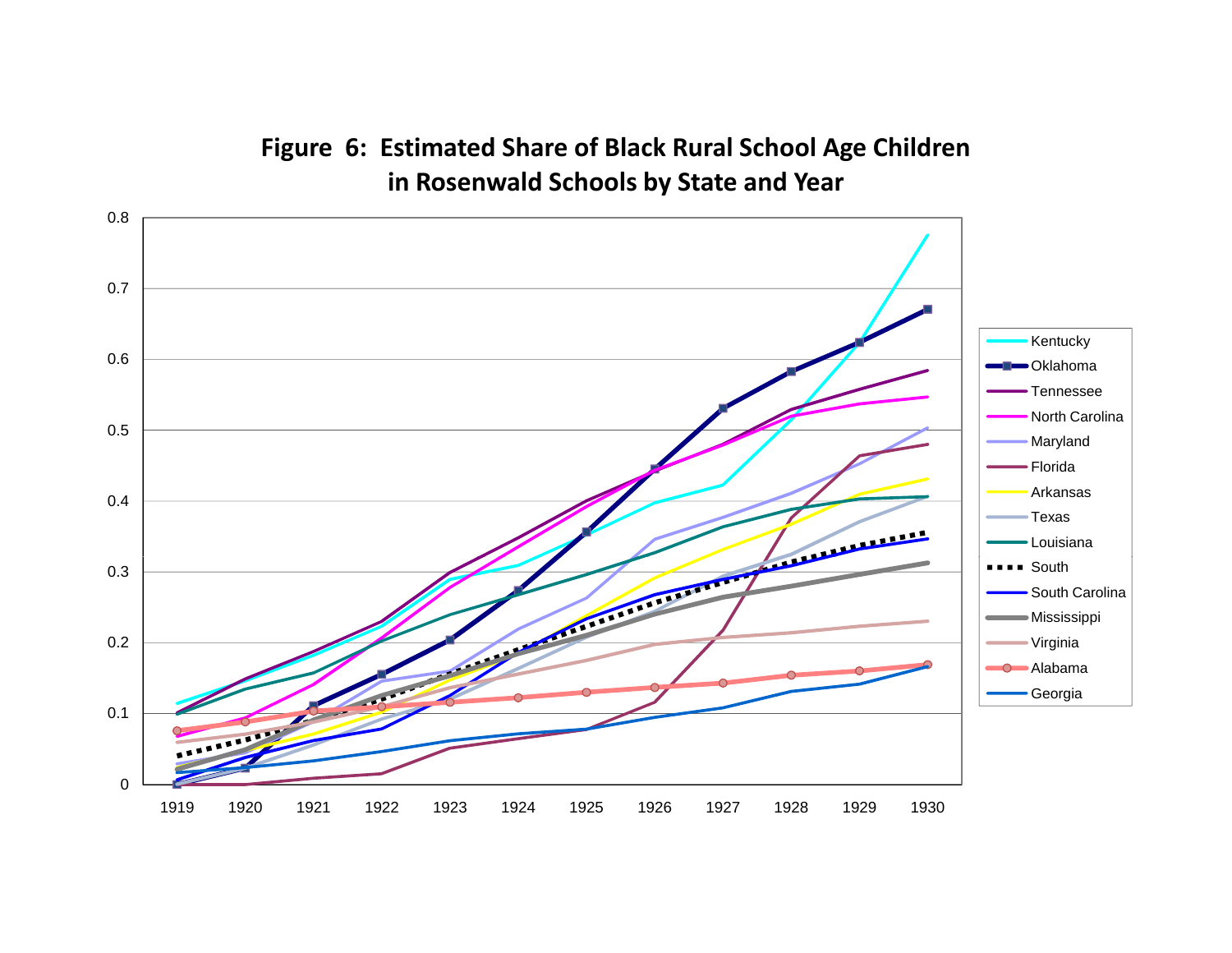

**Figure 7: Black Rural School Enrollment Rates, 1880‐1930 (ages 10‐13)**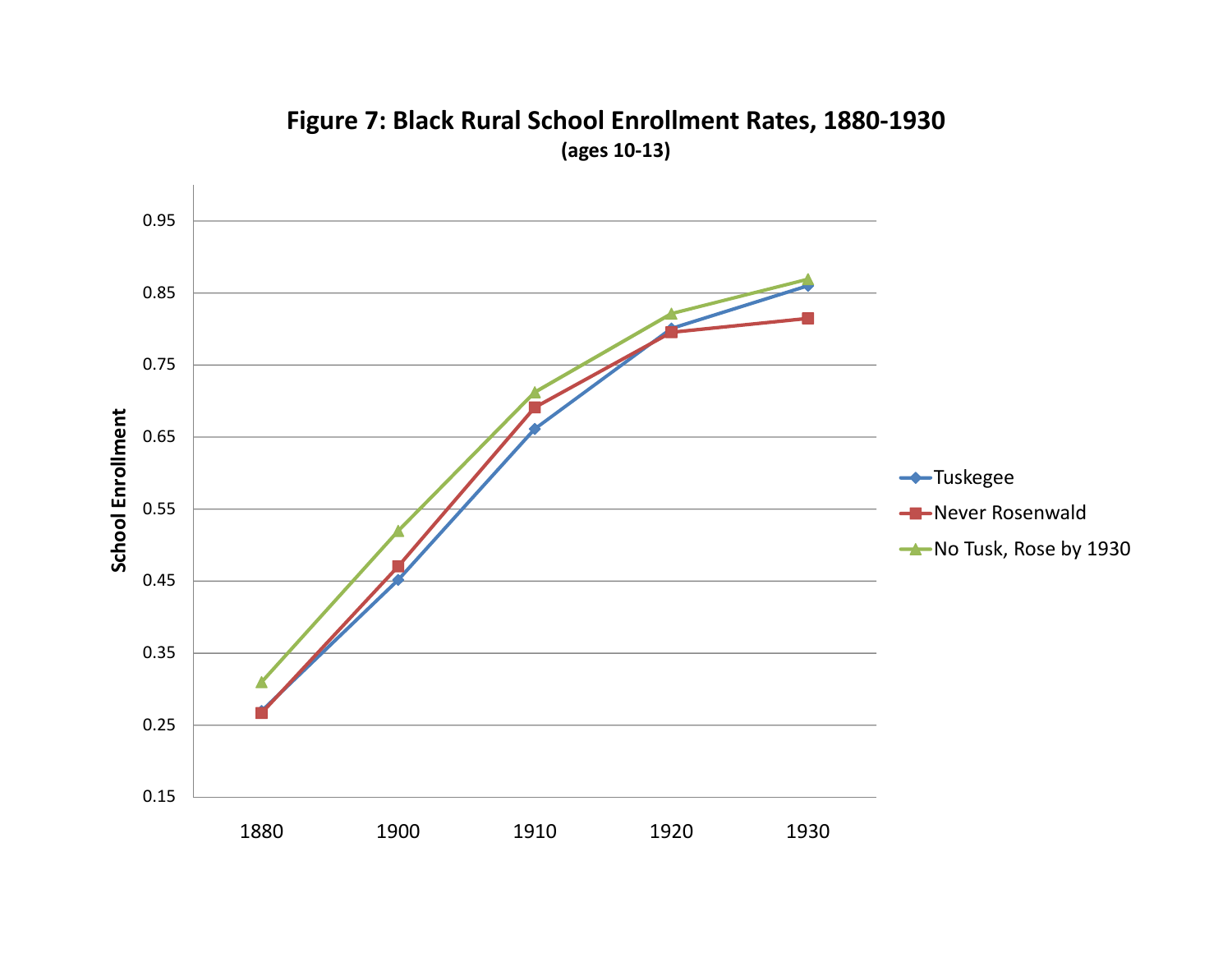#### **Table A1: Descriptive Statistics about Rosenwald School Projects by School**

|                                                                 | Mean  | Std dev | Min | Max     |
|-----------------------------------------------------------------|-------|---------|-----|---------|
| School Building Details (n=4,968)                               |       |         |     |         |
| Rosenwald school                                                | 0.993 |         |     |         |
| Rosenwald teacher homes                                         | 0.044 |         |     |         |
| Rosenwald shops                                                 | 0.035 |         |     |         |
| <b>Country Training Schools</b>                                 | 0.045 |         |     |         |
| Fraction of schools with additions                              | 0.062 |         |     |         |
| Fraction of schools rebuilt                                     | 0.006 |         |     |         |
| Fraction of schools burned                                      | 0.013 |         |     |         |
| Cost of Rosenwald Schools (n=4,932)                             |       |         |     |         |
| Real Cost of original schools                                   | 5,374 | 8,083   | 583 | 169,761 |
| borne by local Blacks                                           | 882   | 1,021   | 0   | 16,528  |
| borne by local Whites                                           | 221   | 1,226   | 0   | 39,375  |
| borne by local government                                       | 3,454 | 7,425   | 0   | 163,473 |
| borne by Rosenwald Fund                                         | 816   | 575     | 58  | 7,859   |
| Fraction of schools with positive contributions from:           |       |         |     |         |
| local Blacks                                                    | 0.92  |         |     |         |
| local Whites                                                    | 0.29  |         |     |         |
| local government                                                | 0.97  |         |     |         |
| Rosenwald Fund                                                  | 1     |         |     |         |
| Real cost, including changes<br>to schools (additions/rebuilds) | 5,606 | 8,346   | 583 | 169,761 |

Notes:

Counts Rosenwald schools with known number of teachers and date of construction. Costs deflated to 1925 dollars.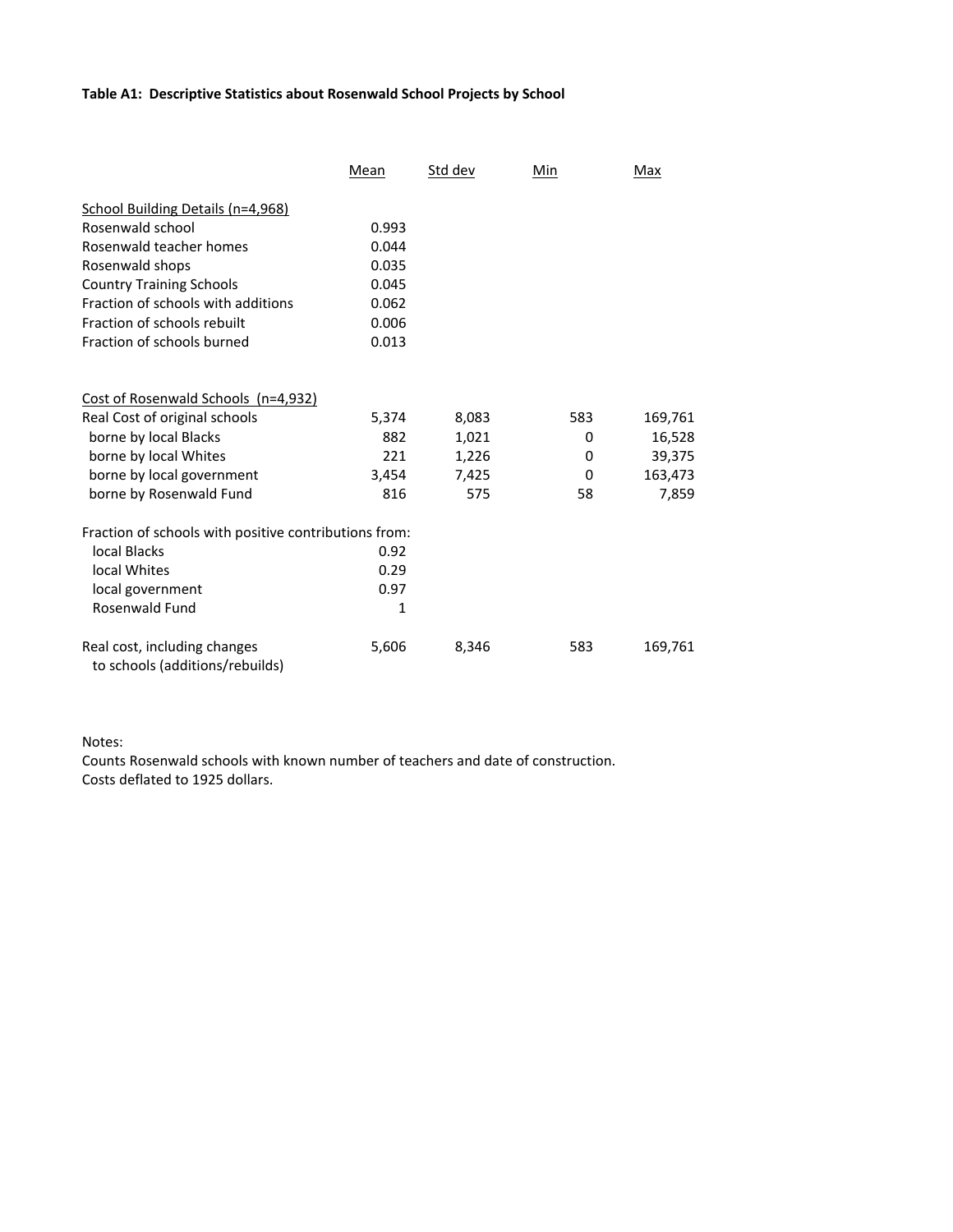# **Table A2: Summary statistics of IPUMS samples**

*School Enrollment Sample of 7 to 17 year olds (N= 589258)*

|                                                    |               | 1910   | 1920          |        | 1930          |        |
|----------------------------------------------------|---------------|--------|---------------|--------|---------------|--------|
|                                                    | <b>Blacks</b> | Whites | <b>Blacks</b> | Whites | <b>Blacks</b> | Whites |
| <b>School Enrollment</b>                           |               |        |               |        |               |        |
| All Ages                                           | 0.60          | 0.80   | 0.74          | 0.85   | 0.75          | 0.84   |
| Age 7 to 10                                        | 0.61          | 0.82   | 0.78          | 0.91   | 0.81          | 0.90   |
| Age 11 to 14                                       | 0.69          | 0.87   | 0.81          | 0.92   | 0.85          | 0.93   |
| Age 15 to 17                                       | 0.45          | 0.66   | 0.55          | 0.65   | 0.52          | 0.63   |
| Male                                               | 0.57          | 0.80   | 0.72          | 0.85   | 0.73          | 0.83   |
| Female                                             | 0.64          | 0.81   | 0.76          | 0.86   | 0.77          | 0.84   |
| Rural                                              | 0.59          | 0.80   | 0.72          | 0.85   | 0.74          | 0.83   |
| Urban                                              | 0.68          | 0.81   | 0.82          | 0.87   | 0.79          | 0.86   |
| <b>Family Characteristics</b>                      |               |        |               |        |               |        |
| <b>Father literate</b>                             | 0.54          | 0.88   | 0.64          | 0.90   | 0.73          | 0.93   |
| Mother literate                                    | 0.51          | 0.88   | 0.67          | 0.92   | 0.80          | 0.95   |
| Father Occ. Score                                  | 14.90         | 19.54  | 15.34         | 20.02  | 15.55         | 20.29  |
| Father Owned home                                  | 0.27          | 0.57   | 0.27          | 0.53   | 0.27          | 0.47   |
| <b>Rosenwald Measures</b>                          |               |        |               |        |               |        |
| Presence in County                                 | 0.00          | 0.00   | 0.49          | 0.30   | 0.91          | 0.73   |
| Exposure (ages 7 to 13)                            | 0.00          | 0.00   | 0.02          | 0.02   | 0.29          | 0.31   |
| Geography                                          |               |        |               |        |               |        |
| Rural                                              | 0.86          | 0.82   | 0.82          | 0.77   | 0.78          | 0.74   |
| <b>City Population</b>                             | 9963          | 20733  | 17021         | 30530  | 26542         | 35335  |
| Alabama                                            | 0.10          | 0.06   | 0.11          | 0.07   | 0.10          | 0.07   |
| Arkansas                                           | 0.05          | 0.06   | 0.06          | 0.06   | 0.05          | 0.06   |
| Florida                                            | 0.03          | 0.02   | 0.03          | 0.03   | 0.04          | 0.04   |
| Georgia                                            | 0.15          | 0.08   | 0.14          | 0.08   | 0.13          | 0.07   |
| Kentucky                                           | 0.02          | 0.11   | 0.02          | 0.10   | 0.02          | 0.09   |
| Louisiana                                          | 0.08          | 0.05   | 0.08          | 0.05   | 0.08          | 0.05   |
| Maryland                                           | 0.03          | 0.05   | 0.02          | 0.04   | 0.02          | 0.05   |
| Mississippi                                        | 0.12          | 0.04   | 0.11          | 0.04   | 0.11          | 0.04   |
| North Carolina                                     | 0.09          | 0.08   | 0.10          | 0.08   | 0.11          | 0.10   |
| Oklahoma                                           | 0.01          | 0.08   | 0.01          | 0.09   | 0.02          | 0.08   |
| South Carolina                                     | 0.12          | 0.04   | 0.12          | 0.04   | 0.10          | 0.04   |
| Tennessee                                          | 0.05          | 0.09   | 0.04          | 0.09   | 0.05          | 0.08   |
| Texas                                              | 0.09          | 0.17   | 0.08          | 0.17   | 0.09          | 0.16   |
| Virginia                                           | 0.07          | 0.07   | 0.07          | 0.07   | 0.08          | 0.07   |
| Number of observations                             | 28399         | 71409  | 17680         | 52188  | 115146        | 304436 |
| Literacy Sample of 15 to 22 year olds (N = 398388) |               |        |               |        |               |        |
| Literacy                                           |               |        |               |        |               |        |
| All ages                                           | 0.71          | 0.94   | 0.80          | 0.96   | 0.87          | 0.97   |
| Age 15 to 17                                       | 0.72          | 0.94   | 0.82          | 0.96   | 0.89          | 0.97   |
| Age 18 to 22                                       | 0.70          | 0.93   | 0.79          | 0.96   | 0.86          | 0.97   |
| Rural                                              | 0.68          | 0.93   | 0.77          | 0.95   | 0.84          | 0.96   |
| Urban                                              | 0.85          | 0.98   | 0.90          | 0.98   | 0.94          | 0.99   |
| <b>Rosenwald Measures</b>                          |               |        |               |        |               |        |
| Presence in County (1920, 1930)                    | 0.00          | 0.00   | 0.47          | 0.30   | 0.91          | 0.73   |
| Exposure (ages7 to 13)                             | 0.00          | 0.00   | 0.00          | 0.00   | 0.13          | 0.13   |
| Number of observations                             | 19439         | 51355  | 12109         | 33687  | 79848         | 201950 |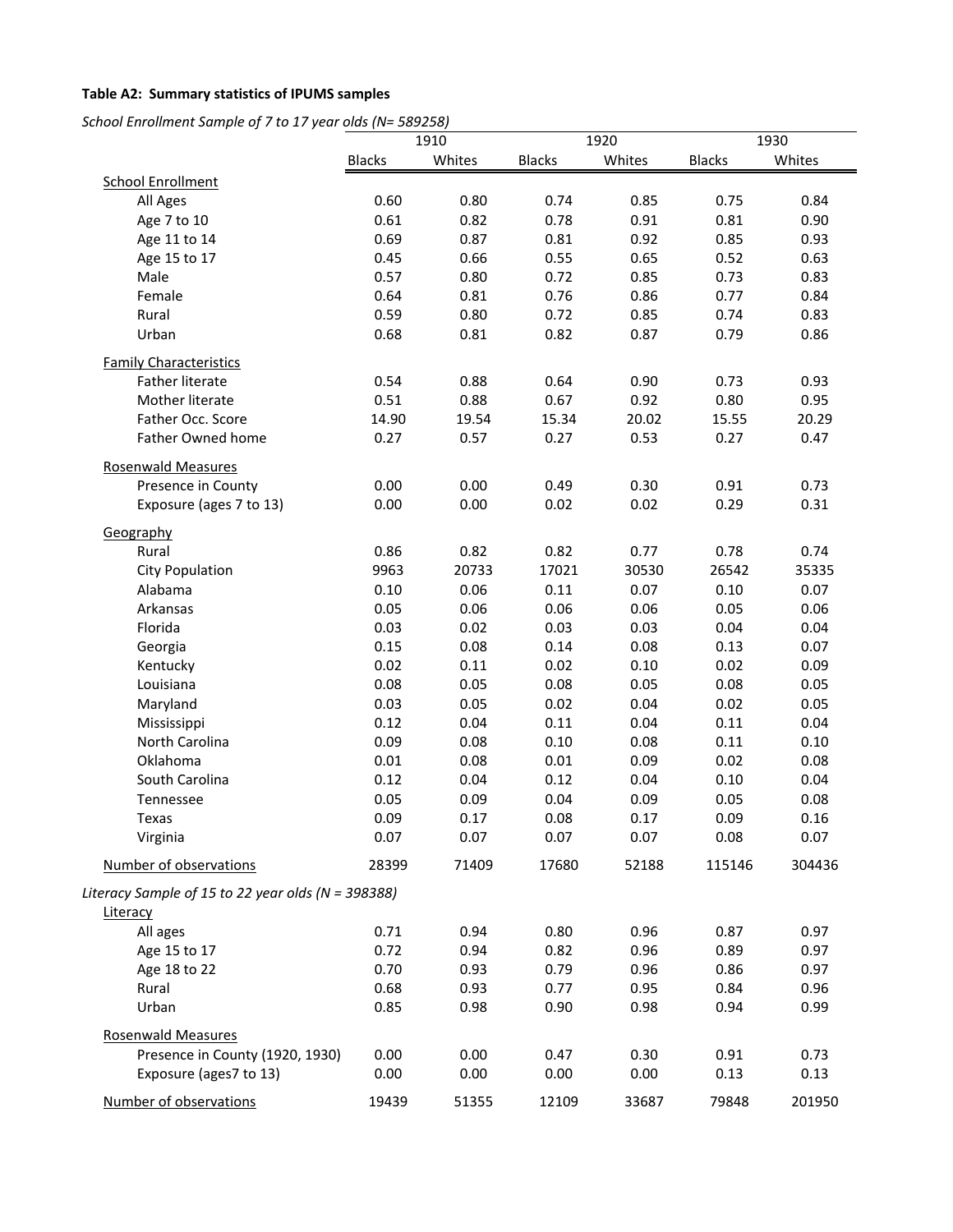# **Table A3: Summary statistics of WWII enlisted men sample**

|                           | Pooled |      |         | Whites |      |         | <b>Blacks</b> |      |        |
|---------------------------|--------|------|---------|--------|------|---------|---------------|------|--------|
|                           | Mean   | s.d. | N       | Mean   | s.d. | N       | Mean          | s.d. | N      |
| Outcomes                  |        |      |         |        |      |         |               |      |        |
| <b>Years of Schooling</b> | 9.3    | 3.0  | 2091279 | 9.7    | 2.9  | 1653908 | 7.5           | 2.8  | 437371 |
| Completed H.S.            | 0.55   | 0.50 | 2137274 | 0.62   | 0.49 | 1675310 | 0.32          | 0.47 | 461712 |
| <b>AGCT Score</b>         | 87.7   | 24.2 | 97896   | 91.2   | 23.2 | 84353   | 65.6          | 17.3 | 13543  |
| Height                    | 68.4   | 4.3  | 1048232 | 68.5   | 4.5  | 834227  | 68.0          | 3.3  | 214005 |
| Weight                    | 148.4  | 28.1 | 1048232 | 148.3  | 29.3 | 834227  | 149.0         | 22.8 | 214005 |
|                           |        |      |         |        |      |         |               |      |        |
| Demographics              |        |      |         |        |      |         |               |      |        |
| Age                       | 24.40  | 5.76 | 2137022 | 24.39  | 5.80 | 1675310 | 24.46         | 5.59 | 461712 |
| Enlisted, 1940            | 0.05   | 0.21 | 2137022 | 0.06   | 0.23 | 1675310 | 0.01          | 0.08 | 461712 |
| Enlisted, 1941            | 0.10   | 0.31 | 2137022 | 0.11   | 0.31 | 1675310 | 0.08          | 0.27 | 461712 |
| Enlisted, 1942            | 0.39   | 0.49 | 2137022 | 0.39   | 0.49 | 1675310 | 0.38          | 0.49 | 461712 |
| Enlisted, 1943            | 0.20   | 0.40 | 2137022 | 0.19   | 0.39 | 1675310 | 0.26          | 0.44 | 461712 |
| Enlisted, 1944            | 0.11   | 0.31 | 2137022 | 0.11   | 0.31 | 1675310 | 0.10          | 0.30 | 461712 |
| Enlisted, 1945            | 0.11   | 0.31 | 2137022 | 0.11   | 0.31 | 1675310 | 0.12          | 0.32 | 461712 |
| Enlisted, 1946            | 0.05   | 0.21 | 2137022 | 0.04   | 0.20 | 1675310 | 0.06          | 0.23 | 461712 |
| <b>Rosenwald Measures</b> |        |      |         |        |      |         |               |      |        |
| Presence in County        | 0.79   | 0.41 | 2137022 | 0.75   | 0.43 | 1675310 | 0.91          | 0.29 | 461712 |
| Exposure (ages 7 to 17)   | 0.27   | 0.33 | 2097087 | 0.27   | 0.33 | 1646535 | 0.27          | 0.30 | 450552 |
| Geography                 |        |      |         |        |      |         |               |      |        |
| % Rural in County         | 0.70   | 0.29 | 2128618 | 0.71   | 0.29 | 1668473 | 0.70          | 0.29 | 460145 |
| Alabama                   | 0.08   | 0.27 | 2137022 | 0.08   | 0.27 | 1675310 | 0.10          | 0.30 | 461712 |
| Arkansas                  | 0.03   | 0.18 | 2137022 | 0.03   | 0.18 | 1675310 | 0.03          | 0.16 | 461712 |
| Florida                   | 0.06   | 0.23 | 2137022 | 0.05   | 0.22 | 1675310 | 0.08          | 0.26 | 461712 |
| Georgia                   | 0.09   | 0.29 | 2137022 | 0.09   | 0.28 | 1675310 | 0.10          | 0.30 | 461712 |
| Kentucky                  | 0.07   | 0.25 | 2137022 | 0.08   | 0.27 | 1675310 | 0.02          | 0.15 | 461712 |
| Louisiana                 | 0.04   | 0.20 | 2137022 | 0.03   | 0.18 | 1675310 | 0.07          | 0.26 | 461712 |
| Maryland                  | 0.04   | 0.19 | 2137022 | 0.04   | 0.20 | 1675310 | 0.03          | 0.17 | 461712 |
| Mississippi               | 0.07   | 0.25 | 2137022 | 0.05   | 0.21 | 1675310 | 0.13          | 0.34 | 461712 |
| North Carolina            | 0.10   | 0.30 | 2137022 | 0.10   | 0.30 | 1675310 | 0.11          | 0.31 | 461712 |
| Oklahoma                  | 0.06   | 0.23 | 2137022 | 0.07   | 0.25 | 1675310 | 0.02          | 0.14 | 461712 |
| South Carolina            | 0.05   | 0.22 | 2137022 | 0.04   | 0.21 | 1675310 | 0.08          | 0.26 | 461712 |
| Tennessee                 | 0.09   | 0.29 | 2137022 | 0.10   | 0.30 | 1675310 | 0.07          | 0.25 | 461712 |
| Texas                     | 0.16   | 0.37 | 2137022 | 0.18   | 0.38 | 1675310 | 0.11          | 0.31 | 461712 |
| Virginia                  | 0.06   | 0.23 | 2137022 | 0.05   | 0.23 | 1675310 | 0.06          | 0.24 | 461712 |